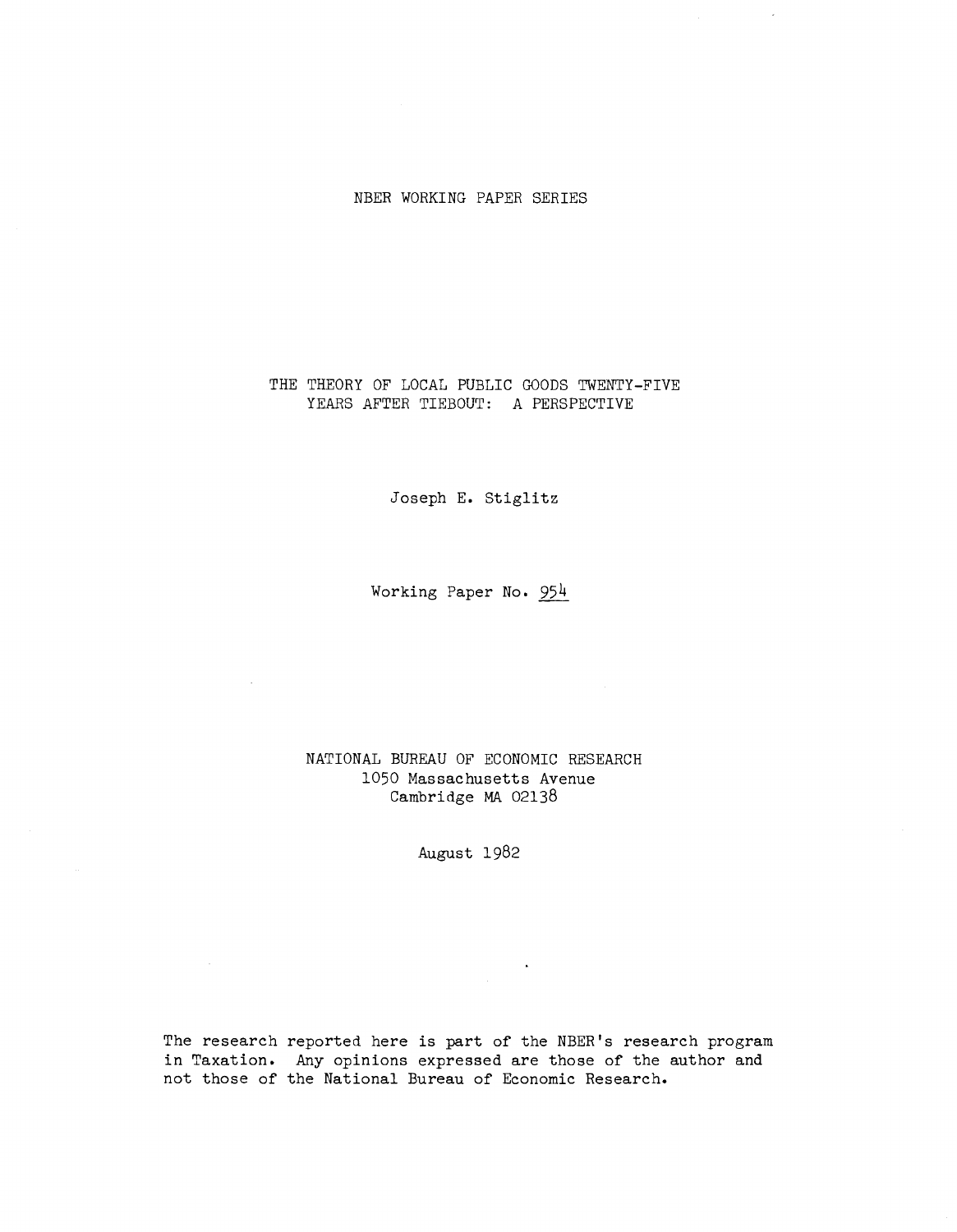The Theory of Local Public Goods Twenty—Five Years After Tiebout: A Perspective

#### ABSTRACT

This paper asks, under what conditions can the Fundamental Theorem of Welfare Economics be extended to economies with local public goods? We show that there are some fairly restrictive sets of assumptions under which a competitive local public goods equilibrium (if it exists) is efficient; more generally, however, competitive local public goods equilibria may be inefficient in the allocation of individuals among communities, in the number of communities, and in the level and kinds of public goods provided.

The primary sources of inefficiency are identified and analyzed; these "market" failures are closely related to some important policy issues concerning, for instance, urban concentralization, fiscal decentralization, and regional redistribution. In communities in which landlords control the public sector, the level and kinds of public goods provided may be incorrect, and what goods are provided are supplied inefficiently. In contrast, in communities in which renters control the public sector, there are no incentives for efficiency in the supply of public goods. Because of what we refer to as rental capitalization, there may in fact be perverse incentives with respect to the kinds of public goods or "bads" provided.

Not only is it the case that not every competitive equilibrium is Pareto optimal, but not every Pareto efficient allocation can be sustained by a competitive local public goods equilibrium (with the appropriate lump sum redistributions).

Just as the Fundamental Theorem of Welfare Economics does not adequately reflect the vices and virtues of competition in the market economy with purely private goods, so too here: the virtues of a decentralized mechanism for providing public goods may be vastly underestimated by our analysis.

> Professor Joseph E. Stiglitz Department of Economics, Dickinson Hall Princeton University<br>Princeton, NJ 08544 (609) 452-4014 Princeton, NJ 08544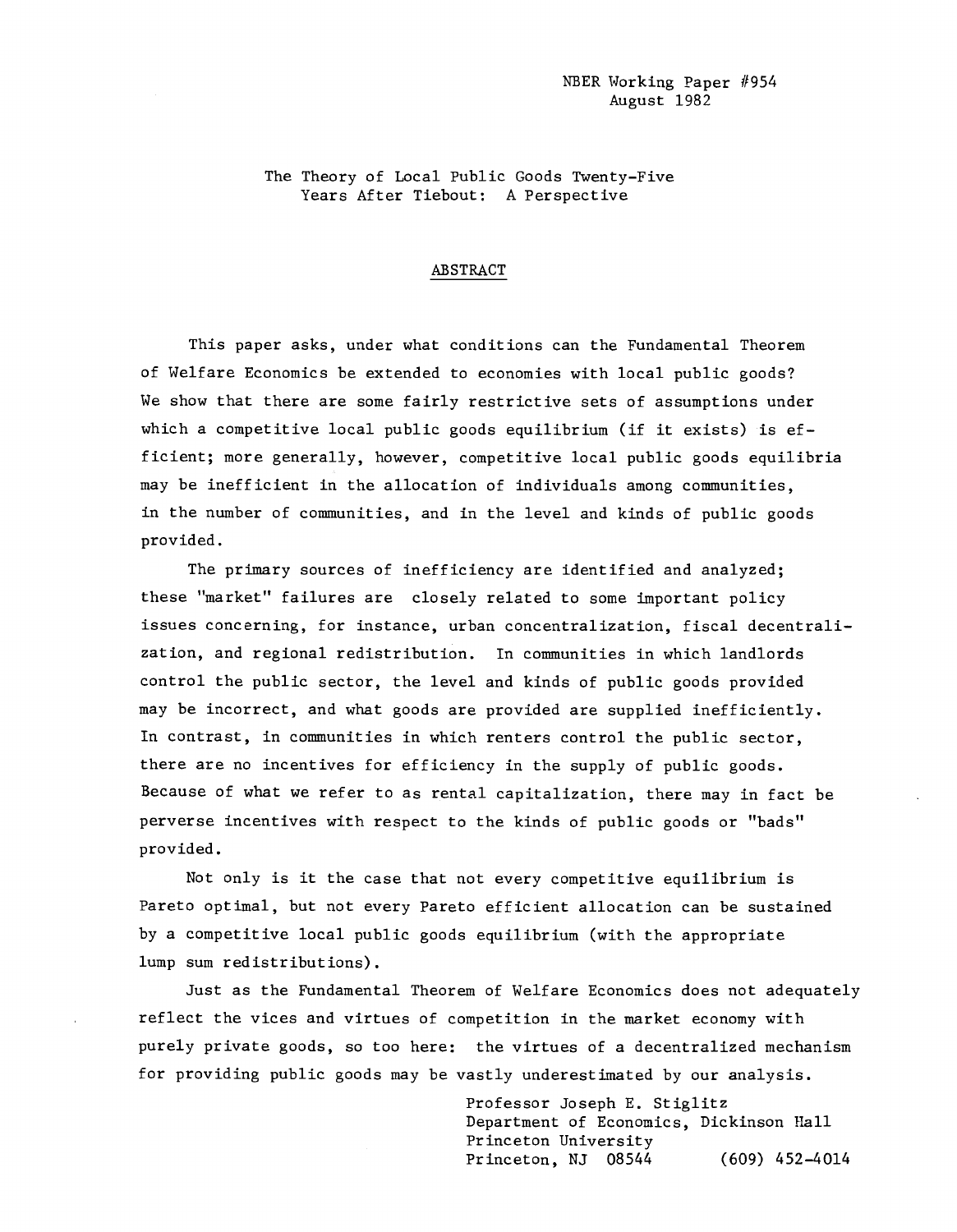## THE THEORY OF LOCAL PUBLIC GOODS TWENTY—FIVE

#### YEARS AFTER TIEBOUT: A PERSPECTIVE\*

by

Joseph E. Stiglitz

#### I. Introduction

It has long been recognized that there are three fundamental problems associated with the provision of public goods:

1. The revelation problem: for private goods, individuals reveal their preferences in the process of purchasing goods; for public goods, preferences must be elicited in some other way. If individuals' payments for public goods (e.g., taxes) depend on their declared preferences, they will have an incentive to misrepresent their preferences.

2. The social choice problem: Arrow established that there does not exist, in general, a social choice mechanism satisfying the commonly accepted desiderata of (i) non—dictatorship; (ii) transitivity; (iii) independence of irrelevant alternatives; and (iv) Pareto optimality.

3. The management of the public good: while for private goods, there are strong incentives for firms to provide the goods which individuals wish to purchase and to produce them efficiently, the incentives for citizens to obtain information to select good public managers, and the incentive for public managers to provide for the public good, are either absent or far from perfect.

Twenty—five years ago, Tiebout argued that, at least for those public goods which were supplied locally, if individuals were mobile among communities, all three problems could be resolved: by their choice of communities, they reveal their preference. Communities either provide the goods which indi-

<sup>\*</sup> Paper originally presented at Peterkin Symposium, Rice University, April 16—17, 1981. Financial support from the National Science Foundation is gratefully acknowledged. The author is indebted to Peter Mieszkowski and Robin Lindsey for their helpful comments.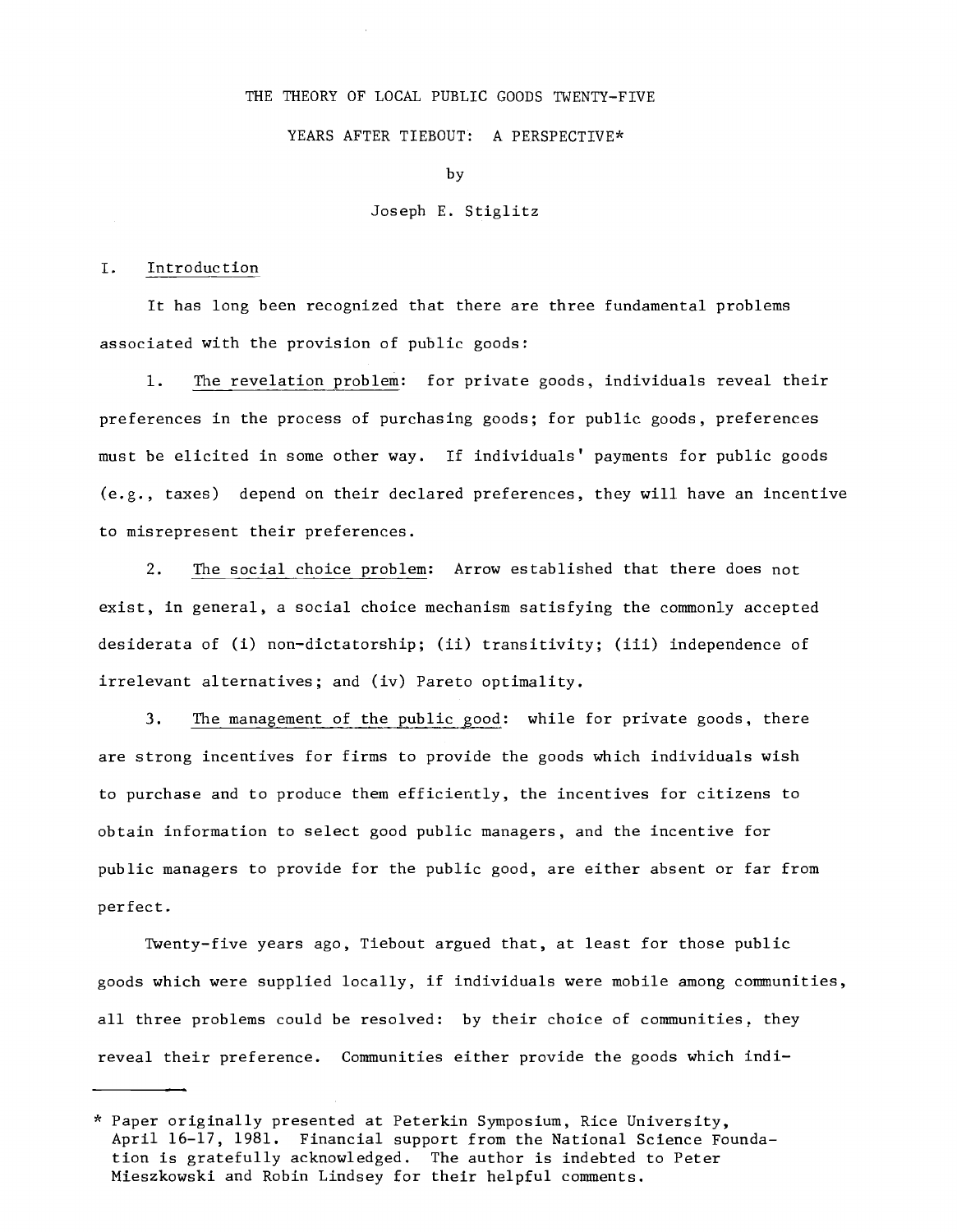viduals wish  $--$  and do so efficiently  $--$  or individuals leave to other communities that provide public goods which are more in accord with their tastes and which provide these goods more efficiently. Competition among communities is thus like competition among firms for customers, and just as the latter leads to efficient resource allocations, so too does the former.

In the past twenty—five years a considerable body of literature has been devoted to assessing the validity of Tiebout's contention, both to generalizing Tiebout's model, to ascertaining its theoretical limitations, and to testing it empirically.

The objective of this paper is not to present a systematic survey of this voluminous literature.<sup>1</sup> Rather, I would like to return to the fundamental question posed by Tiebout a quarter of a century ago: what implications does the ability of individuals to choose a community have for the provision of public goods? Although there clearly is some similarity between competition among firms in the supply of private goods, and competition among local communities in the supply of public goods, is the analogy sufficiently close that the conclusion concerning Pareto optimality established for the former is also valid for the latter?

In the twenty—five years since Tiebout's original contributions, not only have we gained considerable understanding of the questions with which Tiebout was concerned but we have also learned much about the conditions under which private markets attain a Pareto efficient outcome. For instance, we know that (a) if there are incomplete futures or risk markets; (b) if there is imperfect information, and individuals can acquire information or if one individual's beliefs are affected by the actions of other individuals; or (c) if there

<sup>1.</sup> For a recent survey see P. Pestieau (1980). For another recent treatment of the subject, see Atkinson and Stiglitz (1980), Chapter 17.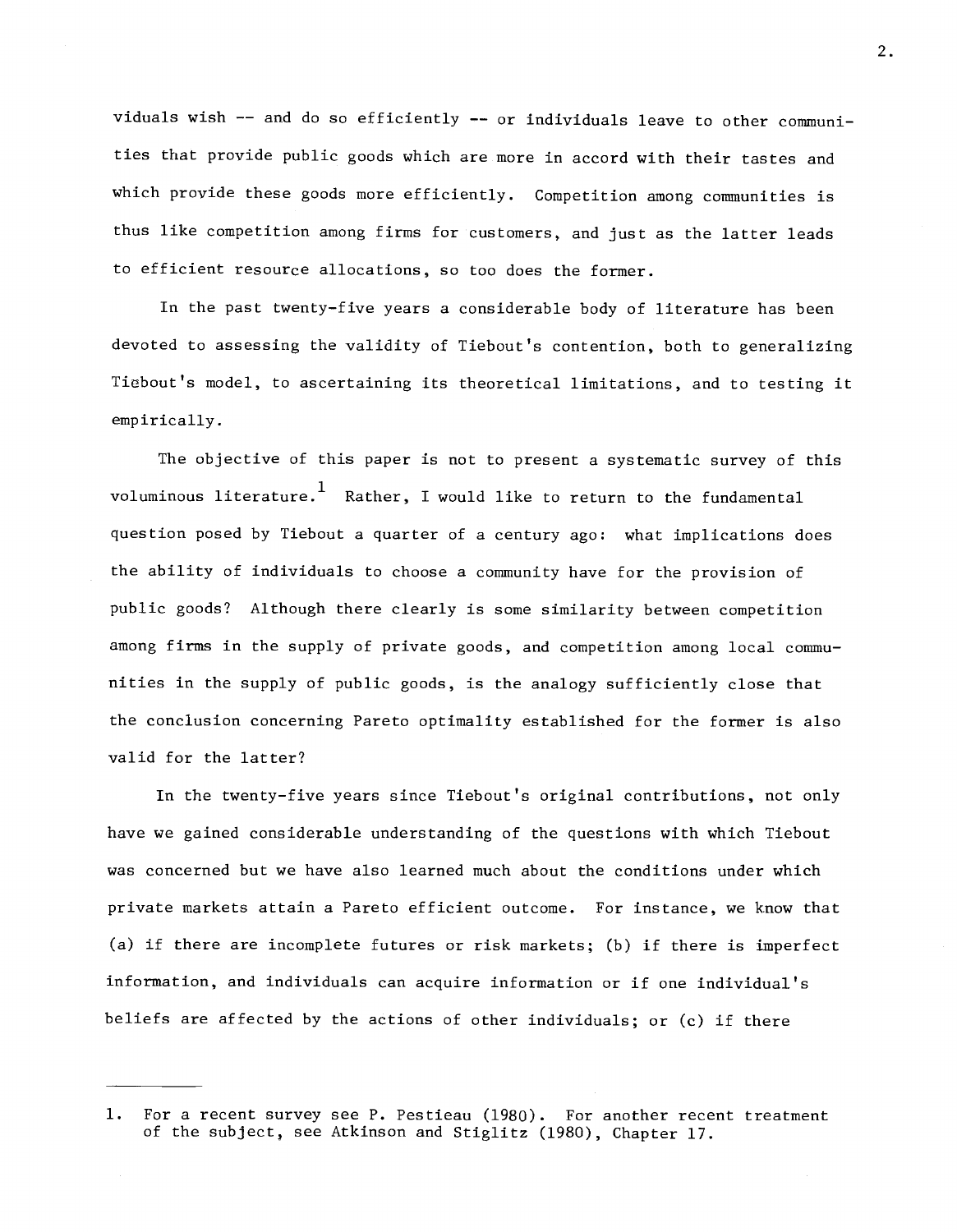are non—convexities in production which result in only a subset of the set of potential goods actually being produced; then the market allocation is in general not Pareto optimal.

The basic conclusion of this paper -- that it is only under very special and unreasonable assumptions that the process of individual choice among communities leads to Pareto optimality -- should thus come as no surprise. Yet I shall argue that Tiebout's insight into the importance of choice in the political process is an extremely important one, with numerous policy implications.

### II. The Fundamental Theorem of Welfare Economics with Local Public Goods

The central result of modern welfare economics, generally referred to as the Fundamental Theorem of Welfare Economics, establishes conditions under which every competitive equilibrium is Pareto efficient, and under which every Pareto efficient allocation can be supported by a competitive equilibrium (with the appropriate lump sum redistributions).

Among the conditions which are conventionally imposed is that there are no public goods. In general, with pure public goods the market allocation will not be Pareto efficient. While Pareto efficiency requires that the sum of the marginal rates of substitution equal the marginal rate of transformation, in market equilibrium each individual will equate his own marginal rate of substitution with the price ratio (which equals the marginal rate of transformation in competitive equilibrium).

I am concerned here, however, with a class of public goods, which I shall refer to as local public goods, the benefits of which accrue only to those who belong to a particular group (which I shall call the community), and not to those who belong to other groups (communities) within the society. There is thus an element of "privateness" in local public goods; while within the community the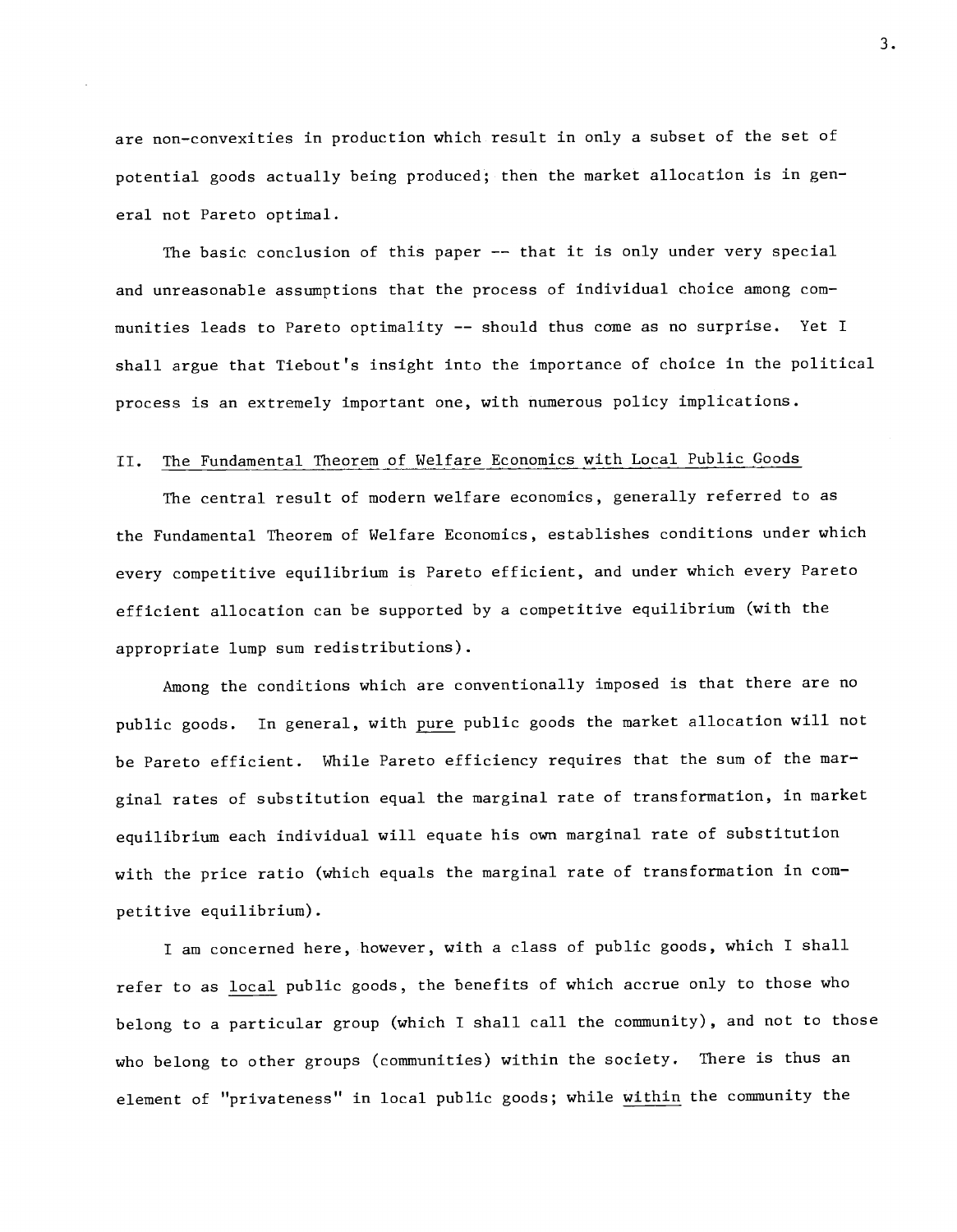good is a pure public good, "between" communities it acts like a private good. Those outside the community receive no benefit. The concept is a natural one; the local public library in Princeton provides no benefits to the citizens of Houston, and conversely. The question with which I shall be concerned here is under what conditions will the Fundamental Theorem of Welfare Economics be valid for economies with local public goods.

At the outset, I should remark that the analysis presented here reflects only one of the two major strands which have evolved out of the work of Tiebout. In the analysis here, we shall assume that individuals can belong to only one community; they live, work, and play within their own community, and it supplies them with their public and private goods. In the other strand, individuals can belong to many groups: they may live in one community, work in another, and belong to a swimming club which provides one local public good, and to a tennis club which provides another. It is my conjecture that many of the results reported here also apply to this other environment, but a full treatment of this more general case is beyond the scope of this paper.  $^1$ 

Introducing local public goods requires a reexamination both of what is meant by Pareto efficiency, and what is meant by competitive (market) equilib rium. Both of these turn out to be complicated questions.

<sup>1.</sup> Thus, there is some suggestion that the communities implicit in our analysis are more like metropolitan regions than like suburban villages.

It should be emphasized, however, that our analysis of local public goods, like Samuelson's analysis of pure public goods, is concerned with polar cases; just as there are few pure public goods, there are probably few pure local public goods. It is, however, only by analyzing these polar cases that one can understand the underlying structure of the problems posed by public goods.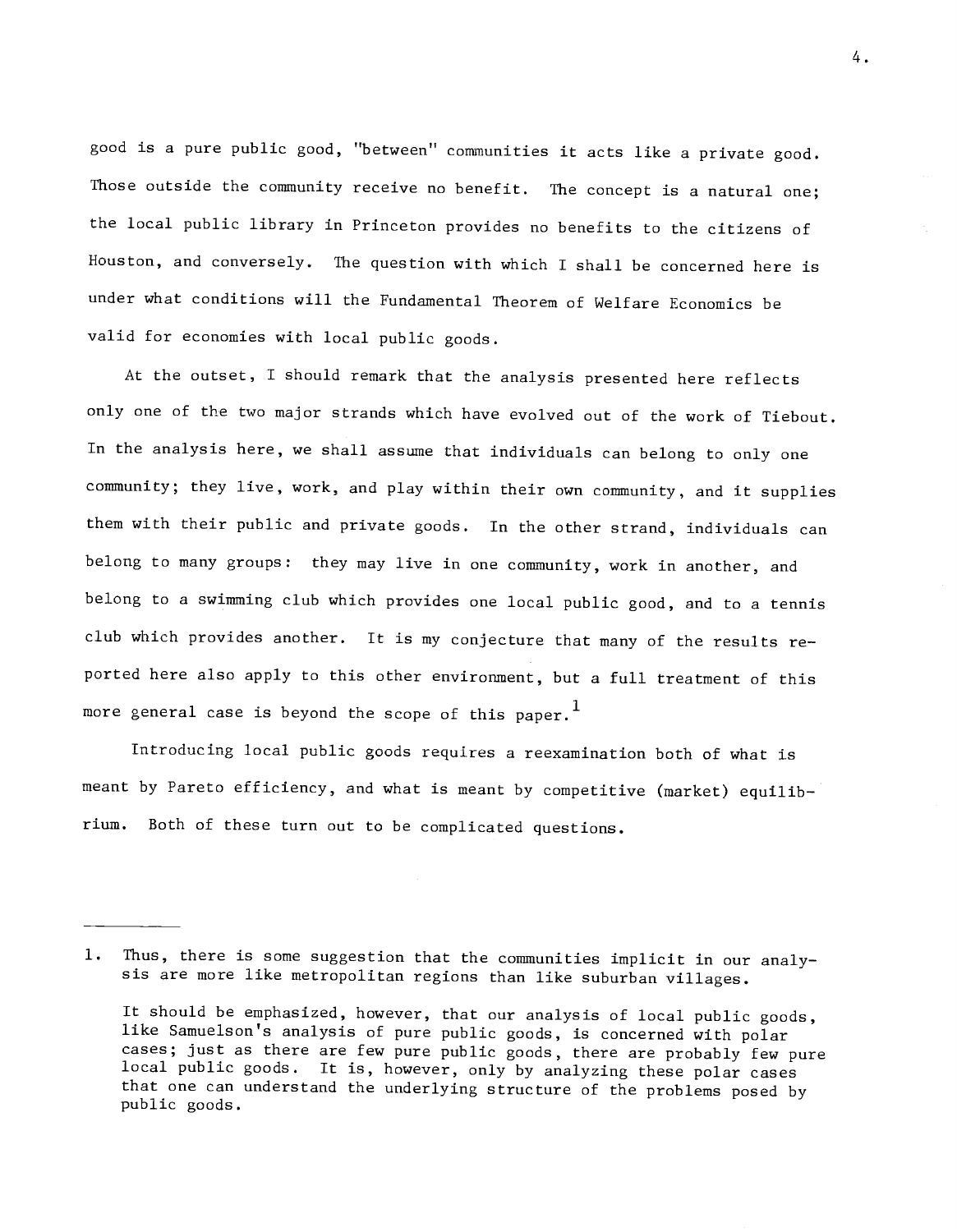## 2.1 The Notion of Pareto Efficiency

The basic definition of Pareto efficiency -- that no one can be made better off without making someone else worse off -- remains, of course, unchanged. Recent research in welfare economics has emphasized, however, the importance in defining and characterizing the set of Pareto efficient allocations of specifying clearly the information which is available (or more generally, the technology by which information may be acquired), and the set of admissible instruments (e.g., whether lump sum taxes can be employed to redistribute income, whether there are restrictions on the set of risk markets, etc.).<sup>1</sup>

Let me illustrate this point by means of a simple example. We have two groups in the population, those who like public goods and those who do not. There is a single private good, and all individuals have identical endowments of a good, I , which can be transformed either into a unit of the public good or of the private good. There are four cases to consider:

(1) There is perfect knowledge concerning who is a high demander, who is a low demander, and the government can restrict migration. Then Pareto efficiency entails a single community. The set of Pareto efficient allocations are those analyzed by Samuelson, where the sum of the marginal rates of substitution equal the marginal rate of transformation. Point A in Figure la represents the particular Pareto optimal allocation where a uniform wealth tax is imposed.

(ii) There is perfect knowledge concerning who is a high demander, who is a low demander, but migration cannot be restricted. By migrating, individuals

<sup>1.</sup> Some of these restrictions should, of course, be derived from more fundamental characteristics of the economy. Thus, the restrictions on the ability to employ differential lump sum taxes may be derived from restrictions on the information available to the government, its ability to differentiate among individuals; restrictions on the set of risk markets may be derived, either from assumptions concerning the transactions costs technology or informational assumptions.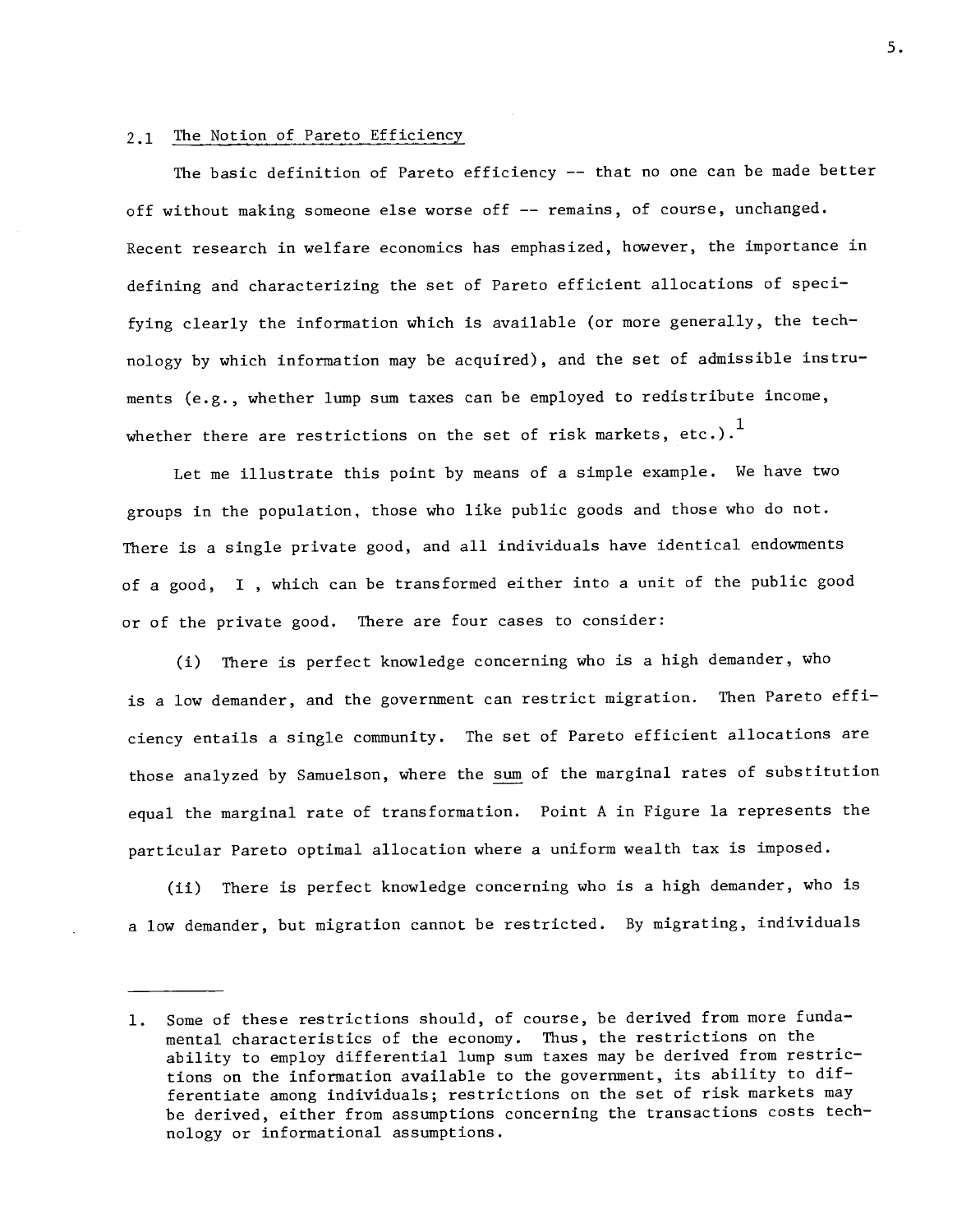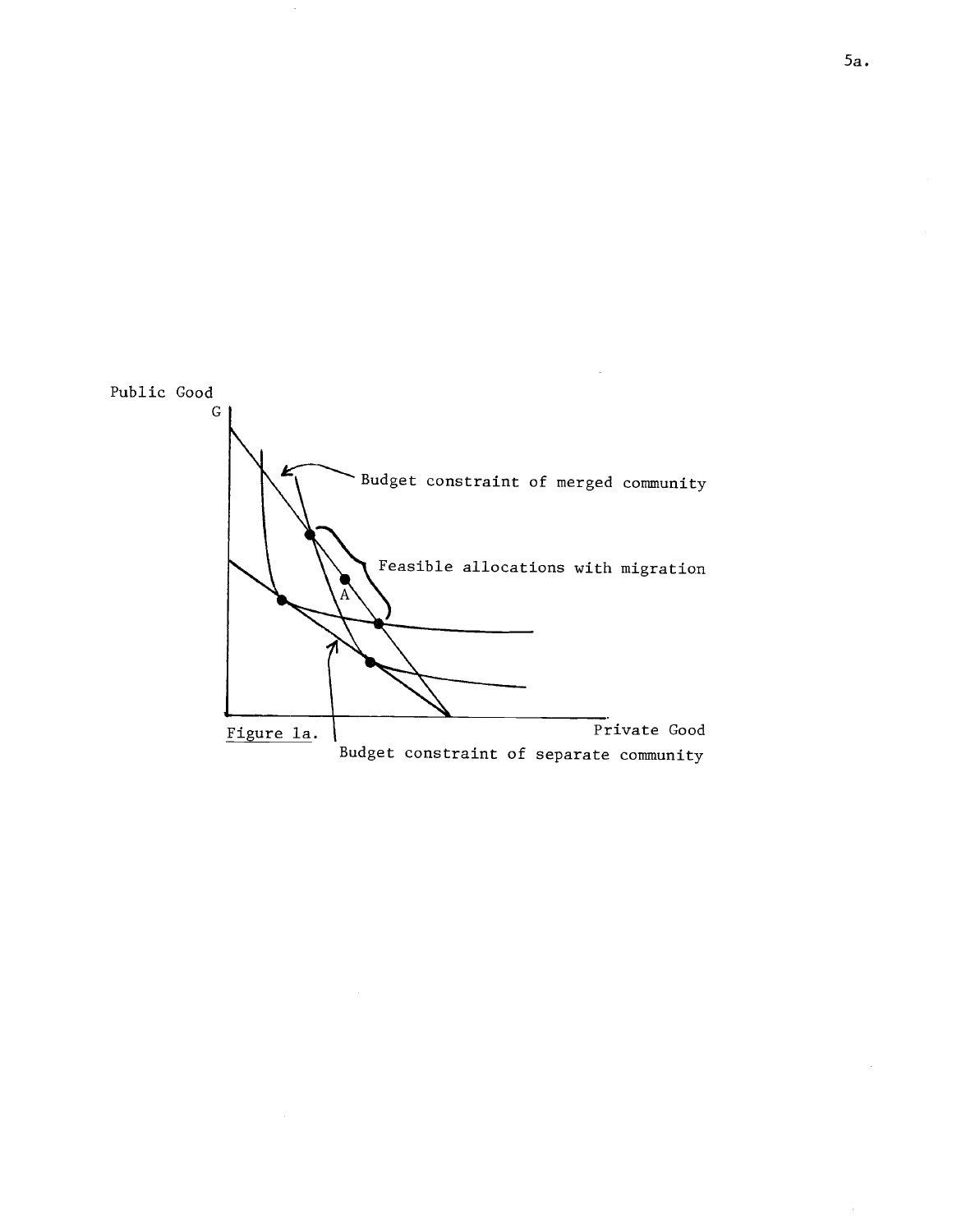can avoid paying any taxes imposed by a community on its residents.  $^1$  Then the set of Pareto efficient allocations which can be supported is restricted. Thus, in Figure lb point A is not an equilibrium. Pareto efficiency will require, in this case, discriminatory taxation (e.g., low demanders are at point C, high demanders at point B).

(iii) there is imperfect knowledge concerning who is a high demander, or discriminatory lump sum taxation is not allowed, and consumption (use) of the public good cannot be monitored. Migration cannot be restricted. Then, the only feasible tax (in this example) is a uniform lump sum tax; Pareto optimality may entail two communities (X and Y in Figure 1c); but if there is a single community, Pareto optimality will not, in general, entail the sum of the marginal rates of substitution equalling the marginal rate of transformation (D in Figure lb).

(iv) under the same assumptions as (iii), if now use of the public good can be monitored, Pareto optimality may entail the use of a benefit tax, with a single community rather than two. The gain from the consolidation of the two communities into one exceeds the loss from the distortion associated with the benefit tax (low demanders consume less of the public good than is available (point H), even though there is zero marginal cost associated with their utilizing more of the public good). (See Figure 1c).<sup>2</sup> Thus, contrary to the popular view, which holds that benefit taxes for public goods are inefficient, since they restrict the consumption of something for which the marginal cost

<sup>1.</sup> If lump sum taxes can be imposed independent of residency, then the set of Pareto efficient allocations is the same as in (1) above.

<sup>2.</sup> Thus, the points F and H satisfy the self—selection constraints; the low demanders prefer H to F although high demanders prefer F to H.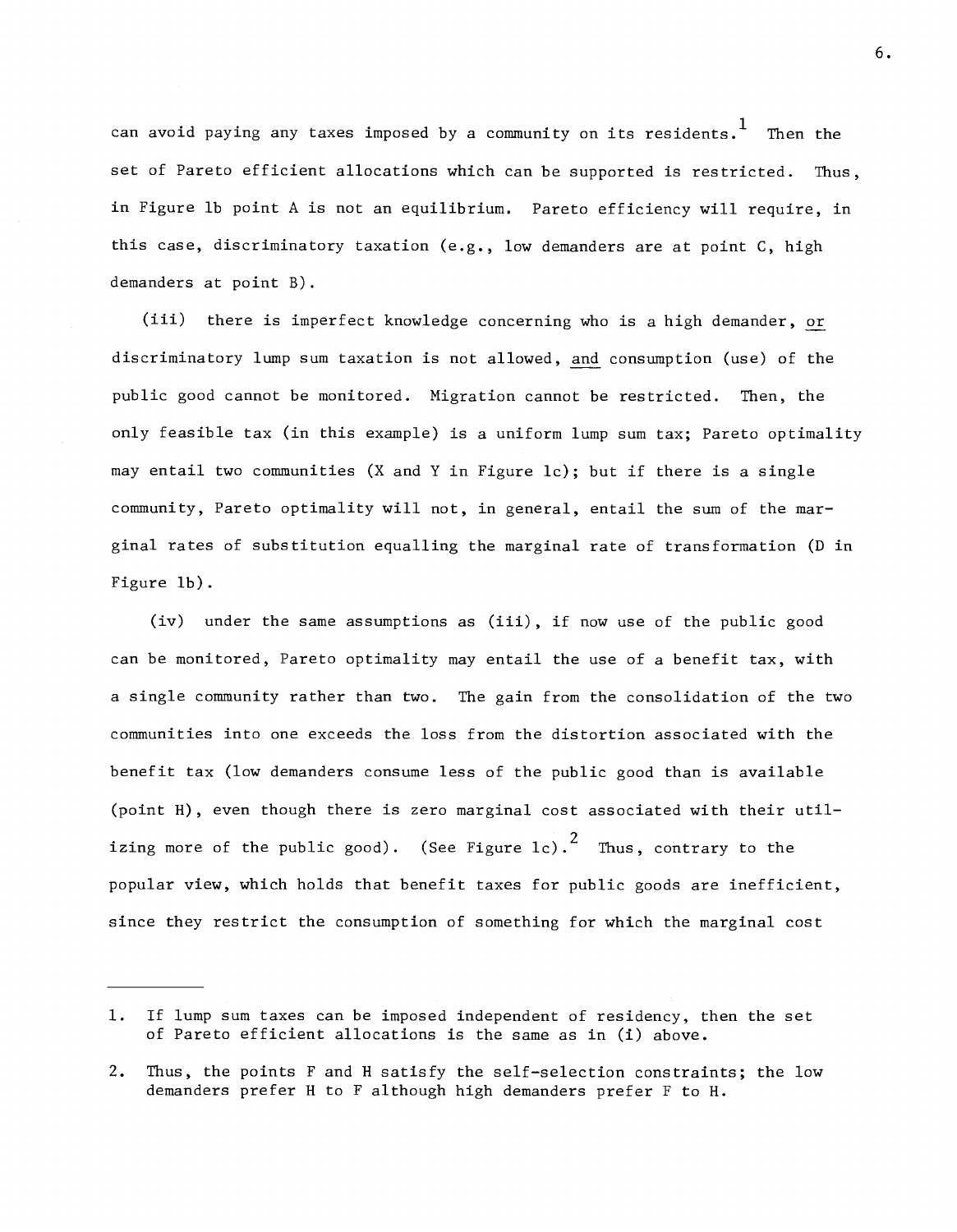

migration. A: Pareto efficient with uniform lump sum tax and no

With migration, and discriminatory lump sum tax, low demanders are at B, high demanders are at C.

With migration, and no discriminatory lump sum tax, all individuals are at D.



Figure 1c. Without discrimination, there will be two communities, at X and Y. Highly non—linear use tax, leading low demander to H and high demander to F, generates a Pareto improvement.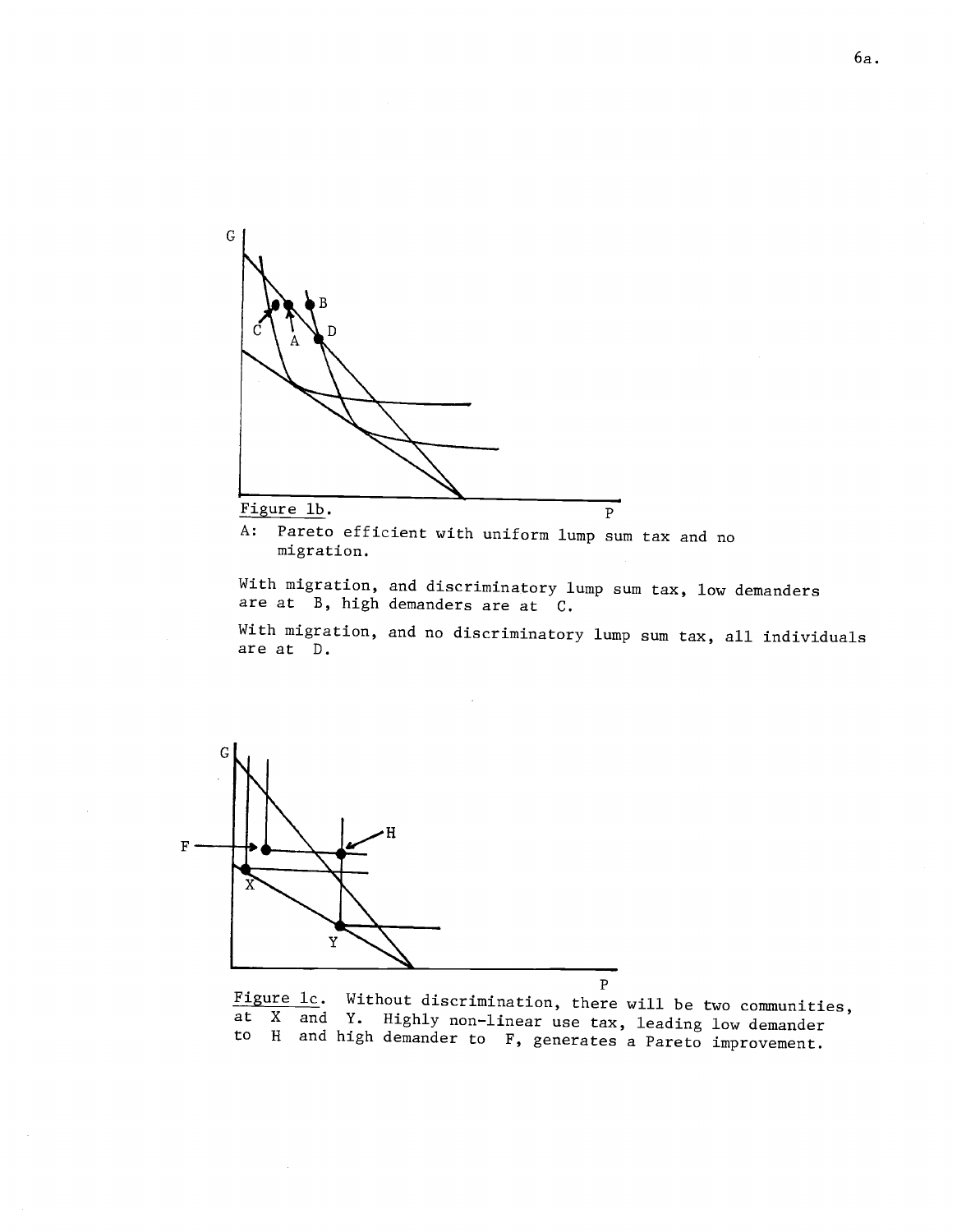of consumption is zero, we show that, under these quite plausible conditions concerning the information available to the government, benefit taxes may be necessary for Pareto efficiency.

This example illustrates the critical role, in the analysis of the Pareto optimal allocations, of assumptions concerning the ability of the government to control migration (to restrict the establishment of new communities), and to discriminate among different citizens, either directly or indirectly (e.g., through benefit taxes).

A third characteristic of the economy that will play an important role in our subsequent exposition concerns "congestion." In the example just discussed, there is no congestion in the use of the public good, no diminishing returns to scale, of the kind that would result from increased transport costs in larger communities, and no diminishing returns in production, that would result from increasing the number of workers in a community with, say, fixed land size. That is why when there is perfect information concerning individuals, and when discriminatory taxes can be imposed, Pareto efficiency always entails there being a single community. If the "congestion" effects are strong enough, then even under the above conditions it may be desirable to have more than one community.

For any particular set of assumptions; e.g., concerning migration and the feasibility of discriminatory taxation, we can characterize the set of (constrained) Pareto efficient allocations. In evaluating whether a local public goods equilibrium (to be defined shortly) is Pareto efficient, we shall be particularly concerned with three questions: whether the number of communities is correct, whether the allocation of individuals among communities is correct, and whether the level of expenditures on various public goods within a community is correct.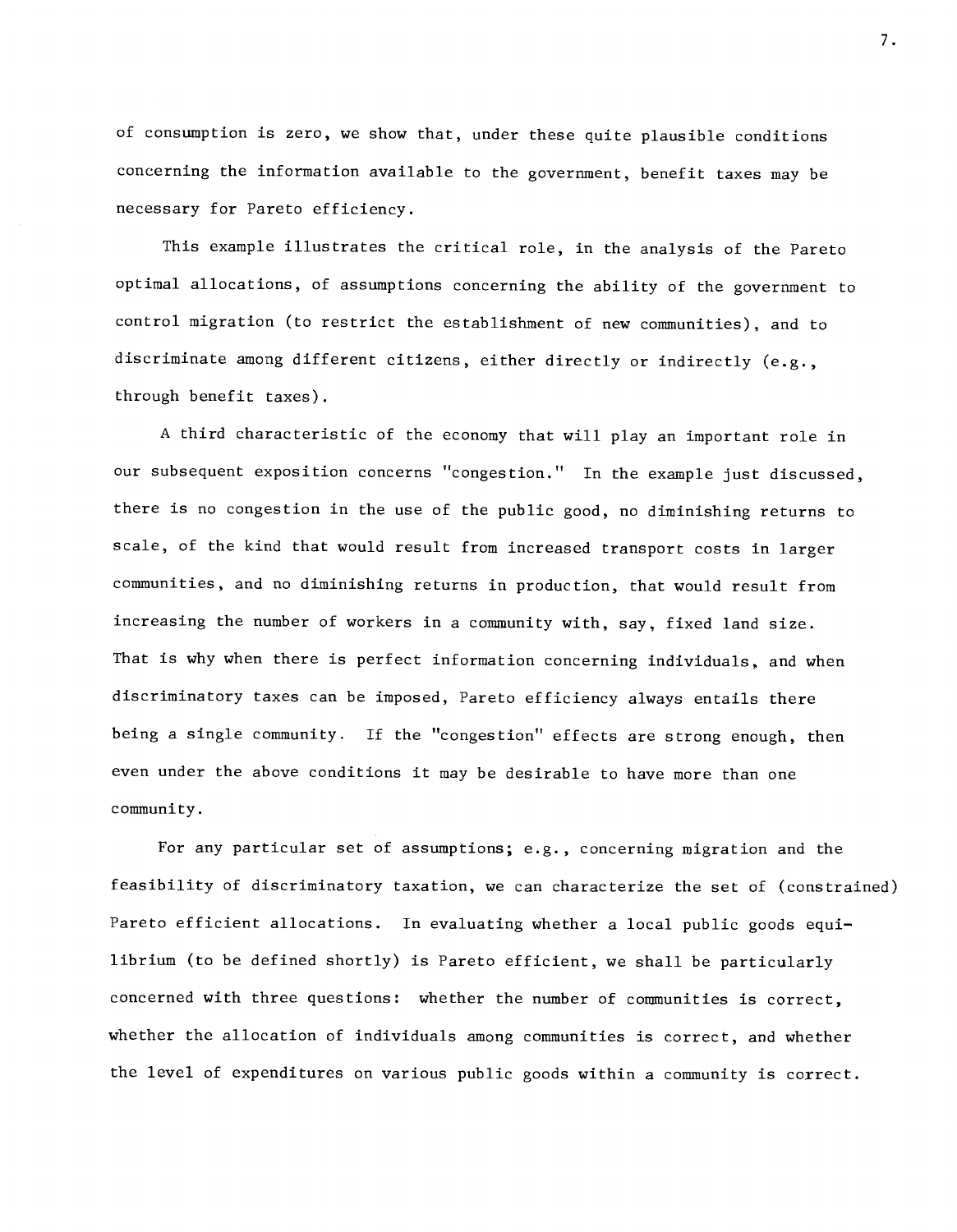# 2.2 The Nature of Competitive Equilibrium with Local Public Goods

The characterization of the local public goods equilibrium also requires us to specify clearly our assumptions concerning migration, the feasibility of discriminatory taxation, and the importance of congestion. In addition, we need to specify how the supply of public goods is determined, the nature of the political process, and the possibilities for "public entrepreneurship."

The "spirit" of the Tiebout conjecture is most appropriately captured, I think, by the free mobility assumption; although certain types of discrimination may be admissible, it is not permissible to discriminate between "original" inhabitants and migrants.

In the subsequent discussion, we shall employ two classes of models. In one, all resources are mobile. Each individual has an endowment of a vector of resources which he can trade with other individuals. A "community" is then a collection of individuals, which share in common a set of public goods. The individuals within the community interact in production. The "rules" of the community specify the relationship between the individual's endowments and his consumption of private goods.

In the second, there is one immobile resource, which we can think of as land. The different communities can be thought of as different islands. The critical distinction is then that when an individual moves from one community to another, he does not take his land. (He may still be able to enjoy some return to his land, if the "rules" of his original community allow those who contribute just land to the community to obtain a return.)

The free migration assumption imposes the requirement that, in equilibrium, an individual of a given type enjoy the same utility in all communities which they inhabit, and the "rules" of the communities which they do not inhabit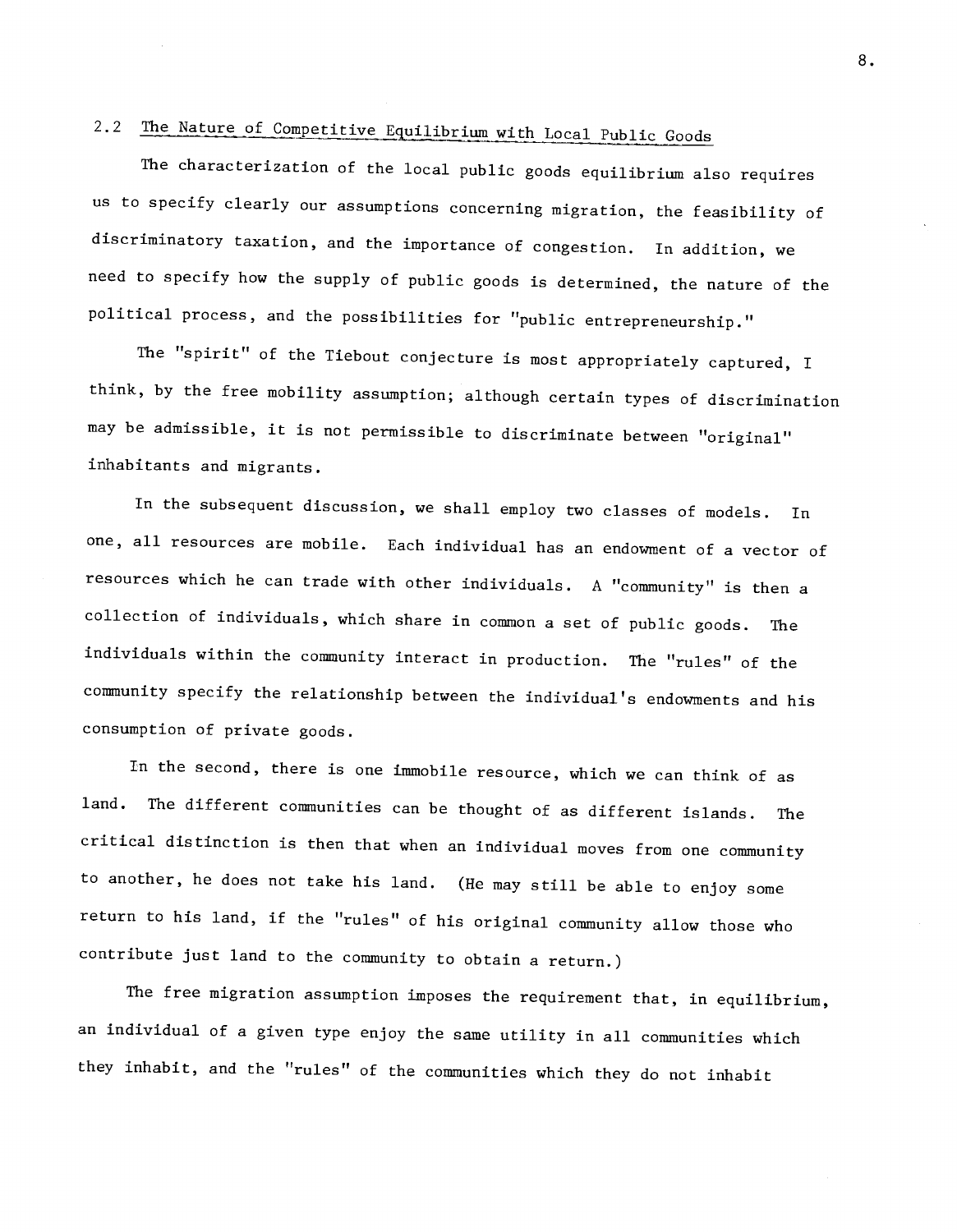combined with the supply of public goods which these communities provide, generate a level of utility which is less than (or equal to) that level.

If we take as exogenous (a) the number of communities; and (b) the rules relating the levels of public goods expenditures and taxes to the number of individuals inhabiting the community; then the only question addressed in the analysis of equilibrium is that of the allocation of individuals among these communities. But one of the primary reasons for interest in the Tiebout mechanism is that individuals' choices convey information about their preferences, and -- so it is conjectured -- this in turn leads to an efficient determination of the level of public goods.

Thus, a complete analysis of the equilibrium requires a specification of the process by which the levels of public goods and taxes get determined. In various parts of this paper we take several alternative approaches:

(i) When there is unanimity on what course of action the government should take, then it is reasonable to assume that the action undertaken is that action which is unanimously favored. The central theorem of Subsection 3.1 establishes, in fact, a general condition under which there will be unanimity (even with communities with citizens of different tastes). On the other hand, in the special examples we investigate in Subsection 4.1 all individuals within a community are identical, and so unanimity is trivial.

(The determination of the level of public goods may still not be trivial; what individuals vote for will depend on their perceptions of the consequences -- either in terms of migration or land values -- of alternative taxexpenditure programs.)

(ii) When there are differences in view on what course of action the government should take, we shall assume the level of public goods reflects the prefer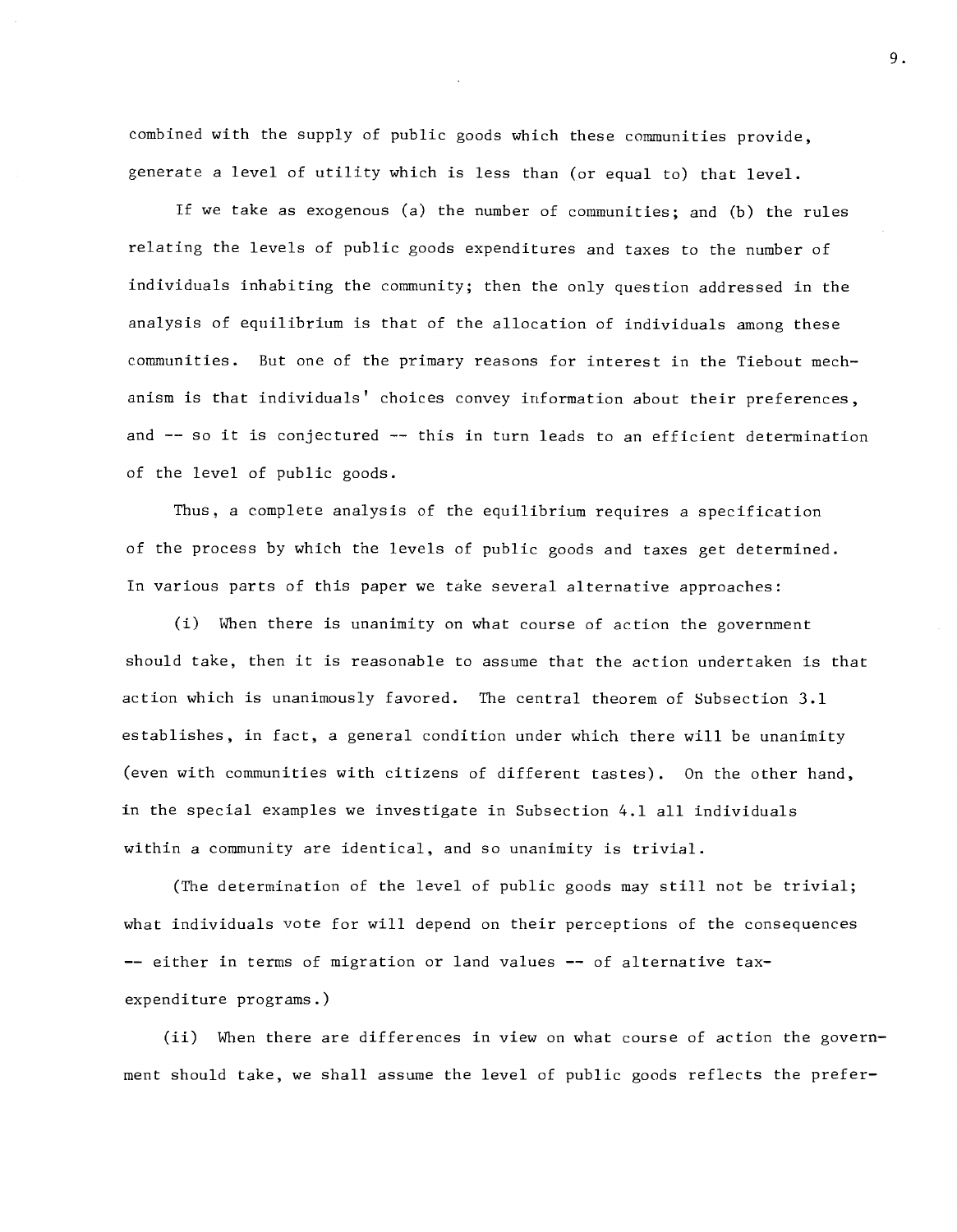ences of the median voter.<sup>1</sup>

The concept of "competition" which is relevant for the analysis of local public goods equilibrium is not obvious. Three assumptions will be employed in the subsequent analysis.

(a) Utility Taking. Each community faces (or believes it faces) a perfectly horizontal schedule of individuals of each type. Each community is, in other words, a utility taker. This is the natural extension of wage—taking or price taking behavior for economies in which there are only private goods.

(b) Free Entry. Any entrepreneur can propose a new community, with a new set of rules.

(c) Monopolistic Competitive. Just as there is a widespread view that, when there are fixed costs of producing different commodities, a monopolistically competitive model may be more appropriate than a "perfectly" competitive model, so too here. Although there are many towns (firms), no town (product) is a perfect substitute for any other. There may be systematic biases in the number and variety of towns in the local public goods equilibrium, just as there are biases in the number of firms and the variety of goods they produce in the private goods equilibrium (Dixit—Stiglitz (1977), Stiglitz (forthcoming), Spence (1976), Salop (1979), and Lancaster (1975)).

We employ the median voter model because of its analytical simplicity. We make no judgment about the appropriateness of the model as a description of the determination of public goods at the local level.

<sup>1.</sup> We ignore the problems associated with preferences not being single peaked, as they often are in the kinds of situations being considered here. See Kramer (1973), Stiglitz (1974), and Slutsky (1977).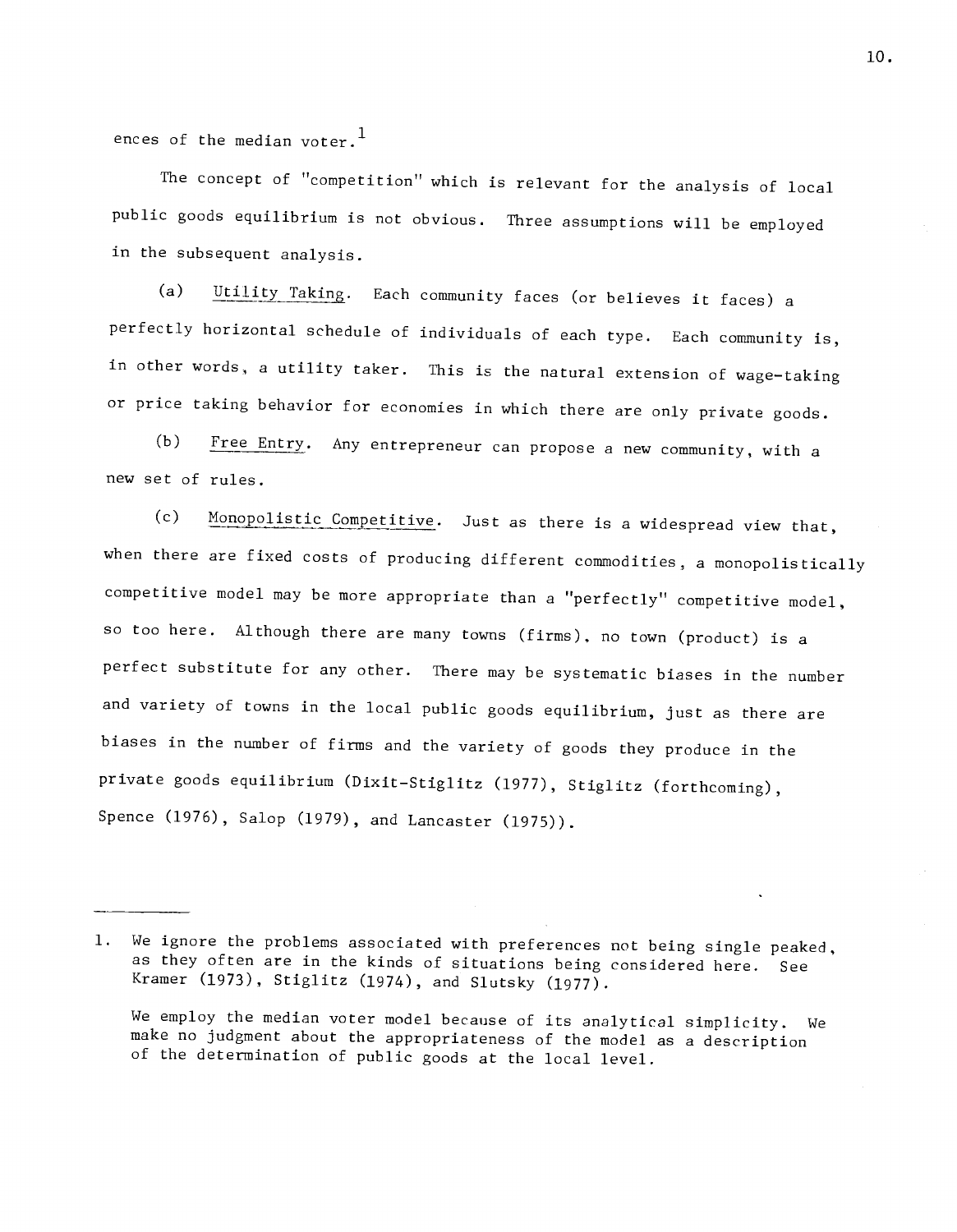### III. Sufficient Conditions for the Efficiency of Local Public Goods Equilibrium

In the previous section, we attempted to clarify both what might be meant by a Pareto efficient allocation and a local public goods competitive equilibrium. There has been, since Tiebout's original paper, a widespread belief that local public goods equilibrium will in fact be Pareto efficient, and that every Pareto efficient allocation with local public goods can be supported by a local public goods competitive equilibrium. This, unfortunately, is not the case, and a major concern of this paper is to explain the major reasons why this is so.

First, however, it may be useful to begin with two situations where the local public goods competitive equilibrium is a constrained Pareto optimum. The central feature of both situations is that there is a sufficiently large number of communities, that the decision makers in each community take the level of utility of each type of individual as given; if the community offers a utility level below what a particular type of individual can obtain elsewhere, individuals of this type will all leave the community; if they offer a utility level in excess of what the type can obtain elsewhere, there is a flood of immigration.

## 3.1 Unanimity in the Provision of Public Goods<sup>1</sup>

We first show that with an infinite number of people of each type, and a sufficiently large number of islands,  $^2$  the local public goods equilibrium (if it exists) is Pareto optimal. Moreover, when each type of individual takes the

<sup>1.</sup> The results discussed in this section are described in greater detail in Stiglitz (forthcoming b) and Atkinson and Stiglitz  $(1980)$ .

<sup>2.</sup> Identical results obtain if all factors are mobile (i.e., there is no land) so long as there is an infinite number of people of each type.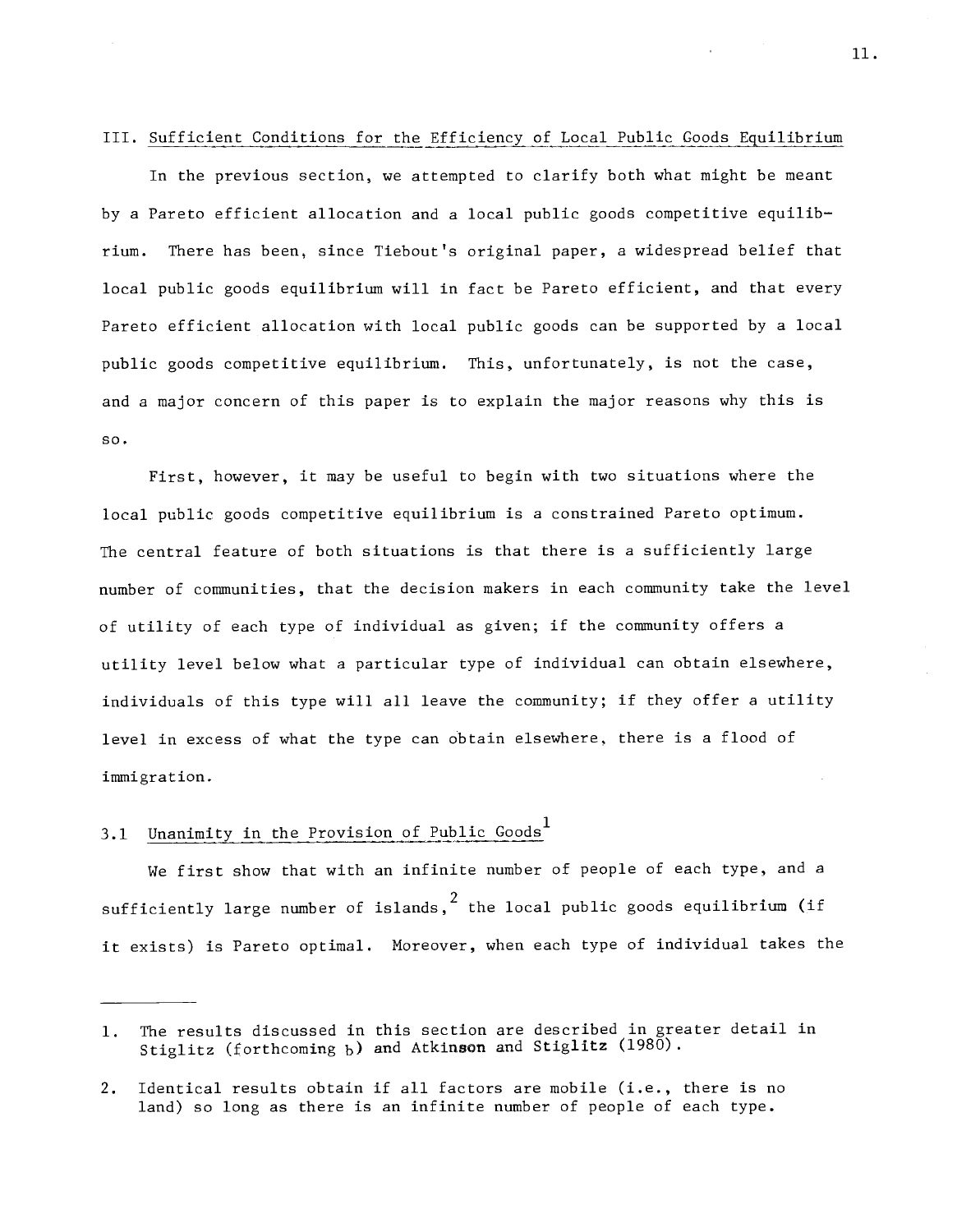utility level of other groups as given, there will be complete unanimity both about the level of expenditures on various public goods and the taxes by which those public goods are financed. This is so, even though, in general, communities will not be homogeneous, so long as there are productive interactions among individuals or so long as there are transport costs, and different individuals face different transport costs or have different utility functions for land. The focus on homogeneity in so much of the literature is simply a red herring.

To see this, we construct the utility possibilities frontier of the economy. This specifies the maximum amount of utility that can be attained by one type of individual given the level of utility of other individuals. Because of the free migration assumption, all individuals of a given, type attain the same level of utility. (In the absence of public goods, we could have drawn a "factor price frontier" specifying the maximum level of factor price we could pay to one factor given the factor price paid to the other; as the relative factor price increases, the relative factor intensity decreases. Here the return to participating in a community includes not only the wage, but also the benefits of the public good.)<sup>1</sup>

To see how the utility possibilities schedule can be constructed, for simplicity, we focus on the case where there are only two groups in the population. Let  $N_i$  be the number of individuals of type i in the community,  $N_1/N_2 = n$ . Then for each value of  $N_1$  and  $N_2$  there will be a utility possibilities schedule as depicted in Figure 2a. Next, we construct the fixed

<sup>1.</sup> The analogy to "utility equivalent contracts" discussed in the sharecropping literature (Stiglitz (1974)) or the labor market literature (Stiglitz (1975)) should be immediate.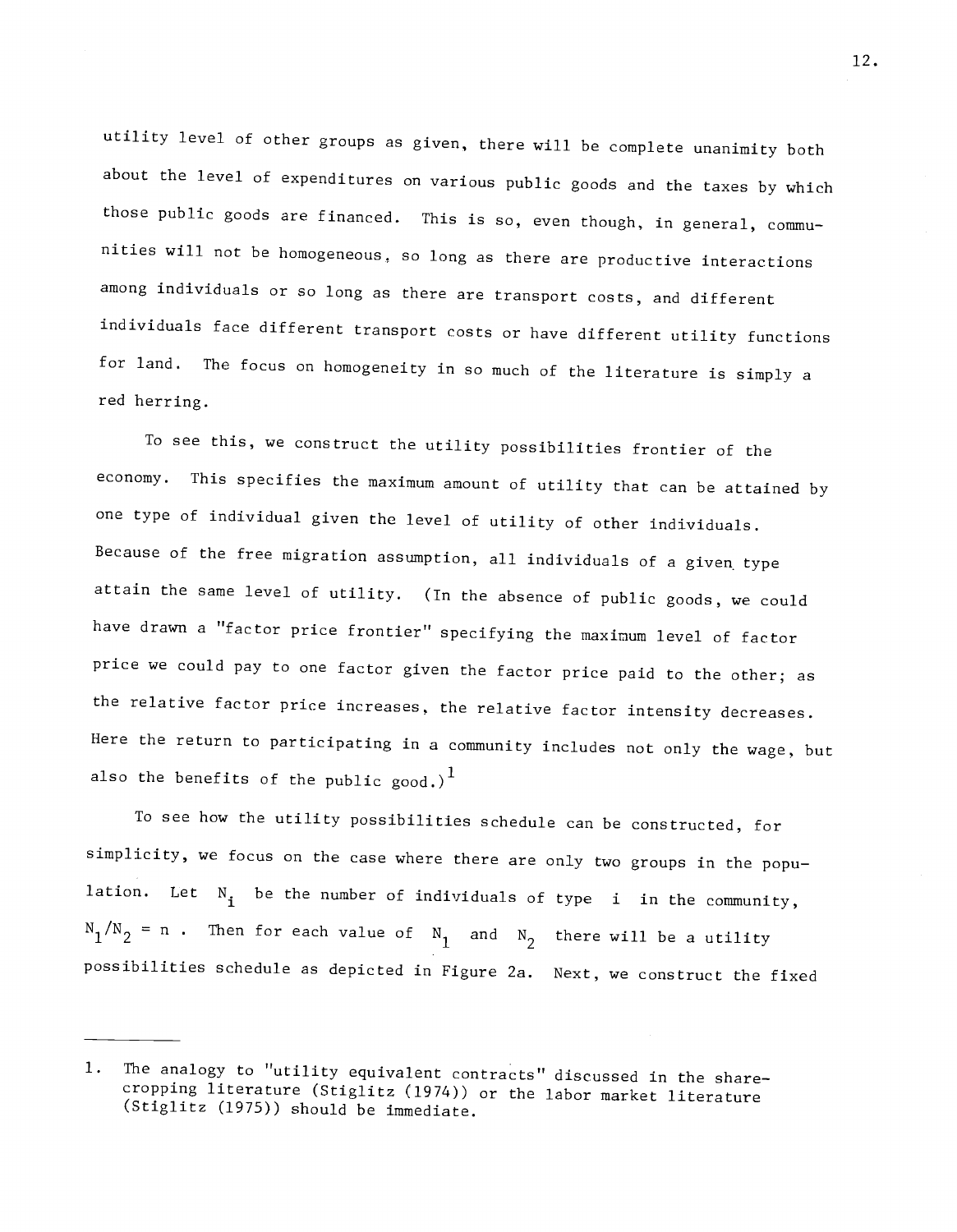

Figure 2a. Utility Possibilities Schedule: Fixed Size Island.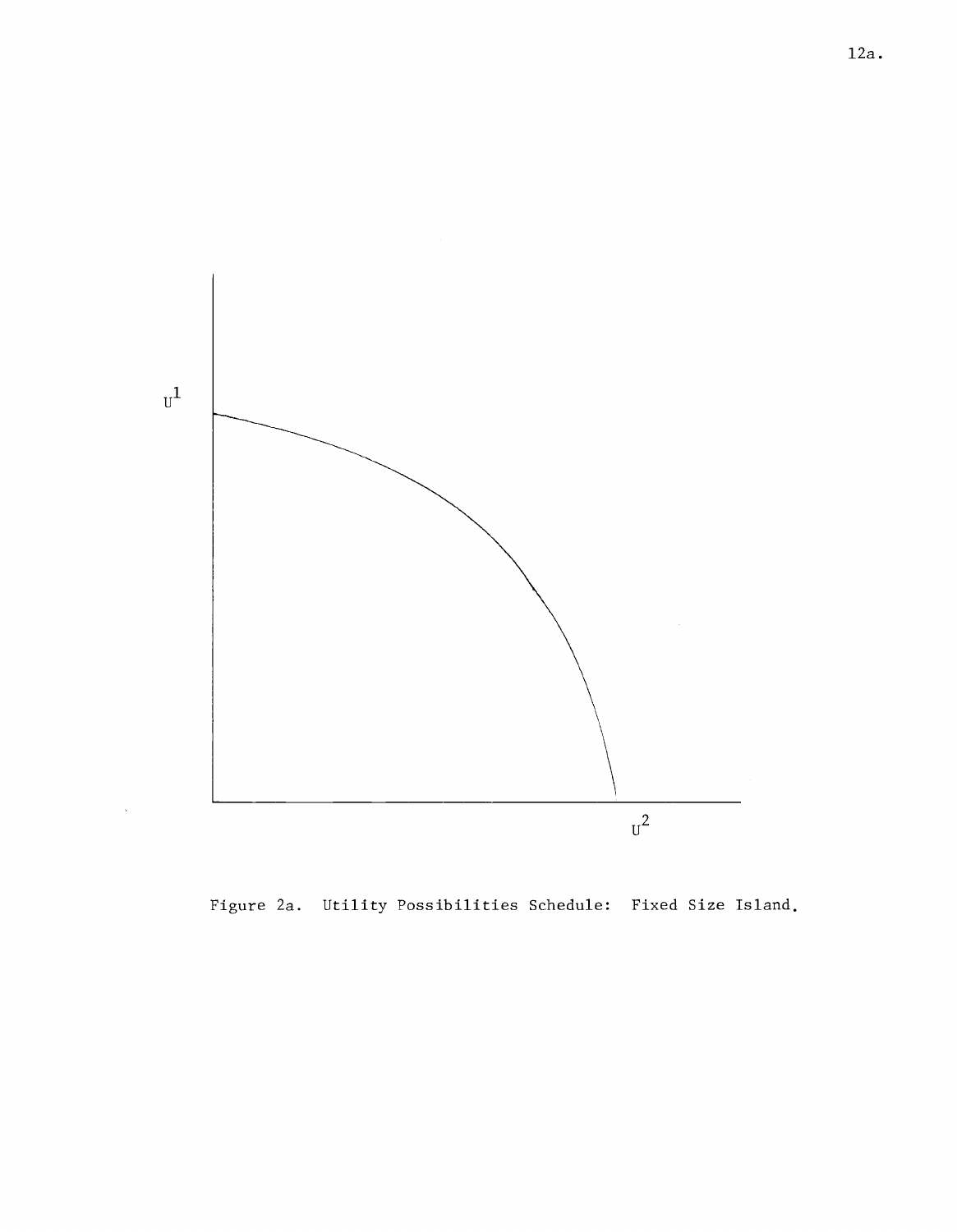n—utility possibilities schedule, where we allow the number of individuals in the island to vary as we vary the levels of utility of say  $U_1$ . (This utility possibilities schedule may be constructed as the outer envelope of a set of utility possibilities schedules, each of which takes n and, say,  $N_1 + N_2$ , as fixed. See Figure 2b). Next, we construct the variable-n utility possibilities schedule, as the outer envelope of all of the fixed n utility possibilities schedules. Figures 2c and 2d illustrate two possible cases.

In Figure 2c the utility possibilities schedule (for each n ) is concave.<sup>1</sup> The outer envelope, giving the utility possibilities schedule for the economy, may or may not be concave. Along the outer envelope, as we increase  $U_1/U_2$ , we decrease n.

We have thus constructed what is, in effect, a market demand curve for type 1 labor (relative to type 2). The market equilibrium is simply the intersection of this "demand curve" with the curve giving the relative supply (Figure 3a).

In Figure 2d the utility possibilities schedule (for each n ) is convex. Clearly, the outer envelope will then be convex. As we have drawn it, the outer envelope (over a region at least) consists of a small n curve  $(n = n_1)$  and a large n  $(n = n_2)$  curve. These dominate intermediate values of  $n$ . Thus, for relative supplies of the two types of labor between  $n_1$ and  $n_2$  the levels of utility will be fixed at  $U_1^*$  and  $U_2^*$ ; in equilibrium there will be two types of communities (one with  $n = n_1$ , and one with  $n = n_2$ ). Changes in the ratio of the aggregate supplies of the two types will be reflected in the mix of the two communities (Figure 3b).

<sup>1.</sup> Even with concave utility functions, the utility possibilities schedule with fixed population may be convex. See Stiglitz (forthcoming b).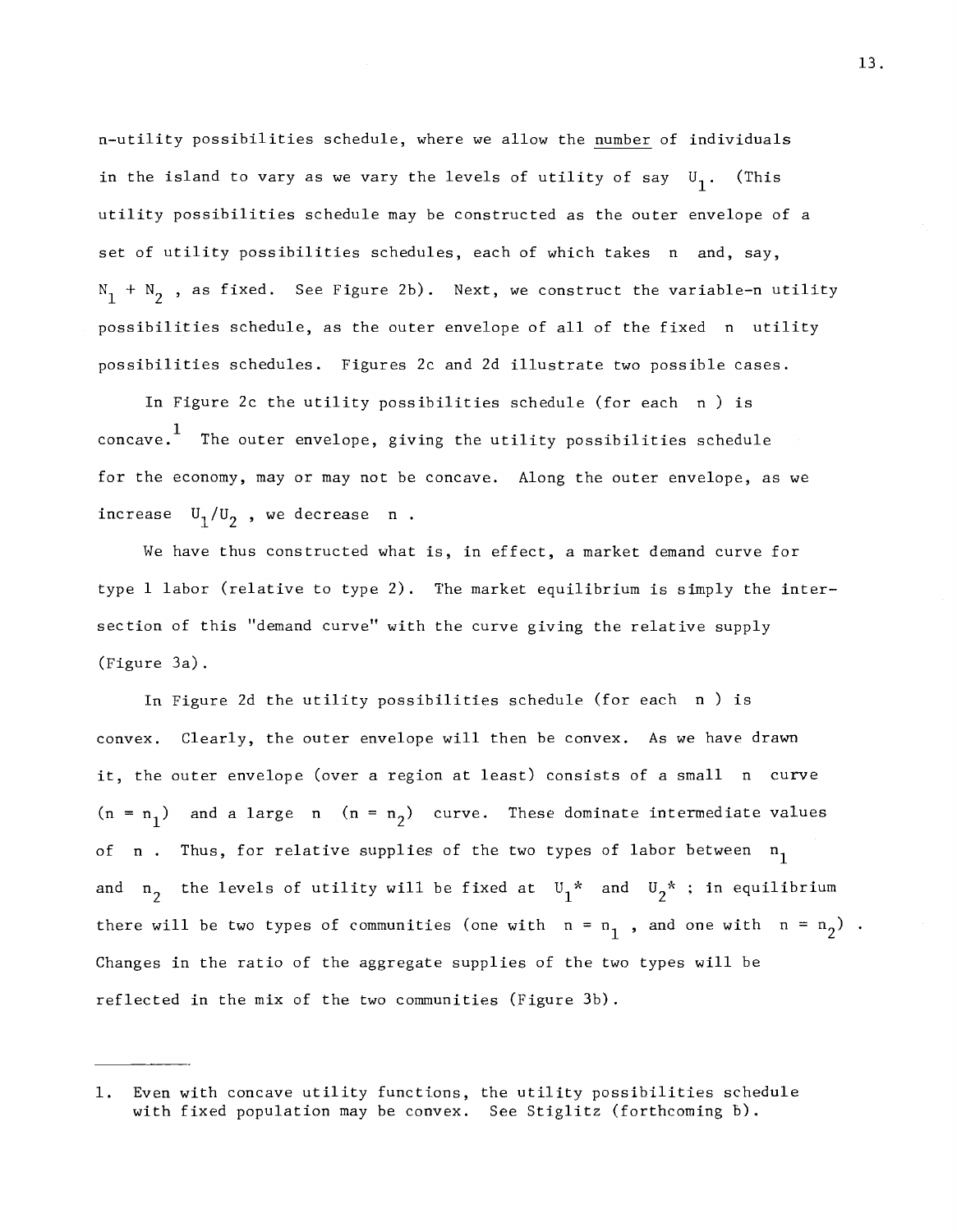

J.

Figure 2b. Utility Possibilities Schedule for Fixed Ratio n =  $N_1/N_2$ 

(Outer envelope of utility possibilities schedules with same  $\text{N}_1/\text{N}_2$  but different scale.)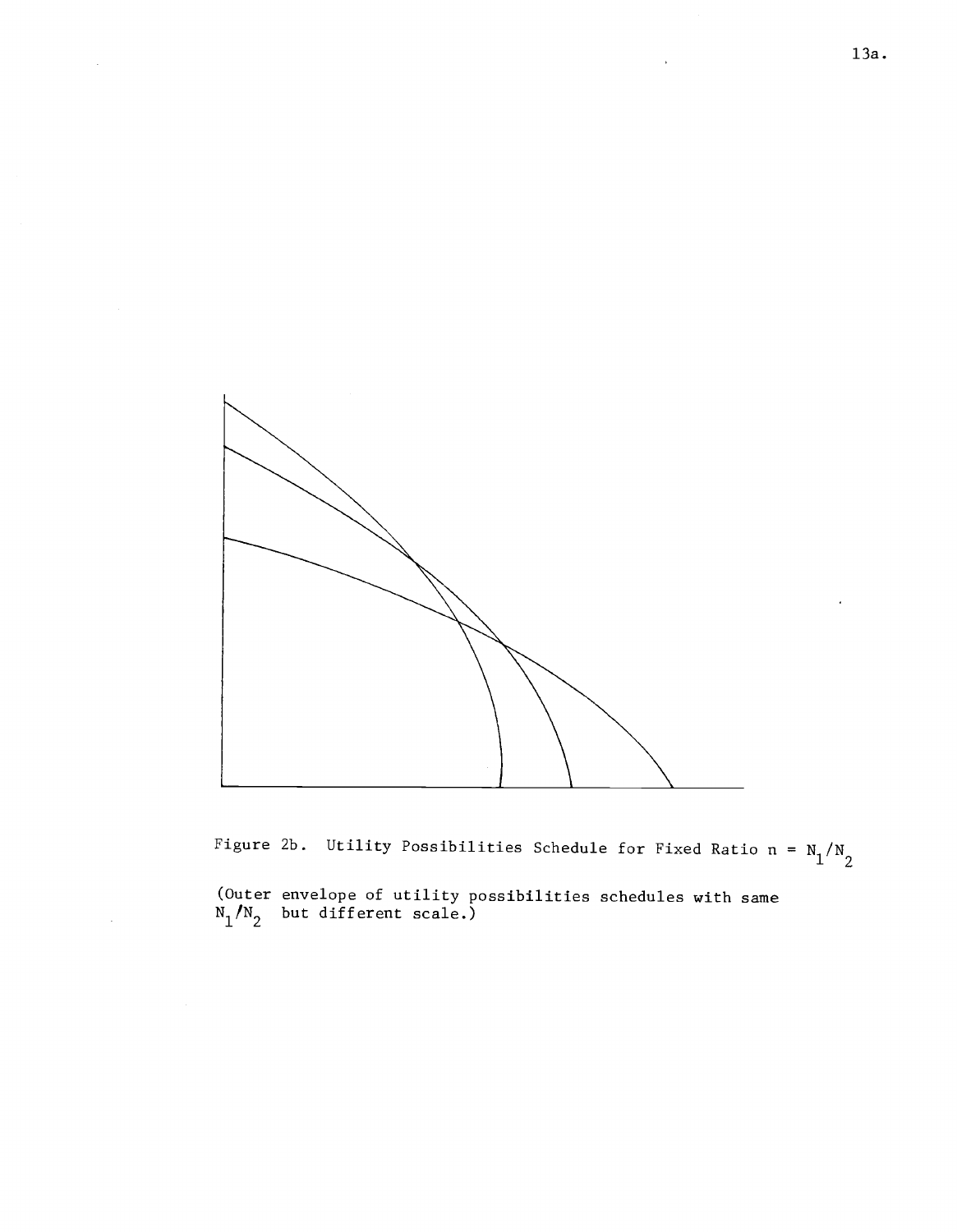

Figure 2c. Utility possibilities schedule with island size and ratio  $N_1/N_2$  variable is outer envelope of fixed n utility possibilities schedule.



Convex utility possibilities schedule: changes in relative supplies of two types of individuals leaves unchanged utility levels. (Intermediate values of n dominated.) Figure 2d.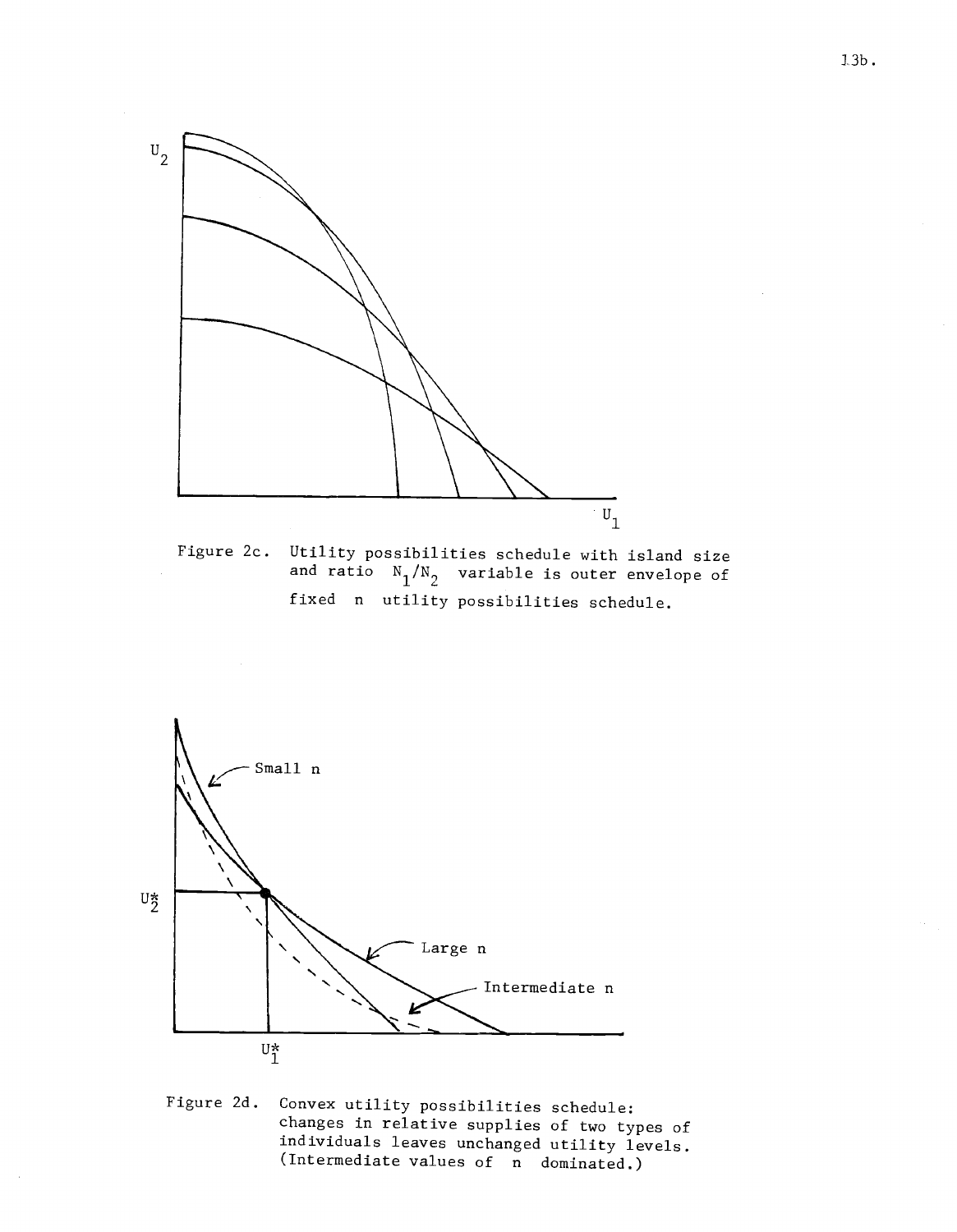

Figure 3a. Equilibrium as the intersection of demand and supply of labor of type 1.



Figure 3b. Equilibrium as the intersection of demand and supply of labor: changes in relative supplies of different types of labor change mix of communities.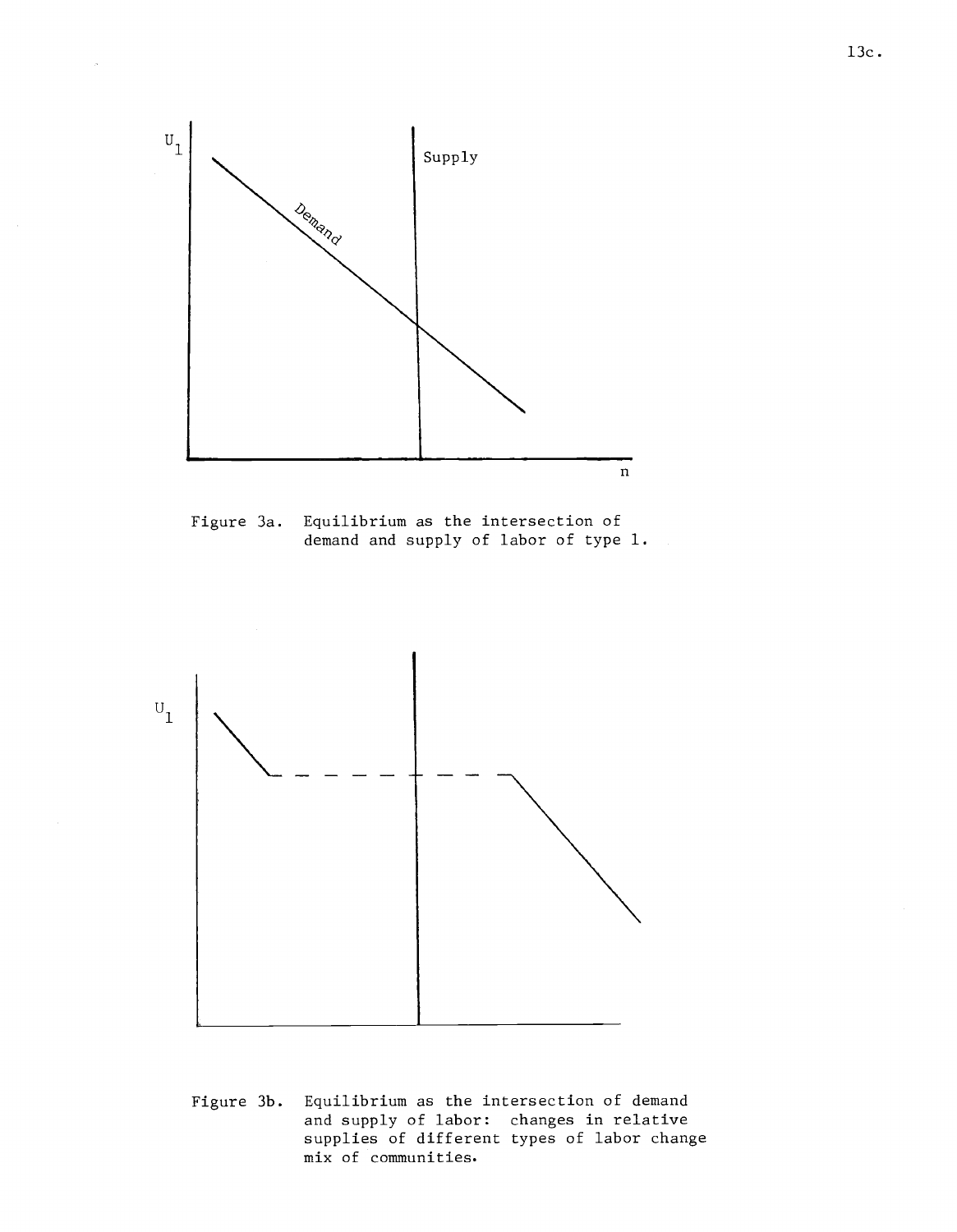To see that the point we have depicted is in fact the equilibrium, observe that if any single group were to ask, what is the best that we could do, given what utility we need to offer to others to join (or remain in) our community, the best they could do is to have that resource allocation corresponding to the point on the utility possibilities schedule we have identified as the equilibrium. Moreover, since all groups would thus choose the same point, there is unanimity (even though underlying preferences may differ markedly). Finally, when all communities act in this way, the demands for the different kinds of labor in each community add up precisely to the supply.

Note, too, there is no scope for redistribution within this environment. Any community attempting to redistribute income against some group will find it without any of that group in its population.

Finally, we note that it is possible to show that even with well—behaved concave preferences and technology, the utility possibility schedule is not concave, as illustrated in Figure 4. If the equilibrium described earlier lies at a point within the convex portion of the utilities possibilities schedule, the ex ante expected utility can clearly be increased by having two sets of communities, and randomly assigning individuals to one or the other.

## 3.2 Land Value Maximization

The second set of conditions in which the local public goods competitive equilibrium is efficient in its supply of public goods entails communities which choose the level of public goods to maximize the value of the land rent. Communities which provide more attractive public services will find that individuals are willing to pay higher land rents to live in the community. If each community is a utility taker (in the sense defined earlier) and finances the public goods through a land tax, then the level of rent which the ith individual

<sup>1.</sup> Under certain conditions, not only does social optimality (in the sense of maximizing ex ante expected utility) entail randomization, but so too will the market equilibrium. See Stiglitz (1982).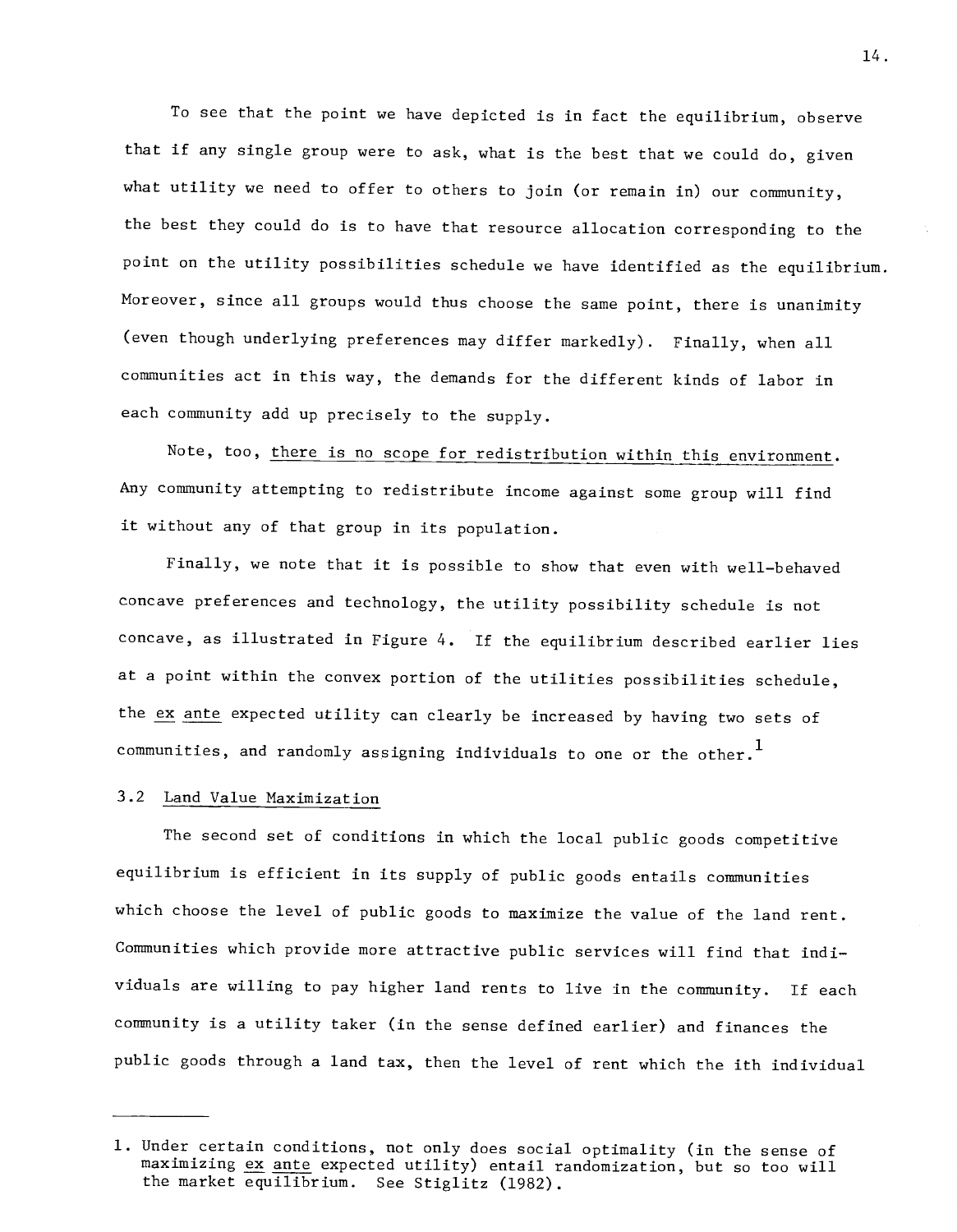

Figure 4. Convex utility possibilities schedule: randomization improves ex ante expected utility of risk averse individuals.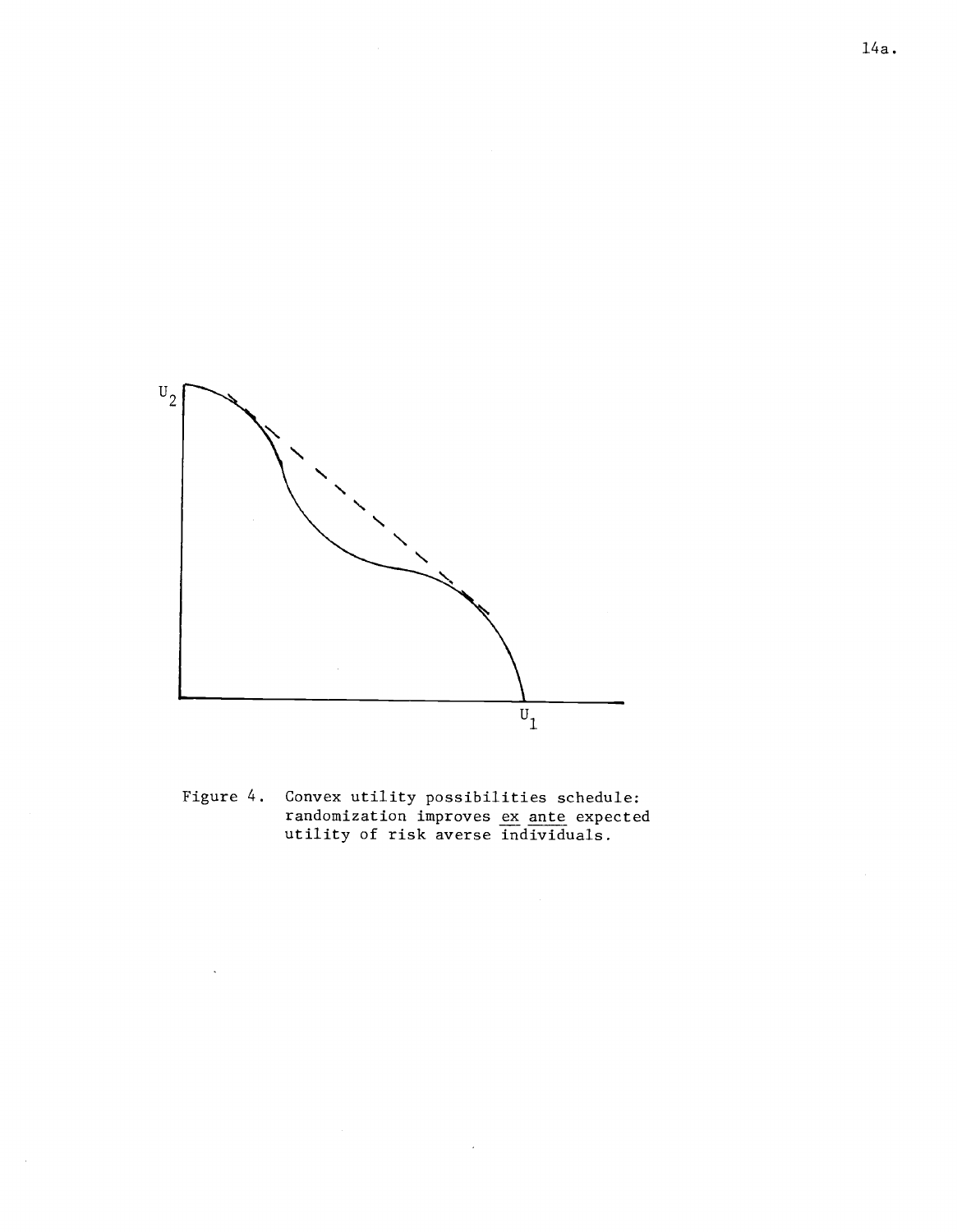is willing to pay,  $r^i$  , is defined implicitly by the modified indirect utility function

(1) Ui(Yi, G, r') = U'

where  $\overline{U}^i$  is the level of utility obtainable elsewhere, G is the level of public goods, and  $Y^i$  is his endowment of "income."<sup>1</sup> Total land rents are

$$
(2) \t R = \Sigma r^{\mathbf{i}} T^{\mathbf{i}}
$$

where  $T^{\mathbf{i}}$  is the quantity of land consumed by the ith individual. Implicit differentiation of (1) yields

(3) 
$$
-\frac{\partial \mathbf{r}^{\mathbf{i}}}{\partial G} = \frac{\partial \mathbf{U}^{\mathbf{i}} / \partial G}{\partial \mathbf{U}^{\mathbf{i}} / \partial \mathbf{r}^{\mathbf{i}}}.
$$

But by Roy's formula,

$$
(4) \t T1 = -\frac{\partial U/\partial r1}{\partial U/\partial Y}
$$

Thus

(5) 
$$
\frac{\partial \mathbf{r}^{\mathbf{i}}}{\partial G} = \frac{\partial \mathbf{U}^{\mathbf{i}} / \partial G}{\partial \mathbf{U}^{\mathbf{i}} / \partial Y} \frac{1}{T^{\mathbf{i}}}
$$

This specifies how much additional rent payments individuals are willing to make in response to an increase in the supply of a public good.

The community seeks to maximize net rents; i.e.,

 $max$  R – G

<sup>1.</sup> Clearly, we could make the individual's income; e.g., his wage, also depend on the community in which he lives; it should be apparent that this will not alter the analysis.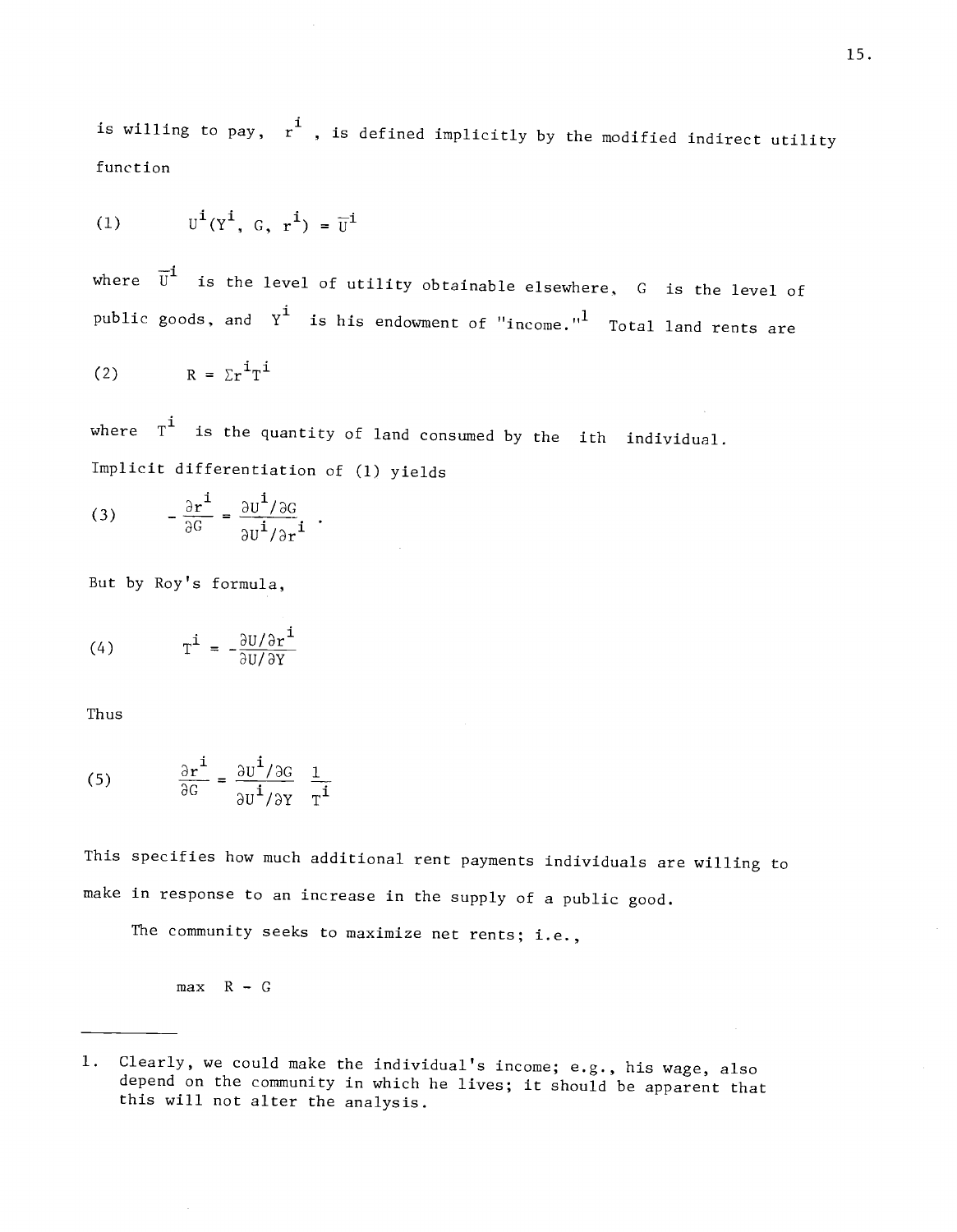where, for simplicity, we have assumed that the public good is produced at constant costs, and we have chosen our units so that one unit of the private good can be transformed into one unit of the public good.

Thus, differentiating  $\sum r^{\mathbf{i}}T^{\mathbf{i}}$  - G with respect to G (holding utility constant), we obtain

(6) 
$$
\Sigma r^{i} (\partial T^{i} / \partial G) \Big|_{U} + \Sigma T^{i} (\partial T^{i} / \partial G) \Big|_{U} - 1 = 0
$$

In equilibrium the total demand for land must be equal to the total supply, which is fixed, i.e.,

$$
(7) \qquad \qquad \Sigma T^{\mathbf{i}} = \overline{T} \qquad .
$$

Hence, if in competitive equilibrium  $r^1$  = r for all individuals (all individuals face the same prices), then

(8) 
$$
\left.\sum_{i} r^{i} (\partial T^{i} / \partial G)\right|_{U} = r \sum_{i} (\partial T^{i} / \partial G)\big|_{U} = 0
$$

Substituting (8) and (5) into (6), we obtain

(9) 
$$
\sum_{i} \frac{\partial U^{i}/\partial G^{i}}{\partial U^{i}/\partial Y^{i}} = 1 .
$$

Note that (9) is the familiar Samuelson condition for determining the Pareto efficient supply of public goods: the sum of the marginal rates of substitution must be equal to the marginal rate of transformation (here unity).

We have been careful to assert that land value maximization leads, under the stipulated conditions, to an efficient level of supply of public goods; the equilibrium may still not be Pareto efficient, because the allocation of individuals among communities may be inefficient, as our analysis below will confirm.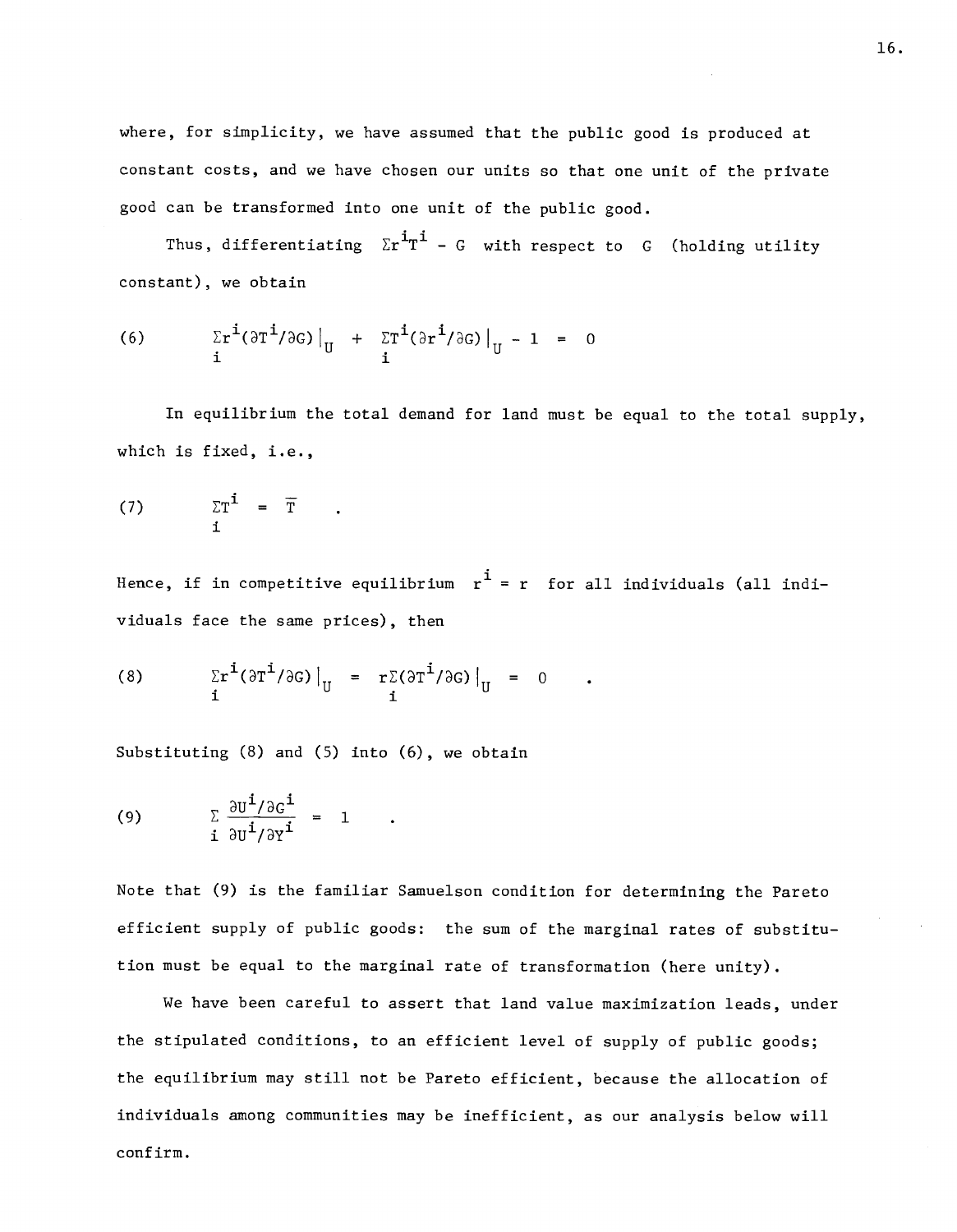There is, however, one set of further restrictions which ensure that the equilibrium is in fact Pareto efficient. Assume that there is an infinite number of identical islands, and assume that there is a very large number of identical individuals. Then $^{\mathrm{1}}$  there is a Pareto efficient allocation in which in each community, public goods expenditure equals land rents, and all communities are of identical size.<sup>2</sup> This Pareto efficient allocation can be supported by a local public goods competitive equilibrium.

## IV. Inefficient Local Public Goods Equilibrium

Our earlier analysis identified three important conditions for a local public goods equilibrium to be Pareto efficient: there must be the right number of communities; individuals must be allocated correctly among the communities; and within each community, there must be the right supply of public goods.

We shall now see why, under quite plausible conditions, the local public goods equilibrium may be inefficient in all three respects. There are (at least) five problems encountered in ensuring the efficiency of the local public goods equilibrium:

(a) There are often multiple Nash equilibria, some of which are Pareto inferior to others. These inefficiencies are of two types:

(1) A homogeneous population is distributed incorrectly among a set of communities; or

<sup>1.</sup> Provided there is sufficient "congestion" that it is desirable to have more than one community; see below.

<sup>2.</sup> This has been referred to as the Henry George Theorem. See Stiglitz (1977), Arnott and Stiglitz (1979) and Flatters, Henderson and Mieszkowski (1974).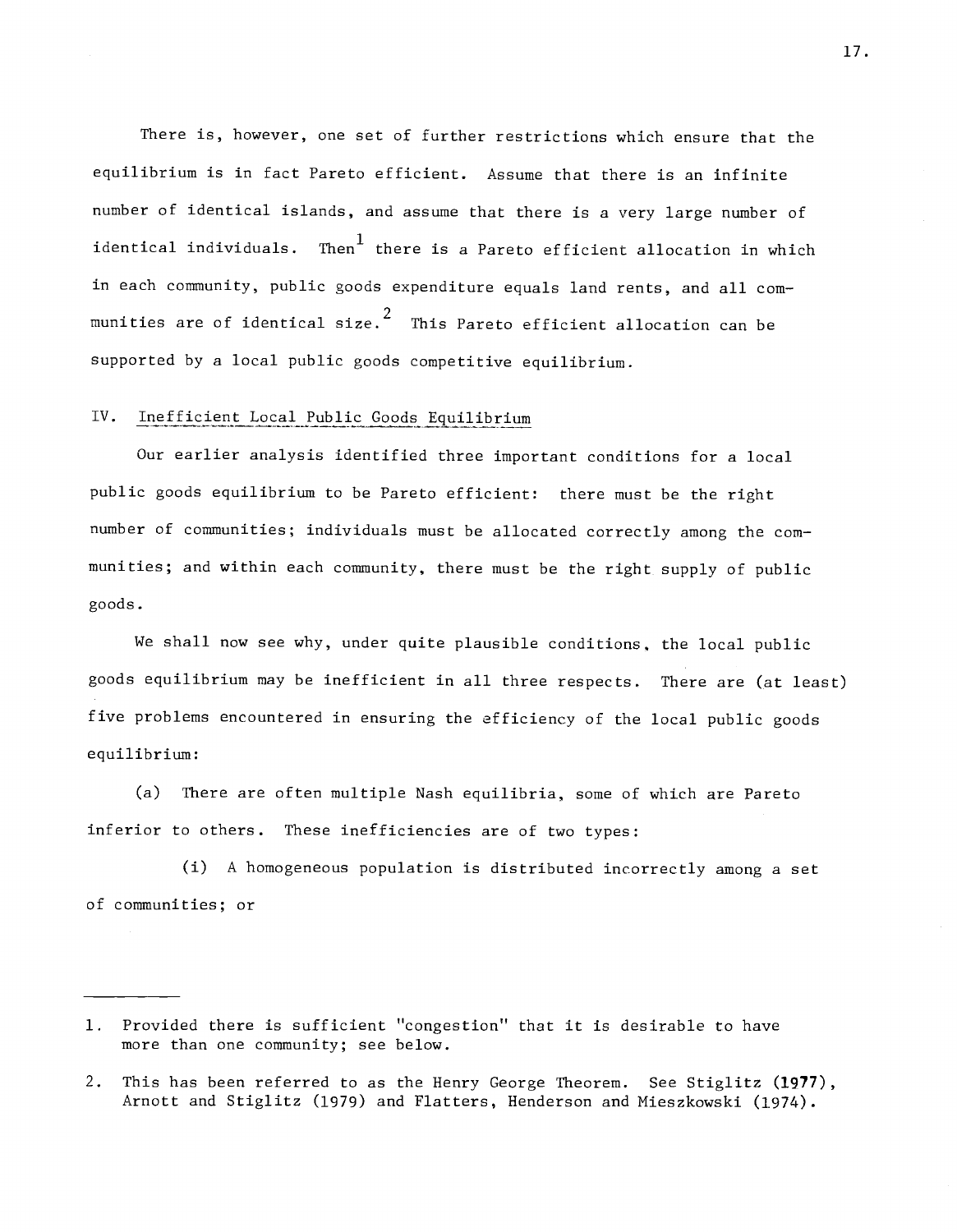(ii) There is a heterogeneous population, which is matched together into communities (or matched with different islands), in an inefficient manner.

(b) Pareto optimality requires subsidies from one island to another; it is not in the interests of any single community to offer these subsidies.

(c) Because of land capitalization, landowners in each community are more concerned with providing public goods which are attractive to those who are on the margin of moving into their community, than they are with the welfare of intra—marginal individuals in their community.

(d) Because of rental capitalization (the fact that rental rates reflect the level of community services offered) renters in each community are more concerned with providing public goods which are relatively unattractive to the marginal immigrant than they are with the direct benefits accruing to themselves.

(e) Attempts on the part of rich communities to avoid redistributions to poor migrants not only lead communities to engage in indirect (and often costly) exclusionary activities (which may, still, be consistent with constrained Pareto optimality), but result in a population distribution which may well not be a constrained Pareto optimum.

## 4.1 Homogeneous Population: Inefficiency in the Numbers of Communities and the Allocation of Individuals among Communities

There is a widespread feeling in many countries that the population of the central city is too large. The central city, because of its size, can provide many public goods, and it is these public goods which make it so attractive. It is not in the interests of any single individual to migrate to some provincial town; but if enough individuals migrated, it would be able to provide a high level of public goods. The reduction in the crowding in the central city would make such a change a Pareto improvement. A number of govern—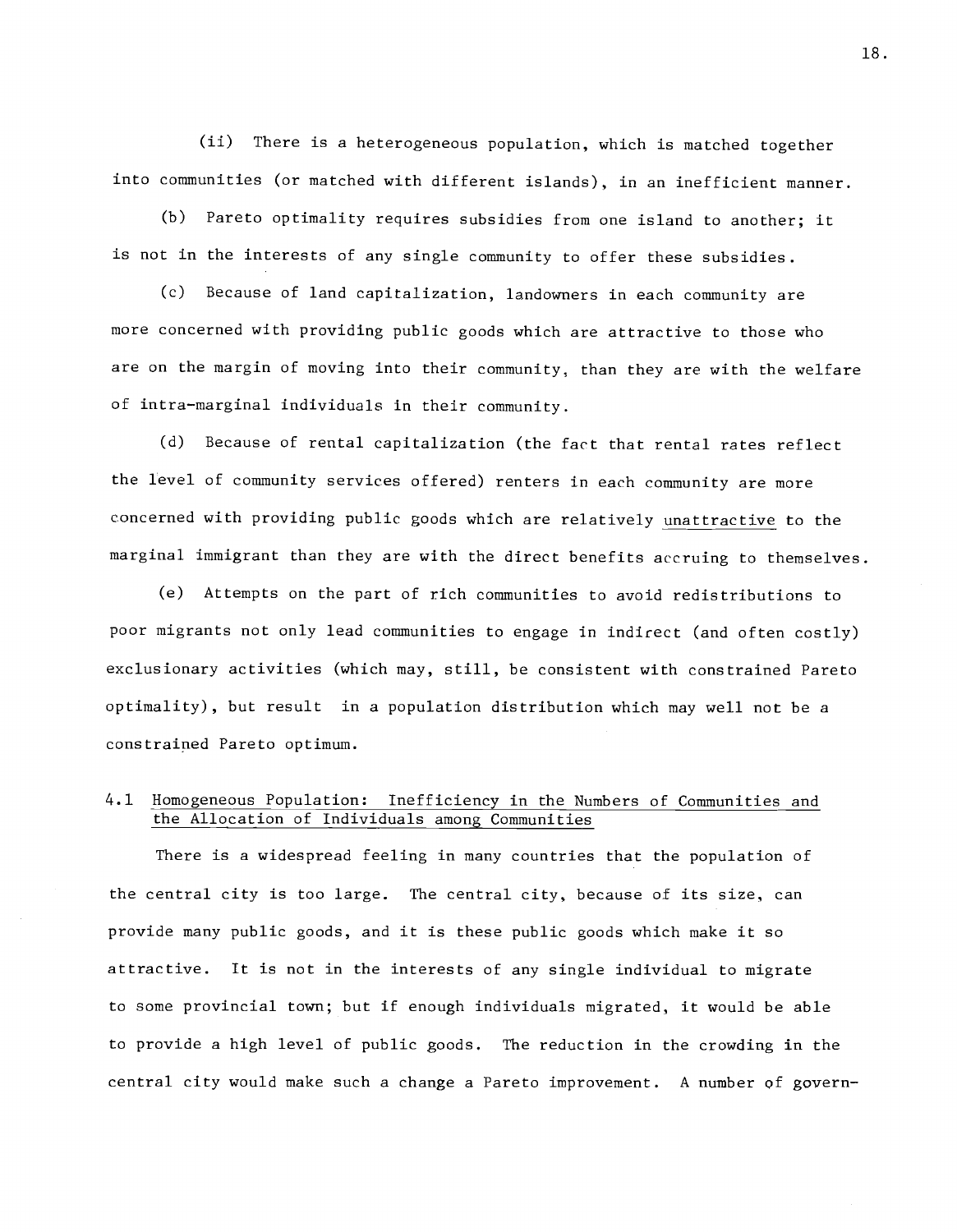ments have, on the basis of some such argument, implemented policies to encourage greater decentralization. The central part of the argument is that the initial situation may, in fact, be a Nash equilibrium, but that there exists another equilibrium which is Pareto superior.

In Figure 5a we have drawn the maximized value of the utility of the repre sensative consumer in a community as a function of the number of individuals within the community, which we denote by  $V(\overline{N})$  .<sup>1</sup> Very small communities can provide a very low level of welfare, because they cannot provide much of a supply of public goods; very large communities provide a low level of utility because of crowding (strict concavity of the production function). In the figure, we have depicted the total population  $\overline{N}$  as exceeding  $N^*$ , the optimal population, but being less than 2N\* . Pareto optimality requires that there be two communities. Yet, there is an equilibrium in which only one community is inhabited, provided  $V(\overline{N}) > V(0)$ . Figure 5b illustrates a case where there are multiple Nash equilibria, all except one of which are inefficient.

In Figure 5c we depict a situation where the population is equal to  $2N^*$ . There is still an equilibrium in which there is only one community.

## 4.2 Inefficient Matching Nash Equilibria

The problem here is similar to that in the preceding subsection: there are inefficient allocations of individuals among islands, but no single individual has any incentive to move. There are two islands, one with a long beach but no

 $V(N) \equiv \max U(c, G)$ s.t.  $cN + G = F(N)$ 

where c is per capita consumption, and where  $U(c, G)$  is the representative individual's utility of private and public goods.

<sup>1.</sup> If output, Q, is a function of the number of individuals in the community,  $Q = F(N)$ , and if output can be used as either public goods,  $G$ , or private goods,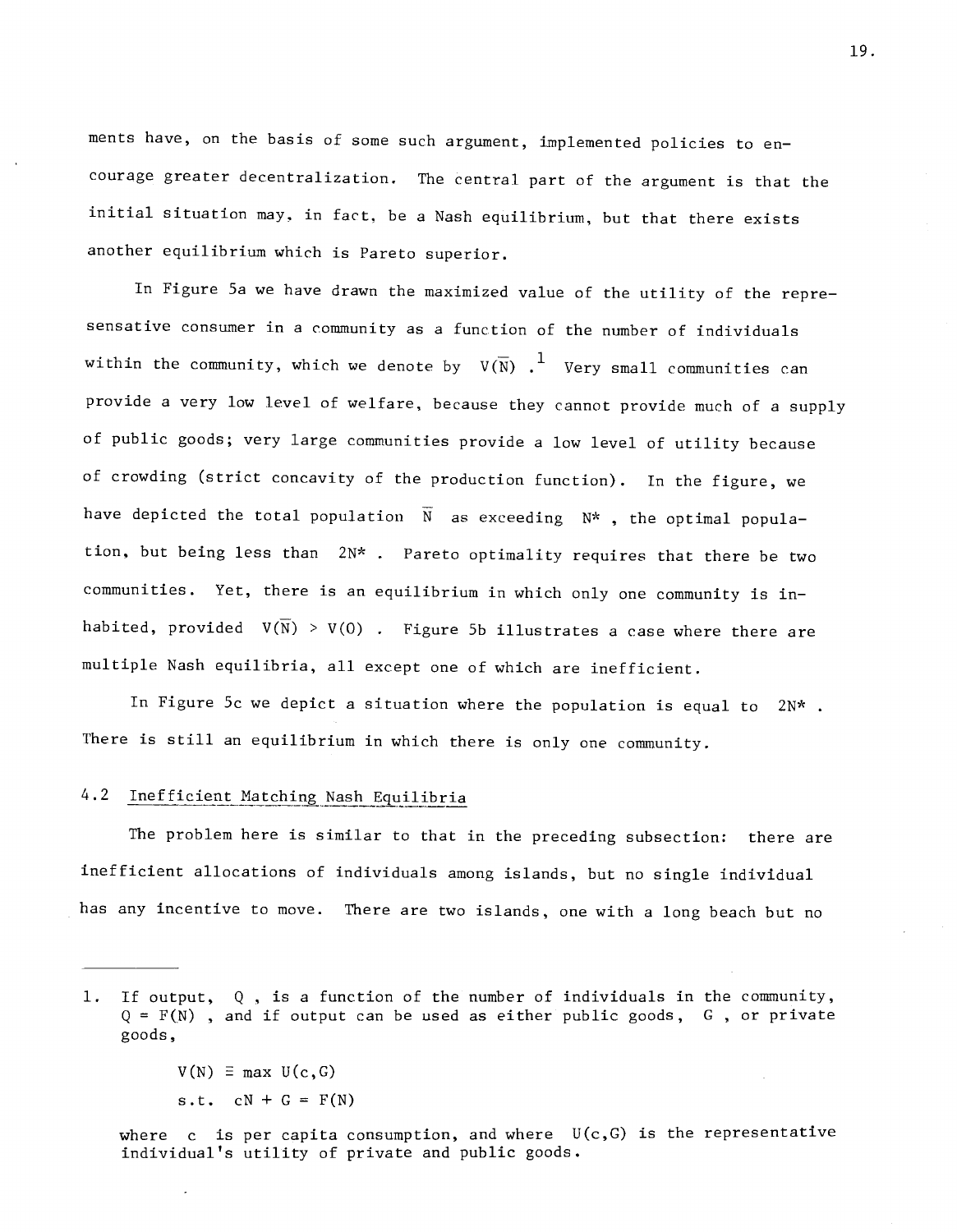

 $\hat{\mathcal{A}}$ 

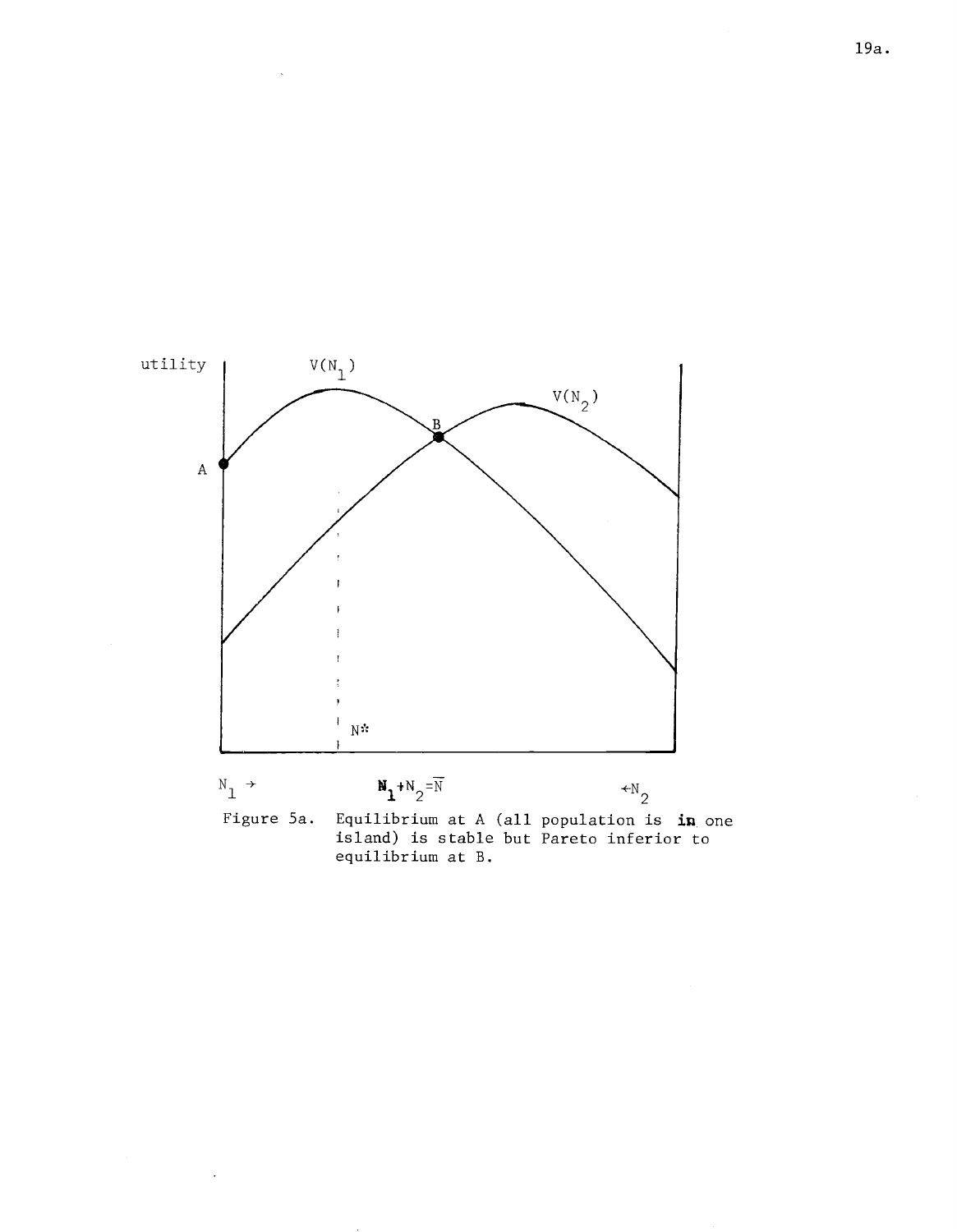

Figure 5b. Pareto superior equilibrium C is unstable; equilibrium B is stable.



Figure 5c. Equilibria at A and B are both stable, C is unstable.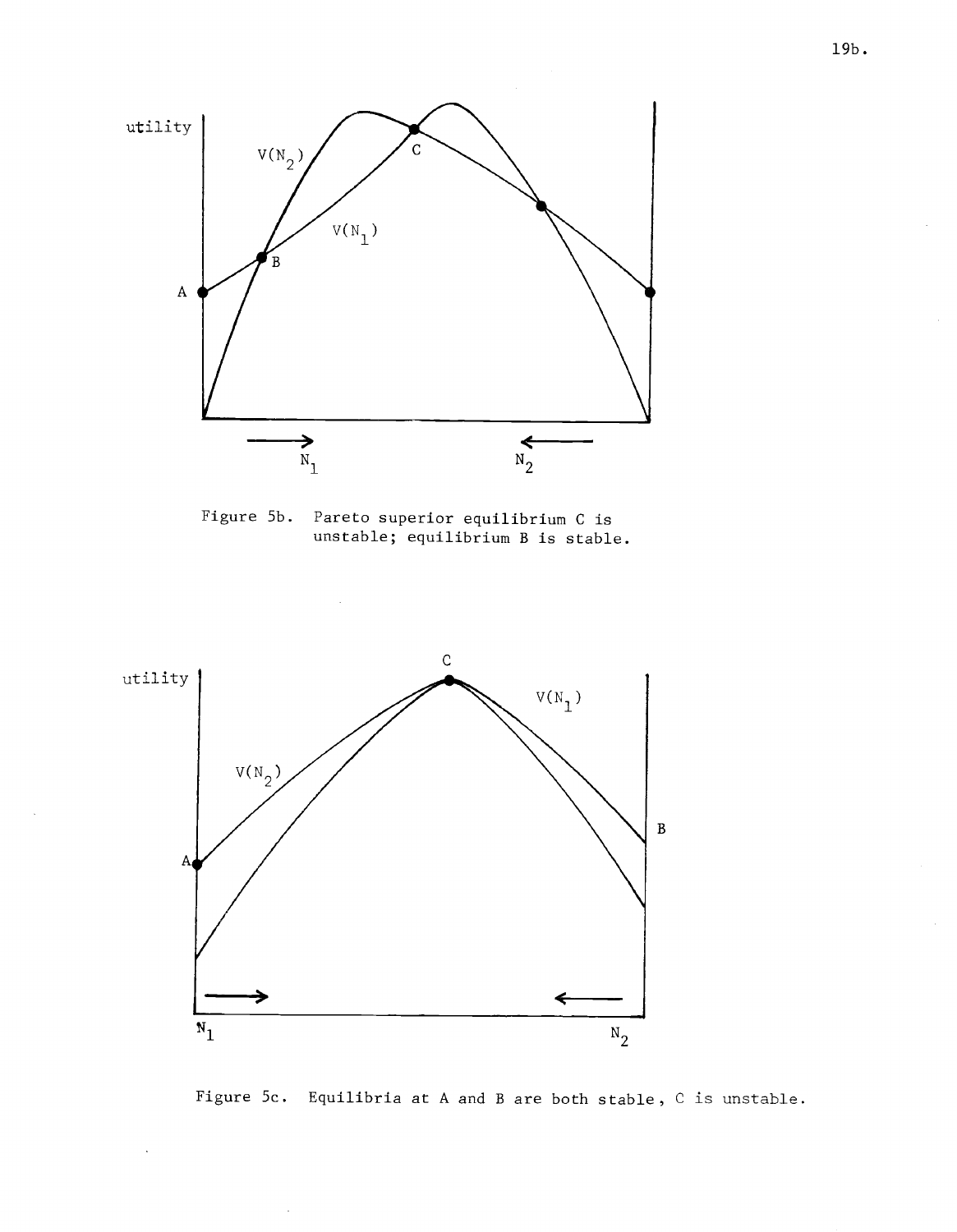hills, the other with a beautiful hill for skiing but no beach. There are two types of individuals, skiers and swimmers. For the beach to be usable on the first island requires an expenditure of resources (e.g., constructing an access road); with a much greater expenditure of resources, a much less satisfactory beach could be constructed on the second island. Conversely, an artificial hill for skiing could be constructed on the first island; but on the second, only a minimal amount of expenditure is required for the development of a ski resort. If, by chance, the skiers happened to settle on the first island, the swimmers on the second, then there could be an inefficient Nash equilibrium. Given that the ski resort has not been developed on the second island, the skiers prefer their artificial hill; and given that the beach has not been developed on the first island, the swimmers prefer their little scrawny beach. And given the set of individuals who live within each island, the allocation of resources among public and private goods is efficient.

More complicated versions of this matching problem in the version of the model without land can easily be constructed.<sup>1</sup>

1. There are two types of labor, doctors and lawyers; there are four possible types of public goods, A, B, C, D. There are two types of doctors, with utility functions

> $= u(c) + G_A + \lambda G_B$  $U^{\beta} = u(c) + G_c + \lambda G_n$ .

Similarly, there are two types of lawyers, with

$$
U^{\alpha} = u(c) + G_{A} + \lambda G_{D}
$$
  

$$
U^{\beta} = u(c) + G_{C} + \lambda G_{B}
$$

If all communities mix type  $\alpha$  lawyers with type  $\alpha$  doctors, and type  $\beta$  lawyers with type  $\beta$  doctors, then there is an equilibrium in which A is produced in the first community, C in the second. But there is another equilibrium in which type  $\alpha$  doctors are mixed with type  $\beta$ lawyers, and good  $B$  is produced, and type  $\alpha$  lawyers are mixed with type  $\beta$  doctors and good D is produced. If  $\lambda < 1$ , this equilibrium will be Pareto inferior to the former equilibrium.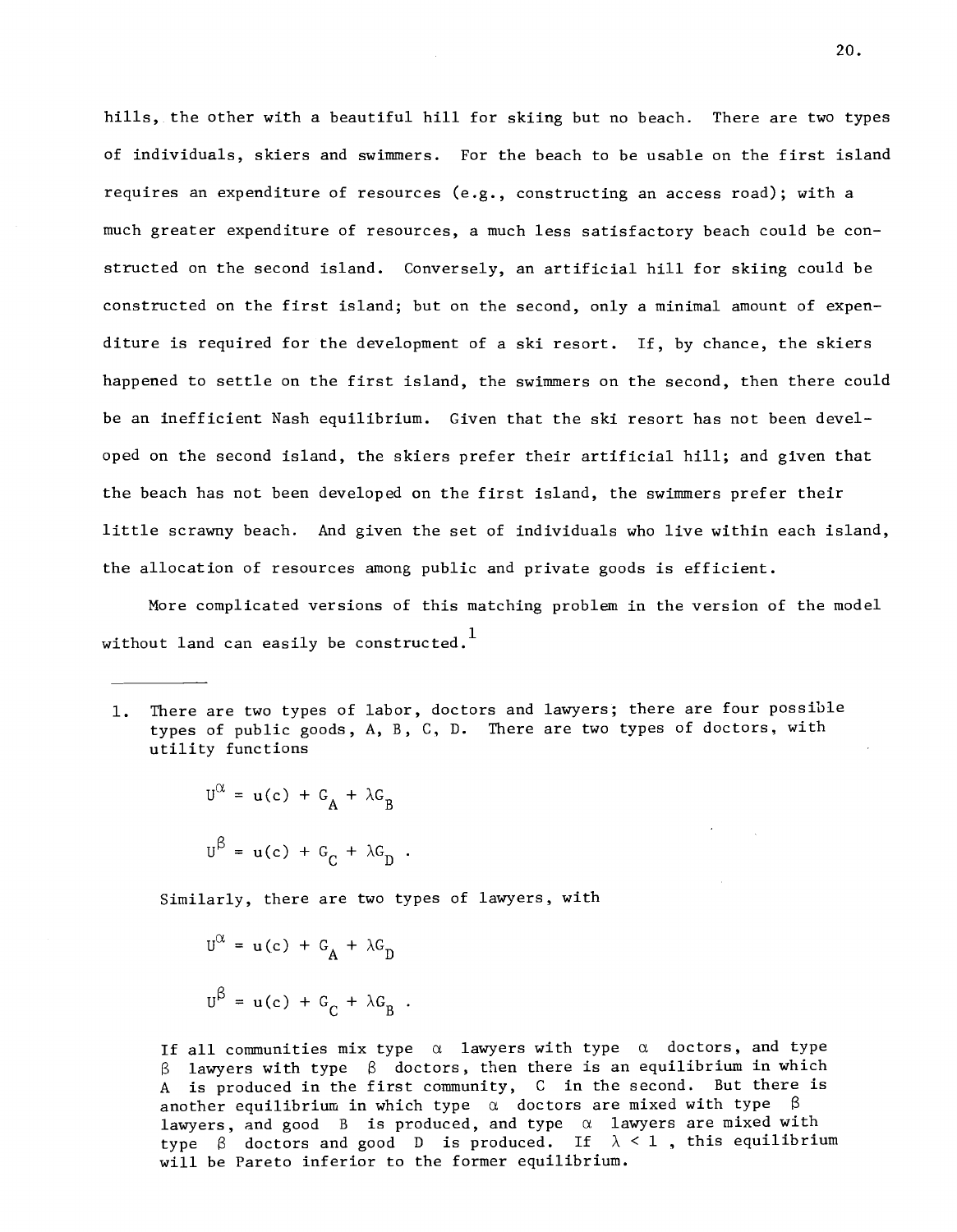# 4.3 The Pareto Optimal Allocation with Free Migration May Require Subsidies

If there is a limited supply of "good" islands, and migration cannot be restricted, then individuals from the "poor" islands will migrate to the "good" islands until utilities are equalized. This may not be efficient. To see this most vividly, assume there are two types of islands, large islands and small islands. All individuals are identical, and are treated identically. Then the level of utility on any particular island can be expressed as a function of the number of individuals living on that island (assuming that the level of public goods within the island is optimally chosen). The larger island has a larger maximal level of utility. Now assume that, although there is a very large number of such islands, there are too few to accommodate the entire population, if each island is optimally populated. The equal utility equilibrium will require more than the optimal population in the larger island. But note that if the larger island subsidizes the smaller island, the utility level attained at each population size in the representative small island is increased, and in the representative good island it is lowered, but as Figure 6 makes clear, the equilibrium level of utility on both islands may be raised: everybody may be better off as a result of the subsidy. If there are only two islands (which stretches the plausibility of some of the other assumptions in the analysis), then it makes sense for the rich (larger) island to subsidize the poor (smaller), but in the general case, where there are many rich (large) islands, any single island is likely to believe it will have a negligible effect on the supply of potential migrants.

The misallocation of individuals resulting from differences in endowments of different communities is a problem of some practical importance. If Alberta decides to use its oil revenues to supply public goods, then it may attract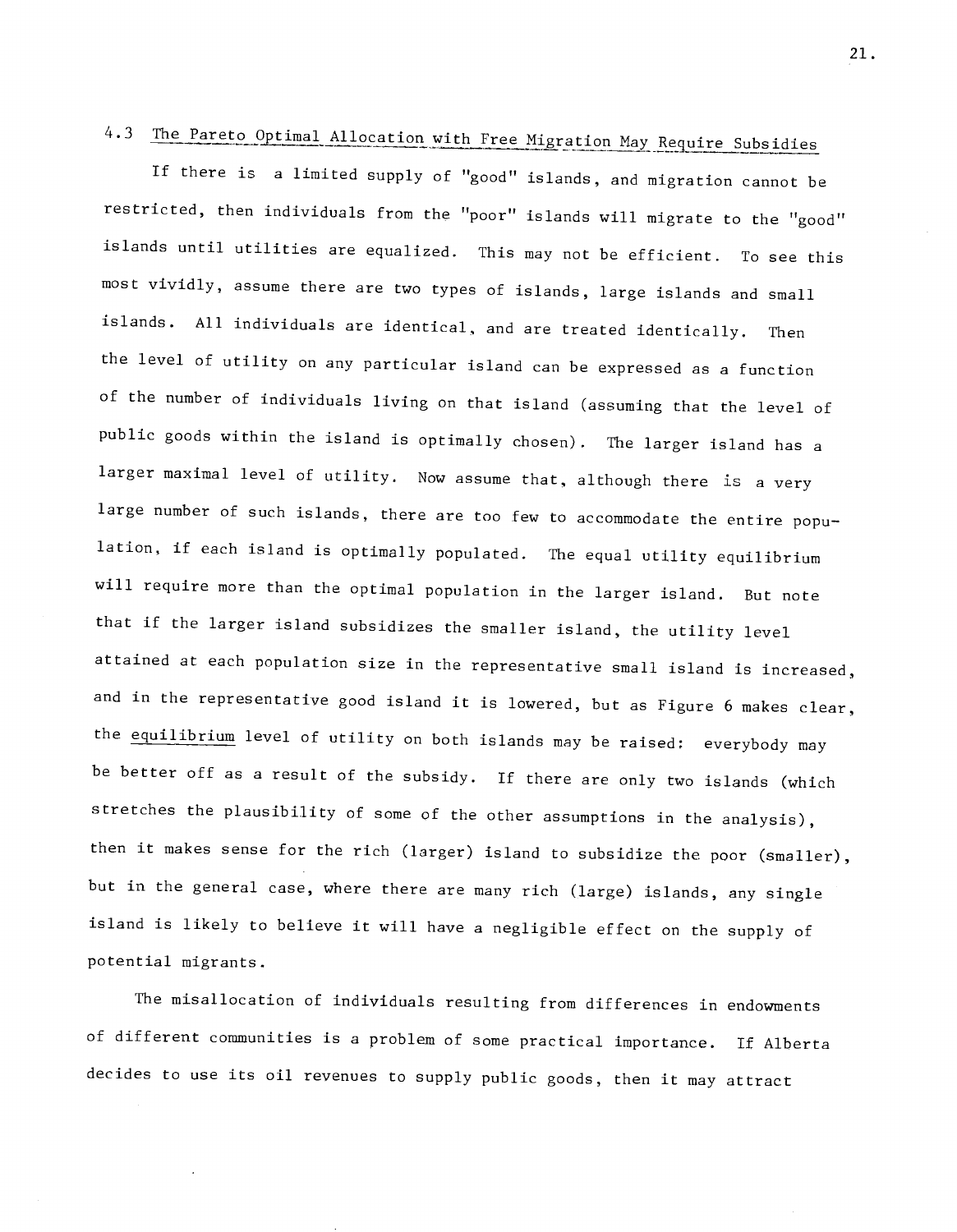

Figure 6. If the large (rich) island subsidizes the small (poor) island, everyone's welfare may be increased.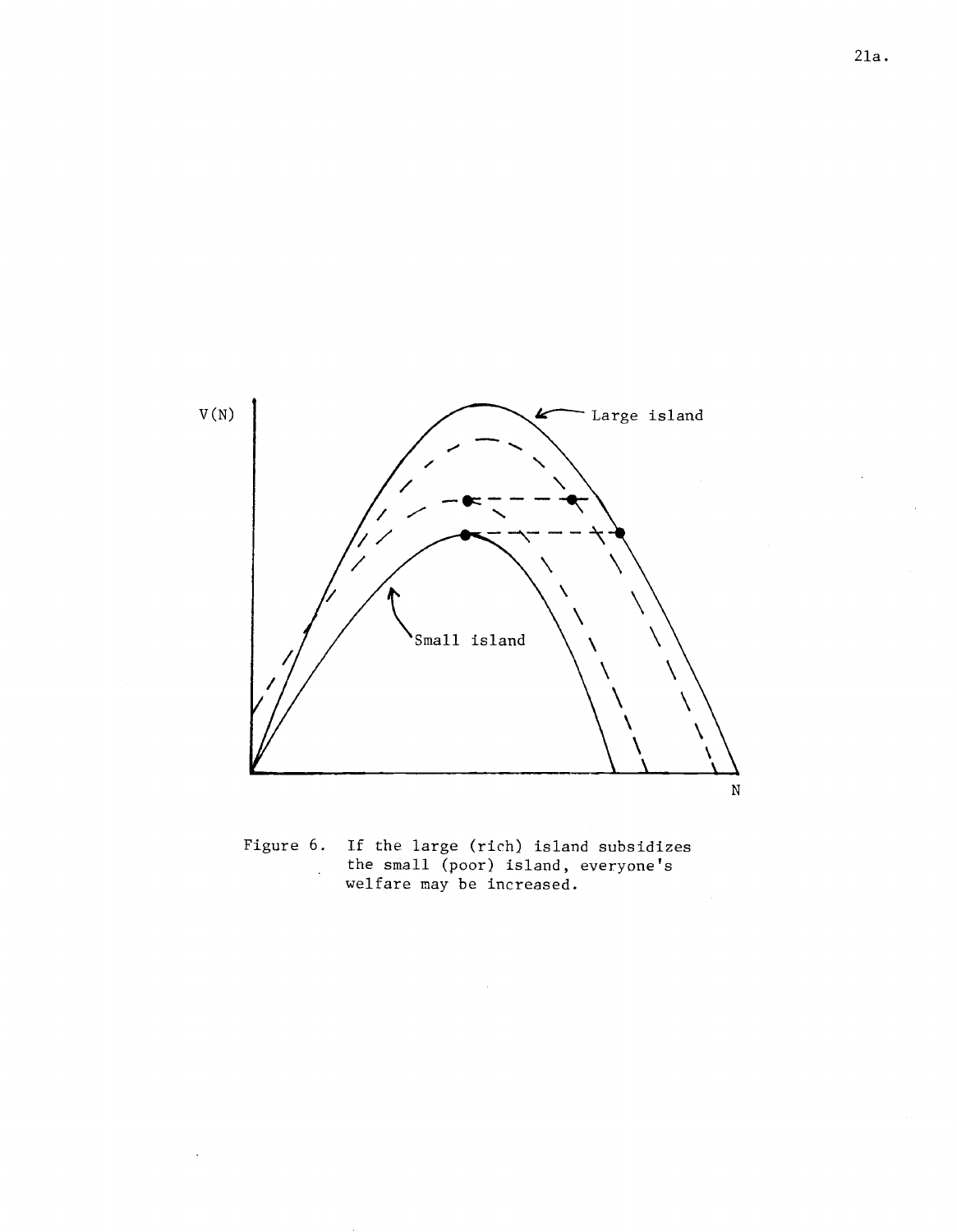migration, beyond the efficient level. Some of the potential consumer surplus may he appropriated by owners of land in Alberta in the form of higher land rents; nonetheless, there is no presumption that the equilibrium level of migration will be efficient. Indeed, the major effect of the higher land rents may be to make Alberta more attractive to those who have a low preference for consuming land, which need not be in accord with the Pareto efficient allocation of labor. Alberta could, of course, effectively discriminate between current inhabitants and future migrants, by distributing ownership claims in the oil to current inhabitants. This would eliminate the source of the inefficiency. Individuals would no longer have an incentive to migrate to Alberta to capture a share of the "public" rents associated with the oil.

#### 4.4 Community Developers

The problems discussed in Sections 4.1-4.2 can be alleviated by introducing town entrepreneurs (community developers). Although there may well not be an equilibrium with community developers (the core of the economy may be empty) it is clear that when the economy is at an inefficient Nash equilibrium there is scope for a community developer to enter, reorganize the allocation of labor, and appropriate for himself the surplus that is thereby generated. The critical question, however, is whether the developer will be able to appropriate a sufficiently large fraction of the surplus to compensate him. In the non-land based version of the model, a developer might propose to the members of two (or more communities) a rearrangement that would make all of them better off. Once they perceive this rearrangement, the developer's services may no longer be needed; the citizens within the communities simply appropriate the increased returns for themselves.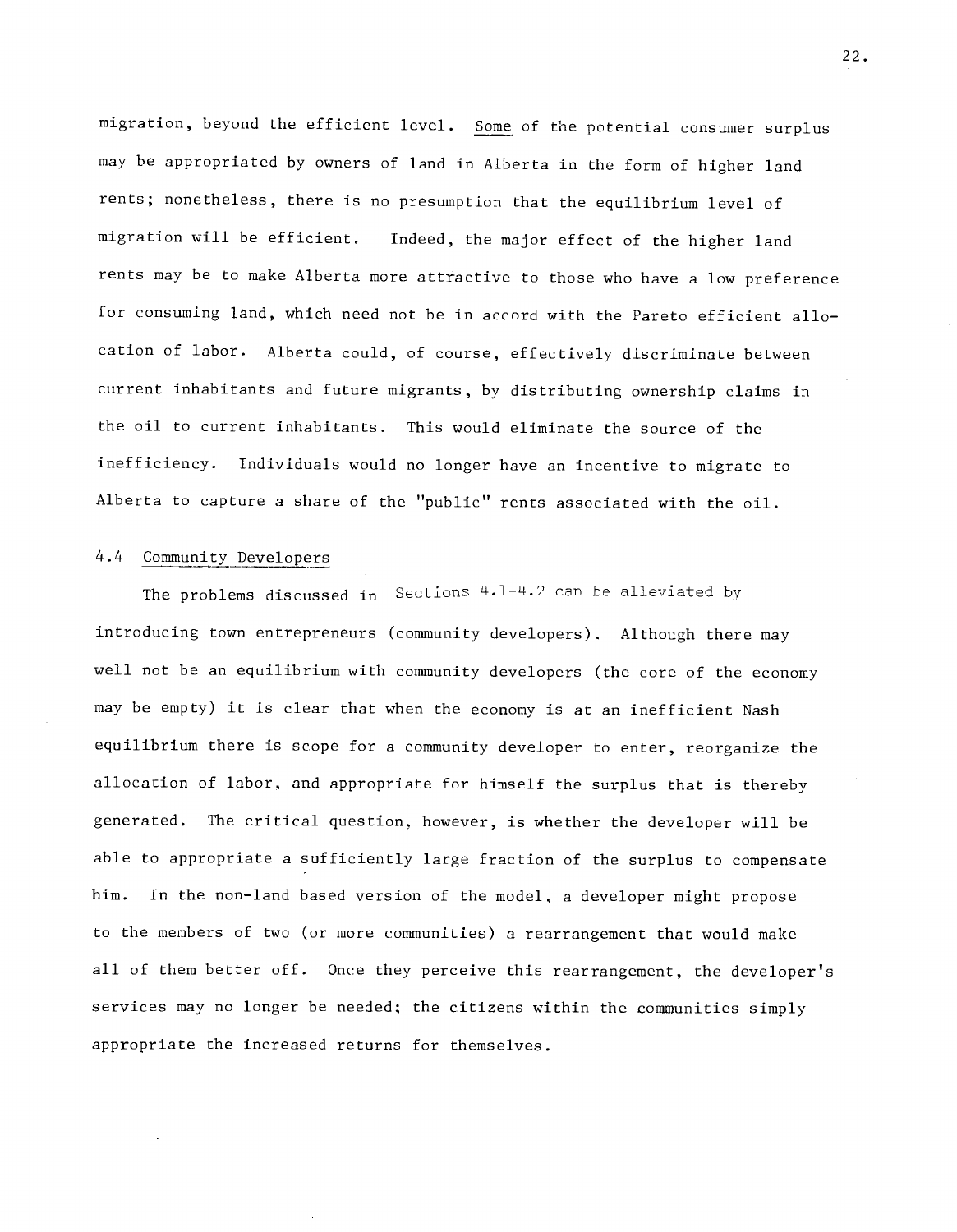This is, of course, a standard problem: the public good is a public good. It may be very difficult for any individual to appropriate the returns from pursuing the public good. Moses led his people to the promised land, but was unable to enjoy any of the fruits of his public service; and the problem which beset Moses has beset others who have labored in the public service.

In certain situations, public good problems can be resolved, or at least alleviated, by establishing the appropriate property rights. In the case of what we have referred to as the "land based communities," the landowners as a group may benefit from improving the efficiency with which public services are provided and from providing public goods which are more in accord with the preferences of the inhabitants. Even then, however, each landowner has an incentive to "free ride" on the efforts put forth by other landowners. In the next section, we show that maximizing land values will not, in general, lead to Pareto efficient equilibria. Nonetheless, there are important incentives for landowners to make sure that public goods are efficiently provided. In contrast, we show, in the following section, that not only do renters not have any incentives for ensuring that public goods be efficiently provided, but they may have perverse incentives, to ensure that the kinds of public goods that are provided are unattractive to those who might be considering immigrating into the community.

## V. Land Capitalization

One of the important implications of free migration is that if there are differences in communities, in public goods, amenities, or taxes, these differences should get reflected ("capitalized") back in the value of land. This in turn has important implications for the supply of public goods: individuals in a community are concerned not only with the direct consumption benefits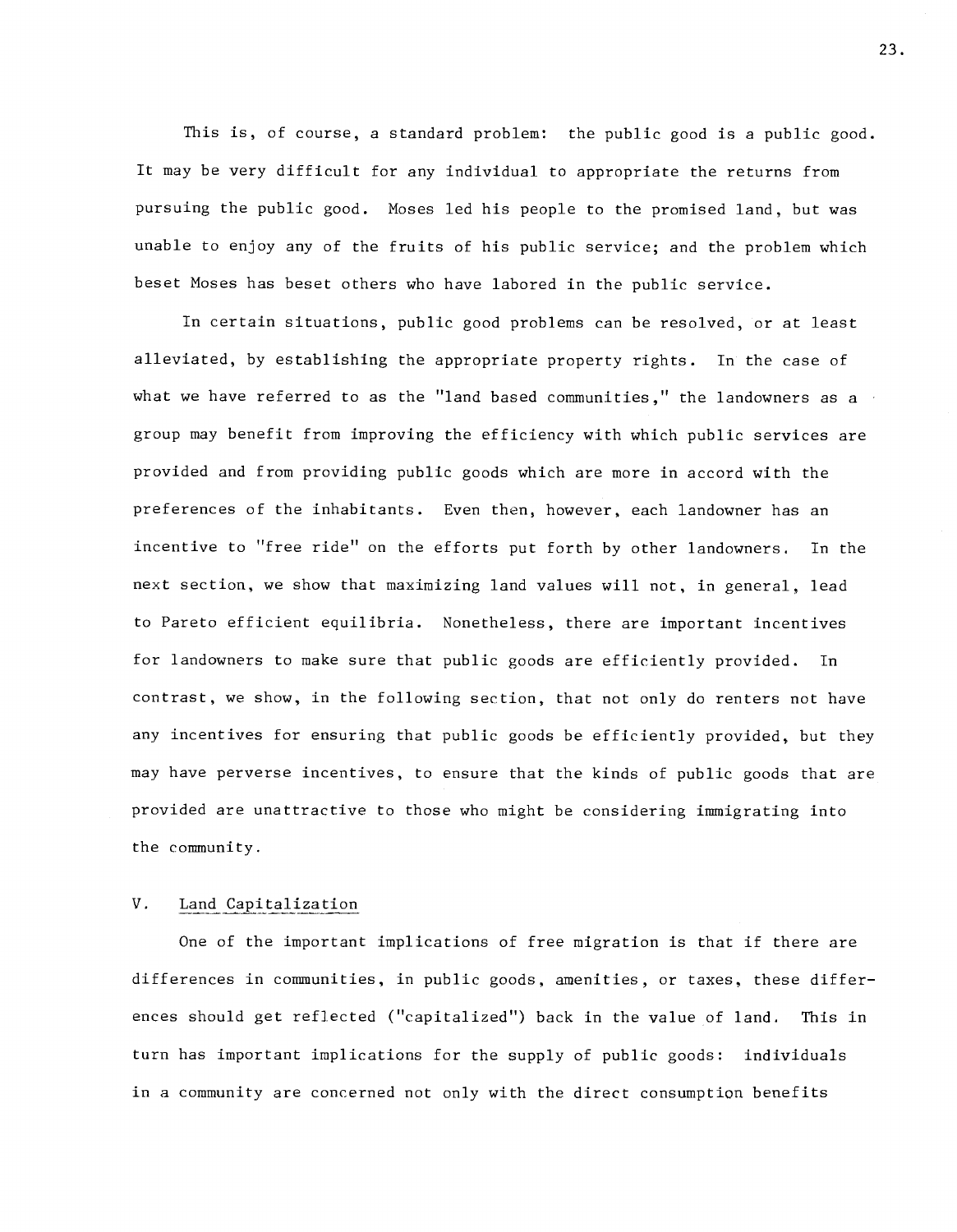associated with any expenditure—tax program, but also with the effects of the program on land values. Thus, an individual in a community with good schools who has no children may still be concerned that the schools in his community maintain their quality, lest property values decline.

Two questions then arise:

(1) What implications does this have for the kinds of public goods—taxes each individual within a community votes for?

(2) What implications does this, in turn, have for the local public goods equilibrium?

The questions here have a clear parallel to those asked in the theory of the firm: under what conditions will shareholders wish the firm to maximize their market value? What implications does firm market value maximization have for the efficiency of market equilibrium?

In traditional competitive theory, when there is a complete set of markets, and each shareholder in each firm takes the prices of all goods as given, then all shareholders will wish all firms to maximize their stock market value, and in doing so, they will ensure the efficiency of the economy. When there is not a complete set of markets, as in the traditional monopolistically competitive model, the prices faced by any (even small) firm may alter as it changes, for instance, its production decisions. In that case, it can be shown that the shareholders may not wish the firm to maximize the stock market value, there will not be unanimity among the shareholders about what the firm should do, and even if the firm were to maximize the stock market value, the market allocation would not in general be Pareto efficient. (See, for instance, Stiglitz (1969, 1972), Grossman and Stiglitz (1977).)

Exactly parallel results obtain here. In our discussion of Section III, we considered the case where there is a sufficiently large number of communities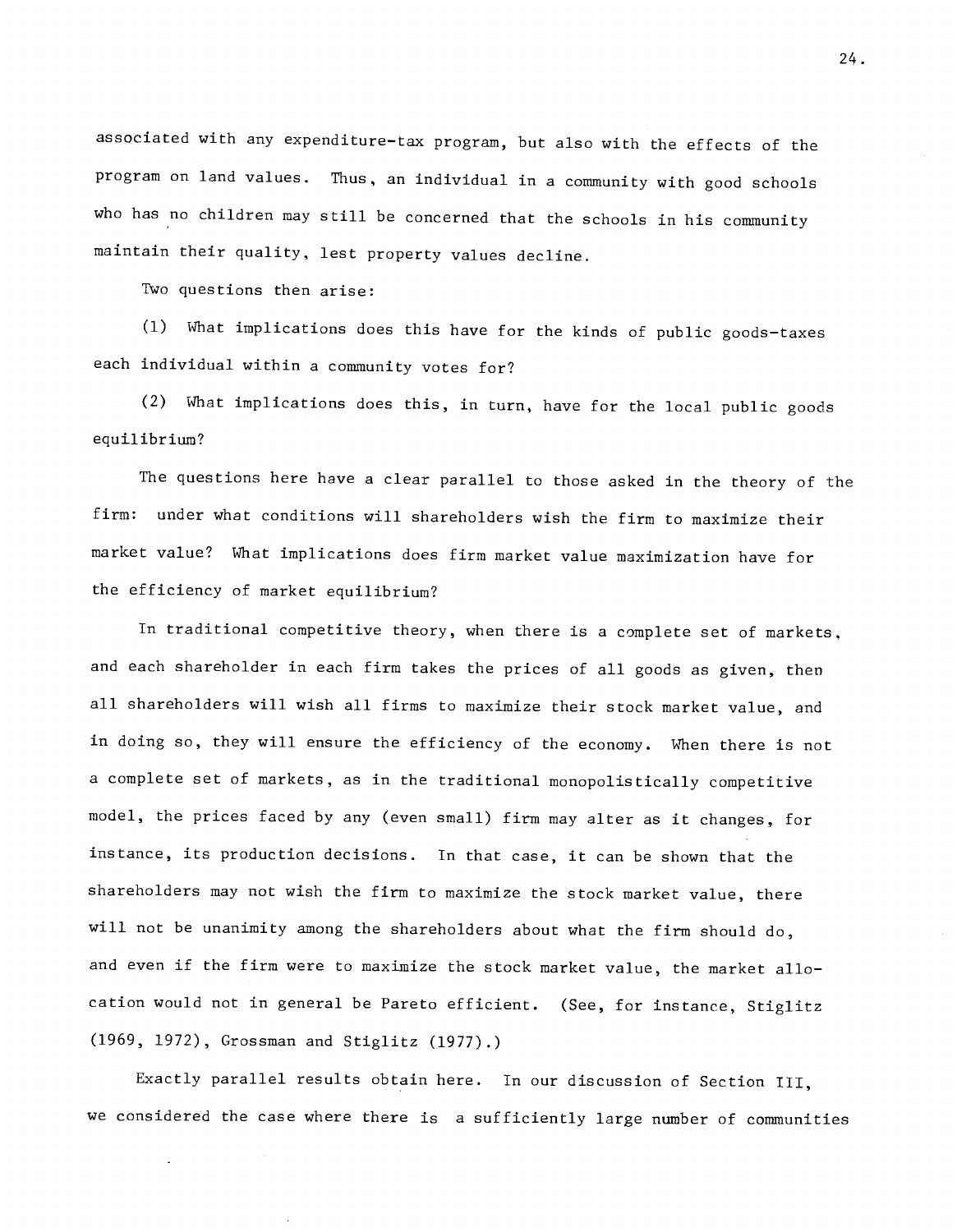that each community takes the level of utility of each type of individual as given. If the owners of the land can choose to live in other communities, and still obtain the rents on their land, it is clear that, since their opportunity set is unambiguously increased by having their land rents maximized, they will wish to choose the level of public goods in such a way as to maximize net rents; and our earlier analysis established in that situation that the level of public goods will, in fact, be Pareto efficient.

But if individuals lose their rights to obtain rents when they emigrate, then clearly individuals will be concerned not only with land rents, but with the supply of public goods provided within their community. They will not wish the community to maximize net land rents.

More generally, if there are sufficiently few communities that there are some infra—marginal individuals (i.e., some individuals who would not migrate were taxes raised slightly or the level of public goods decreased slightly), then there will not be unanimity among the citizens on what policy the government should pursue; not everyone will wish the community to maximize land rents. Moreover, maximizing land rents will not, in general, be Pareto efficient.

What is critical to the determination of land values is the valuation of the marginal person not living in the community. Communities increase their land values by making themselves more attractive to those not presently living in them. Thus, if there is a large number of communities with populations identical in characteristics to the given community, then the marginal migrants are identical to the present inhabitants. Making the community more attractive to these marginal migrants improves the welfare of the current inhabitants.

When, however, every community differs slightly from every other one, then the marginal migrant is distinctly different from the current inhabitants. This has an important effect on those planning to sell their land. Thus an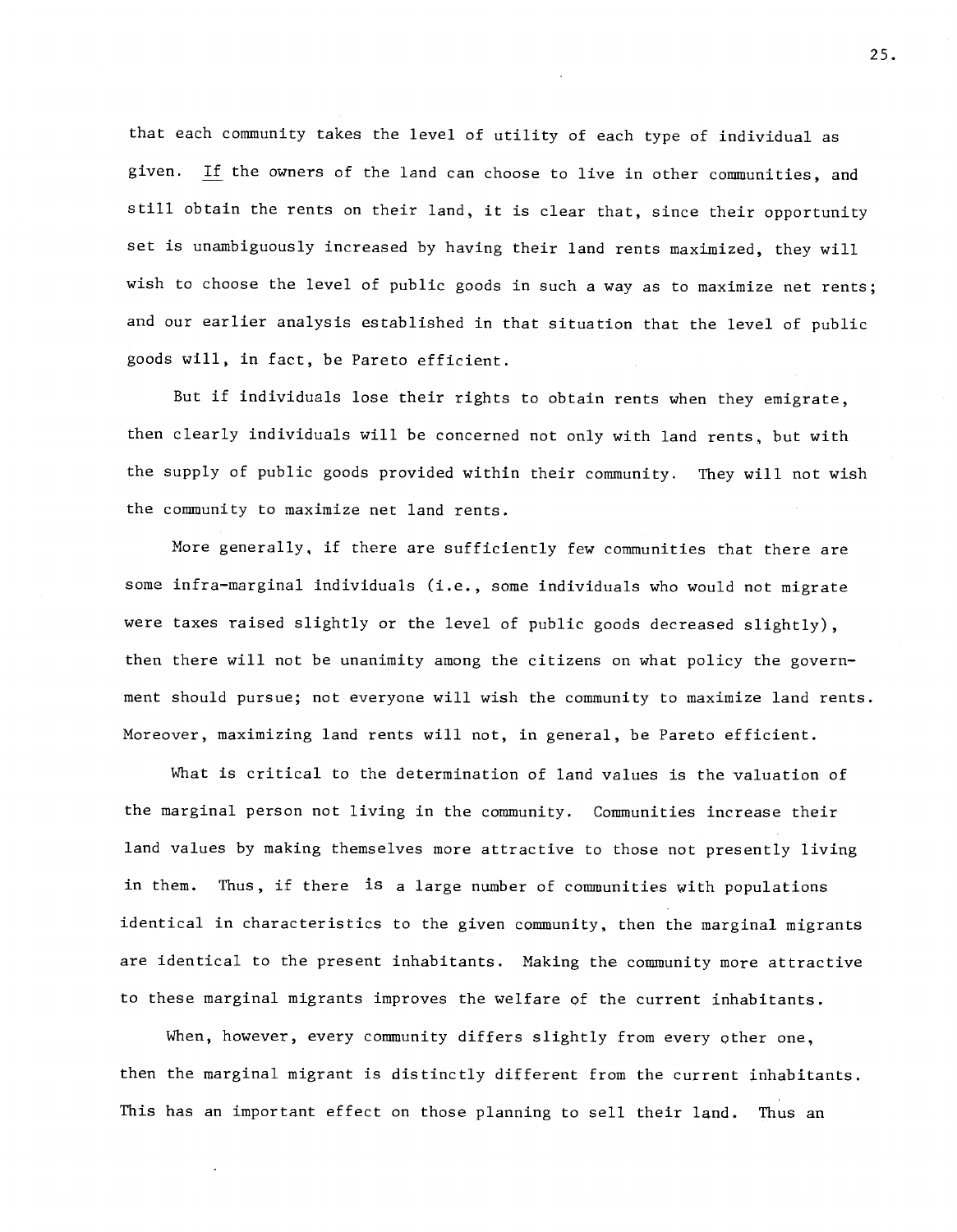"older voter" more concerned with the value of his land will vote for a public goods package which is more attractive to younger potential migrants who are on the margin of entering. As a result, the equilibrium will reflect more the preference of the median individual within the society than the median individual within the community. Not surprisingly, then, the equilibrium which emerges is not in general Pareto optimal.<sup>1,2</sup> (See Stiglitz (1974), Atkinson-Stiglitz (1980).)

It should be noted that the change in land rents does not, in general, provide an accurate estimate of the benefits accruing, for instance, from an improved transportation network, a more efficient public administration, or a better allocation of public goods. (See Arnott—Stiglitz (1980).) Assume, for instance, that some community discovered a way of producing community services at lower cost; it could then provide the same public goods services with lower taxes. This would induce those not living in the community to move in; in

<sup>1.</sup> Even when individuals differ only by age, and not by tastes, the market equilibrium may not be Pareto optimal. Assume, for instance, that there were two techniques for producing a public good, one using current re-<br>sources, the other using capital resources. Assume that only the young benefit directly from the public good (schools); the old only benefit indirectly from the effect on market values. Assume, moreover, that we cannot differentiate taxes on the basis of age, and that mobility costs the old. The old will then always prefer the capital resource method of producing the public good since that is the only way that they can appropriate the returns. This will be so even if it is the less efficient way of producing the public good.

<sup>2.</sup> We have focused on changes within a single community. Should property goods that could be obtained from a fixed rate of property taxes? Such a change would increase or decrease property values depending on whether the increased effective supply of public goods increases or decreases the demand for land. The effect of changes in land rents when all communities change, say, their level of public goods are thus markedly different from the changes which occur when only one community alters its behavior.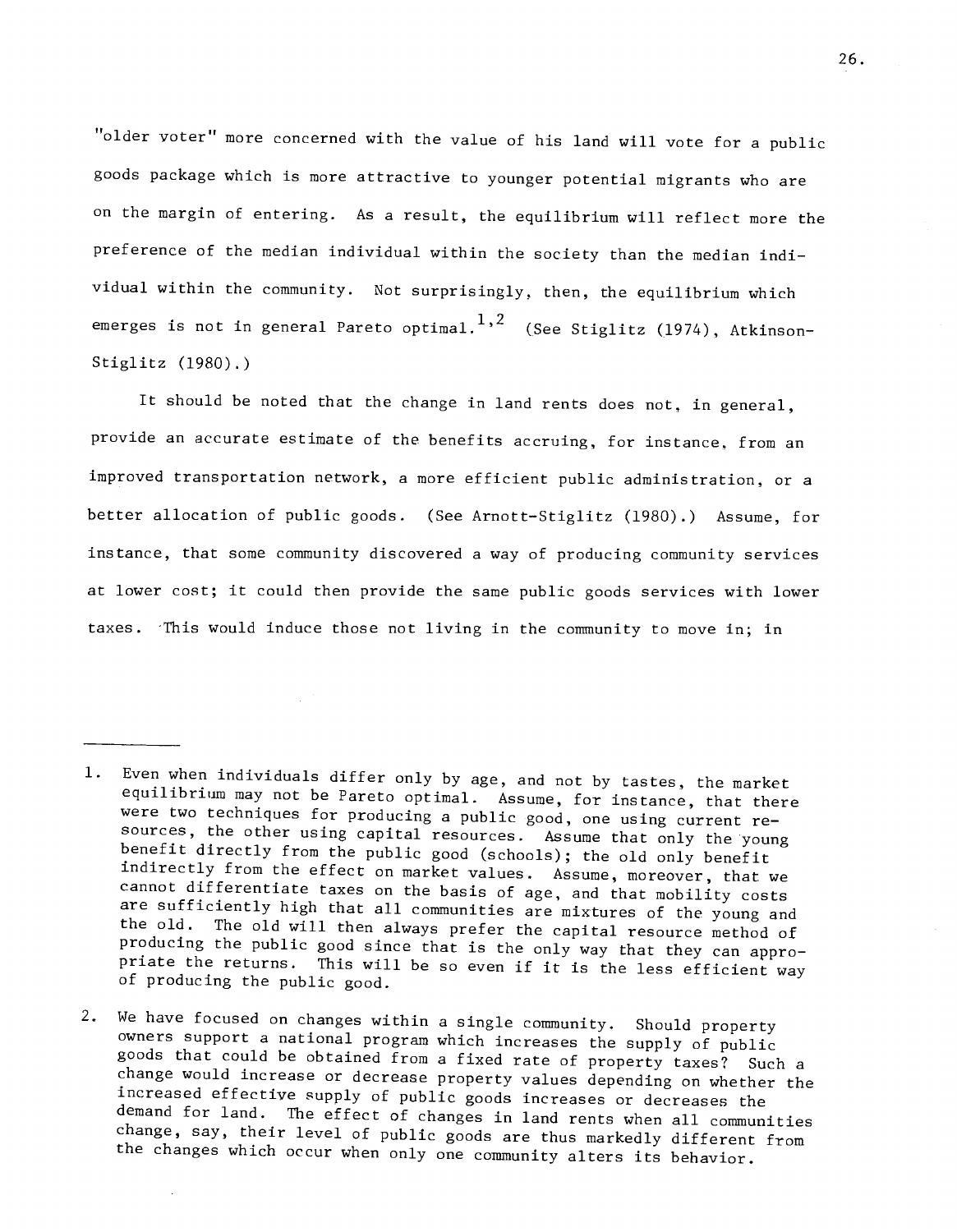migration continues to the point where land values rise to the point where the marginal migrant is indifferent to staying in his original community. Thus, if land values increased by an amount equal to the present discounted value of the tax savings, and plot sizes were fixed, equilibrium would be restored. But if plot sizes were variable, the higher value of land would induce individuals to purchase smaller plot sizes; thus, for any finite tax reduction, the equilibrating increase in land values exceeds the present discounted value of the tax reduction.

The analysis so far has assumed that all land within the community is homogeneous. In fact, of course, different parcels of land are quite different, and what is in the interests of one landowner may not be in the interests of another. For instance, after a set of apartments is constructed near the urban center, it is in the interests of those apartment owners to pass a zoning law, restricting further construction of apartments. Such a restriction increases the wealth of those who presently own land on which apartments have already been constructed, at the same time that it decreases the wealth of those who presently own land on which apartments would have been constructed in the absence of the zoning restrictions. One group of landowners have, in effect, managed to confiscate part of the wealth of another group of landowners. The incentives for them attempting to do so are clear, in spite of the fact that there may be significant dead weight losses as a result. (Direct confiscation, a more efficient way of transferring resources from one group to another, may not be allowed by the political process.)

Similarly, renters have an interest in attempting to confiscate the wealth of the owners of land (and buildings). The means by which they do this, and the consequences for the nature of the local public goods equilibrium, are the subject of the next section.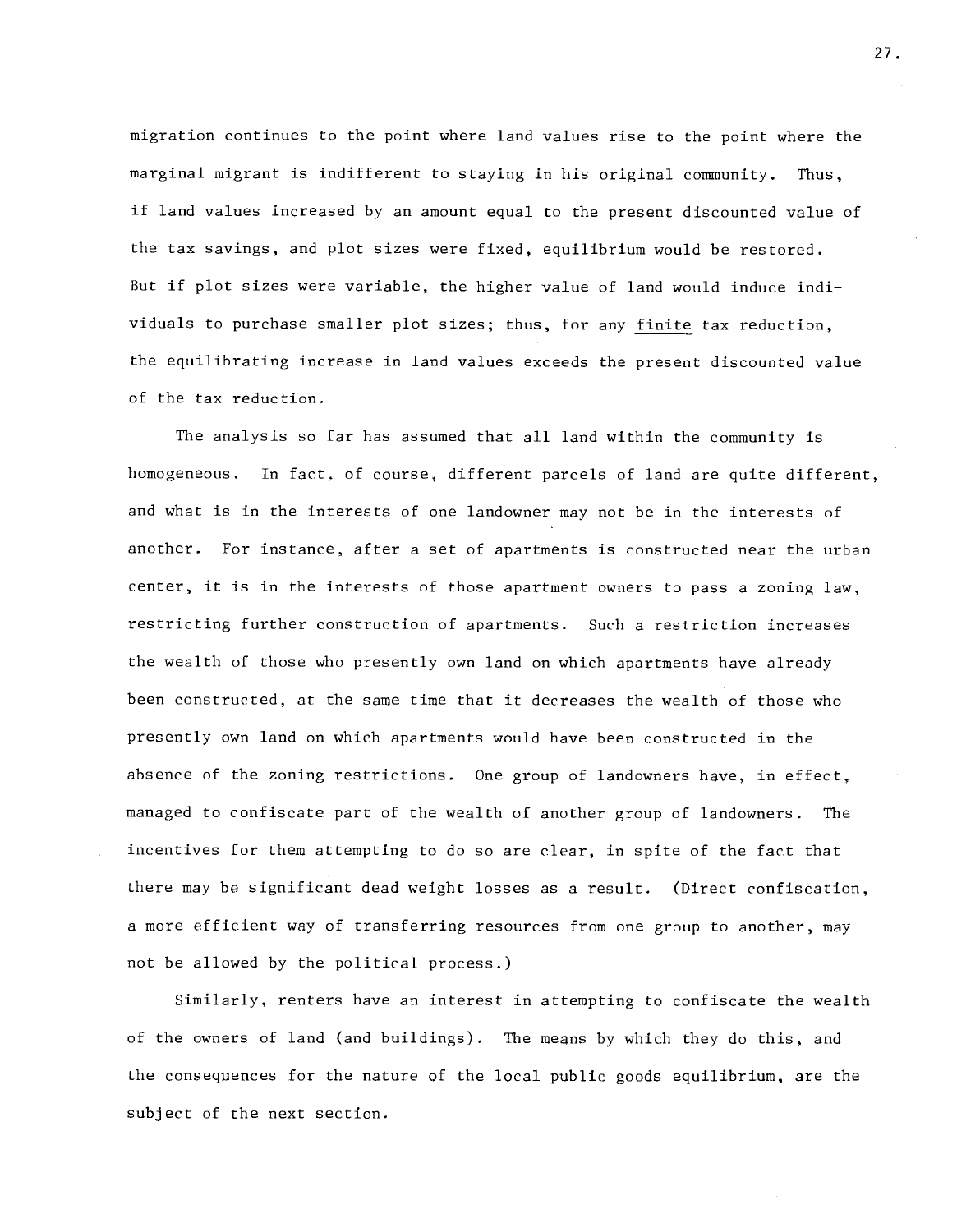## VI. Rental\_Capitalization

The benefits of public goods are reflected not only in land values, but also in rents. Since in certain large cities, renters comprise a majority of the population, it is important to understand how various public goods—tax programs affect their welfare.

Consider, first, public goods programs financed by land taxes. (The other cases follow along similar lines.) What renters are concerned with in deciding to migrate is the wage they receive (after tax), the level of public goods and the level of rents. Thus the level of land taxation is in itself of no interest. An improvement in the efficiency with which public services are provided (keeping the level of public services unchanged) leaves renters completely unaffected. Thus, they will have no concern for the efficiency of public services. Moreover, an improvement in the quality of public services will be immediately reflected in the rentals they have to pay, provided there is an infinite number of potential immigrants identical to themselves. On the other hand, if there is not, the sole concern of the renter in evaluating any program is whether it raises rents by less than it improves his welfare (lowers rents by more than it decreases his welfare). Thus, a renter who has a less than average aversion to garbage in city streets will vote for a small expenditure on garbage collection; although he would like more garbage collection, he realizes that any increase will be more than offset by rent increases. Indeed, he may even vote for something he dislikes, knowing that others dislike it even more.

Thus, renters have no incentive to ensure that public services are provided efficiently, and have perverse incentives with regard to the choice of quality and quantity of public goods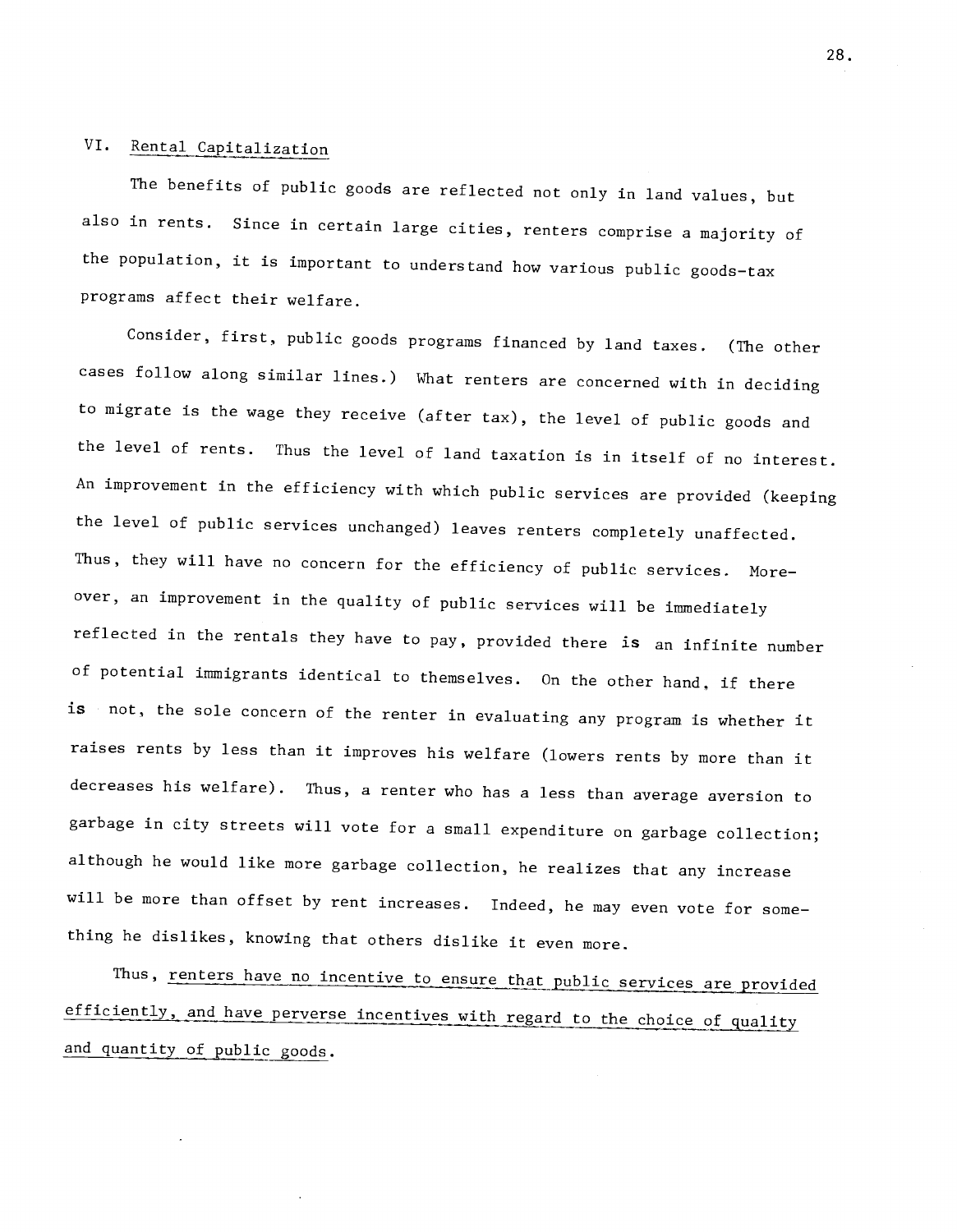#### VII. Redistribution

One of the most noted aspects of community formation in the United States is the important role that income-wealth differences play. This is not surprising: individuals with different incomes are likely to have different attitudes towards public and private goods. There are, however, two important implications of free migration related to wealth differences.

First, we noted in our basic result on the optimality of the local public goods equilibrium that there was effectively no scope for redistribution. Any attempt by a community to redistribute income away from some group would simply induce migration. Although the assumptions of that model are extreme, it is clear that the power to redistribute income locally with free migration is severely limited.

Secondly, in situations where in-migration cannot be restricted, and discriminatory taxes against the poor cannot be imposed, then there may be some incentive for the poor to migrate into the rich communities. In the case of pure public goods, this may be of little concern: there is no extra cost associated with the poor being (relatively) free riders on the rich provided that the political structure does not lead to an allocation of resources to the public good which is different from that which the rich would have chosen by themselves, and provided there are no congestion effects. If there are, then the rich may still wish to exclude the poor.

In the case of publicly provided private goods  $-$  like education  $-$  there is a real cost to the rich of having more poor individuals within their community. They will thus attempt to exclude them. There are a variety of exclusion devices; e.g., requiring large minimum size lots, having a very high tax rate (so the poor cannot "afford" to live in the community); or having a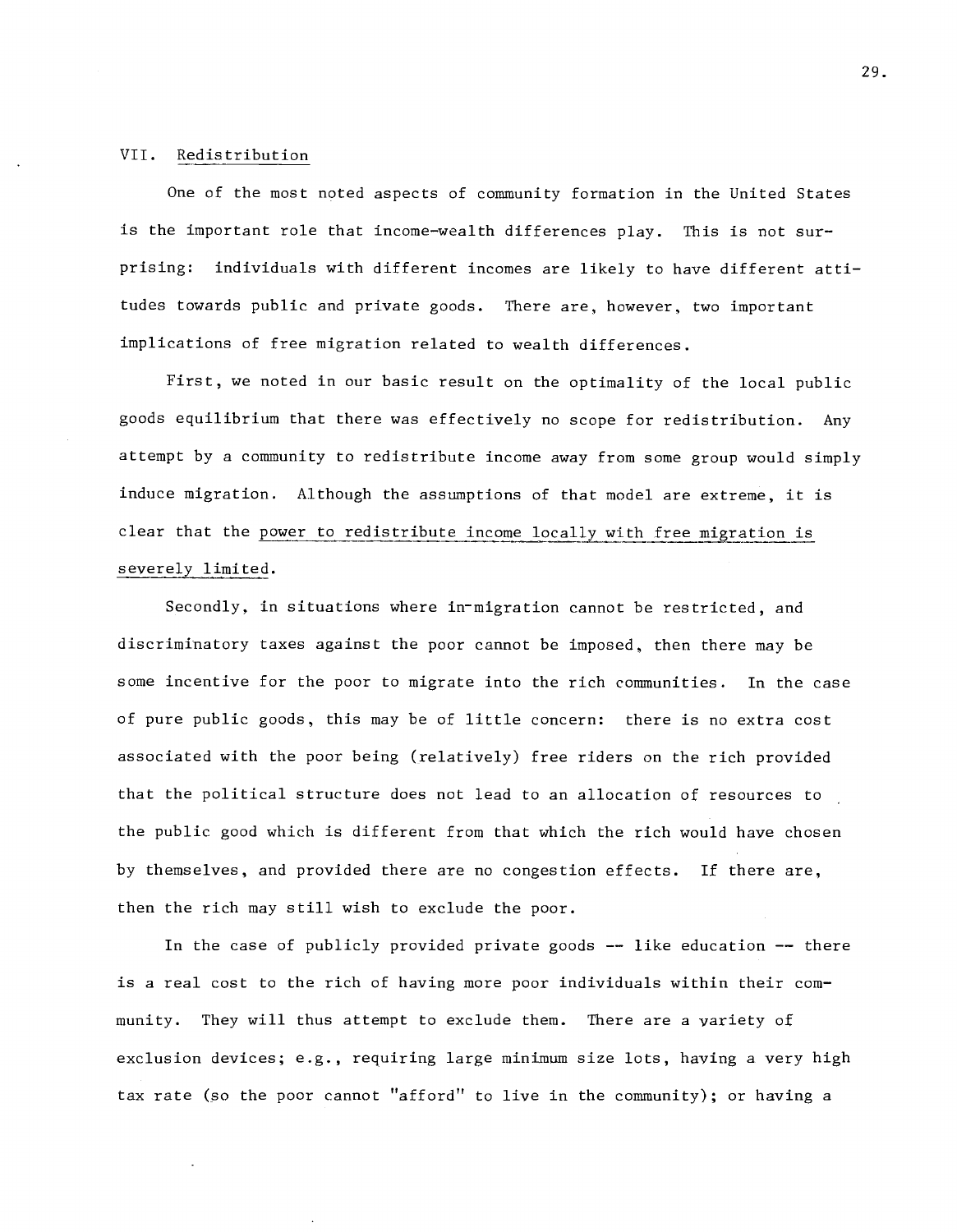very low tax rate with a very low level of public services (both the rich and poor substitute private for public goods, but the poor can do this less well). Although such exclusionary devices clearly create "distortions" relative to the first best optimum, where poor individuals could be directly excluded or discriminatory taxation could be imposed, the existence of these exclusionary practices does not imply that the local public goods equilibrium is not a constrained Pareto optimum, taking into account the restrictions which are, in fact, imposed on the set of instruments which the communities can employ to discriminate. Moreover, further restrictions on the set of exclusion devices (e.g., not allowing certain zoning requirements) may simply lead to the substitution of less efficient and desirable exclusionary devices. Such restrictions may lead to a Pareto inferior equilibrium.

## VIII. The Decentralizability of Pareto Efficient Allocations

The previous sections established that, while there were some extremely restrictive conditions under which a local public goods competitive equilibrium might be Pareto efficient, there was a strong presumption that it was not. This established that the first of the two fundamental theorems of welfare economics did not extend to economies in which there were local public goods. We now consider the second theorem: can every Pareto efficient allocation be decentralized? We show that, in general, not every Pareto efficient allocation can be decentralized. Since many of the arguments employed to show this are straightforward modifications of the arguments we presented earlier, showing that the market allocation was inefficient, our discussion will be very brief.

There are four problems with the decentralizability of the set of Pareto optimal allocations with free migration.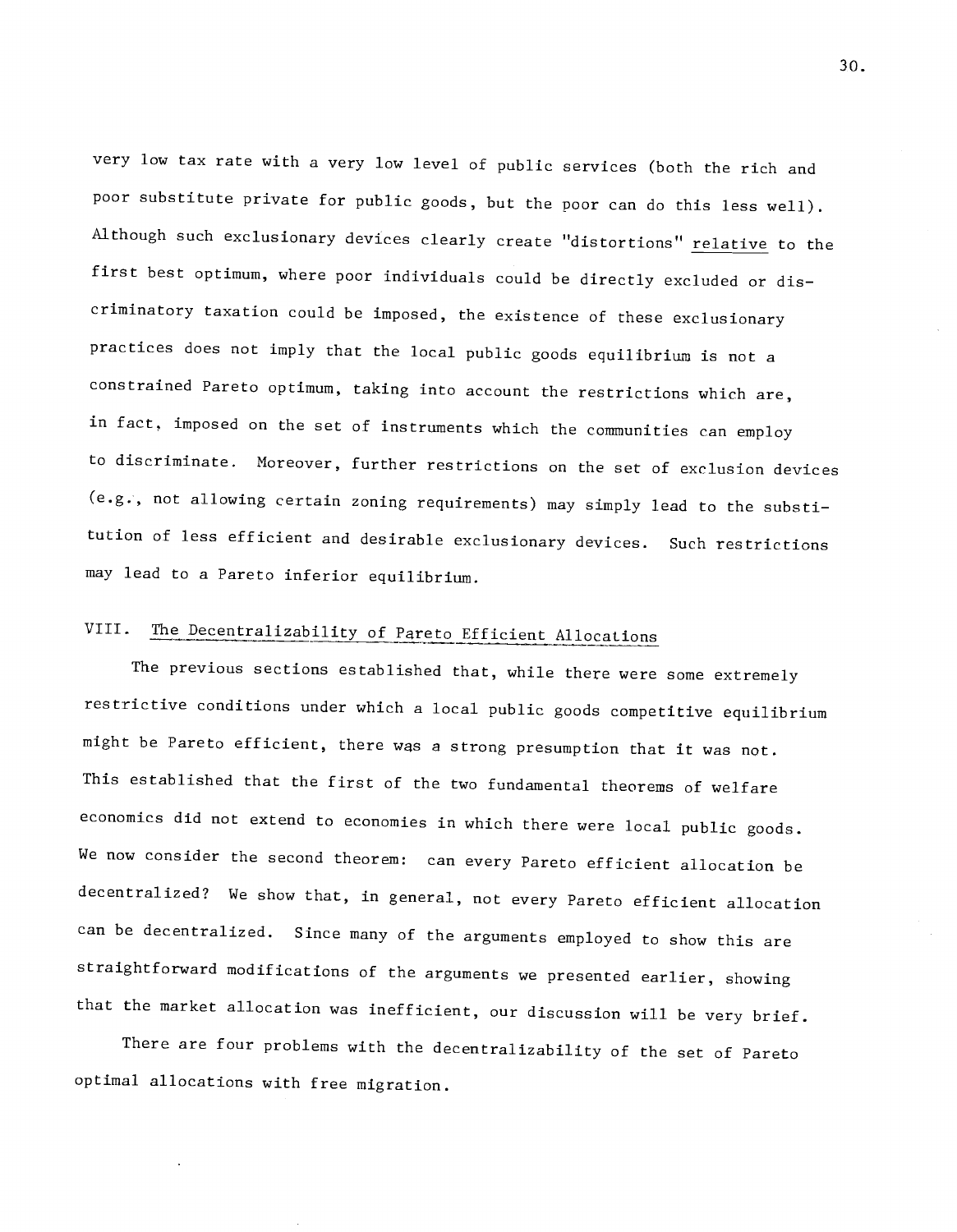1. There may only be a single community. The fact that with pure public goods the marginal cost of an additional individual enjoying the public good is zero leads to a strong presumption that there be a single community. There are two grounds for forming separate communities.

(a) The public good is not a pure public good; there is congestion in its use. (At the extreme, it may be a publicly provided private good, for which the marginal cost of usage is equal to the average cost.) Most of the public goods which are presently provided by local communities fall within this category; education, sewage, garbage collection, etc. And this is the category of goods which Tiebout seems to have had in mind. Yet, these are not the pure public goods which Samuelson described in his 1954 paper, and thus Tiebout's analysis does not provide the resolution of the public goods problems posed there.

(b) There are diminishing returns in private goods in the formation of larger communities. This may be either because of diminishing returns to production (as in the "island" model described above); or because of increased transport costs as communities in which the public good is provided centrally become larger.

Even when there are diminishing returns, it may not be desirable to form separate communities. There must be sufficiently rapidly diminishing returns.

Consider a simple economy in which the output of goods is a function of the number of individuals living in the community. For simplicity, assume all individuals are treated the same. Assume, as before, that a unit of output can be used to produce either a unit of the private good or a unit of the public good.

Thus, for a fixed population, the production possibilities schedule appears as in Figure 7. If we increase the population, we can increase the supply of public goods, but decrease the per capita supply of private goods. Thus, the production possibilities schedule, the outer envelope of these linear schedules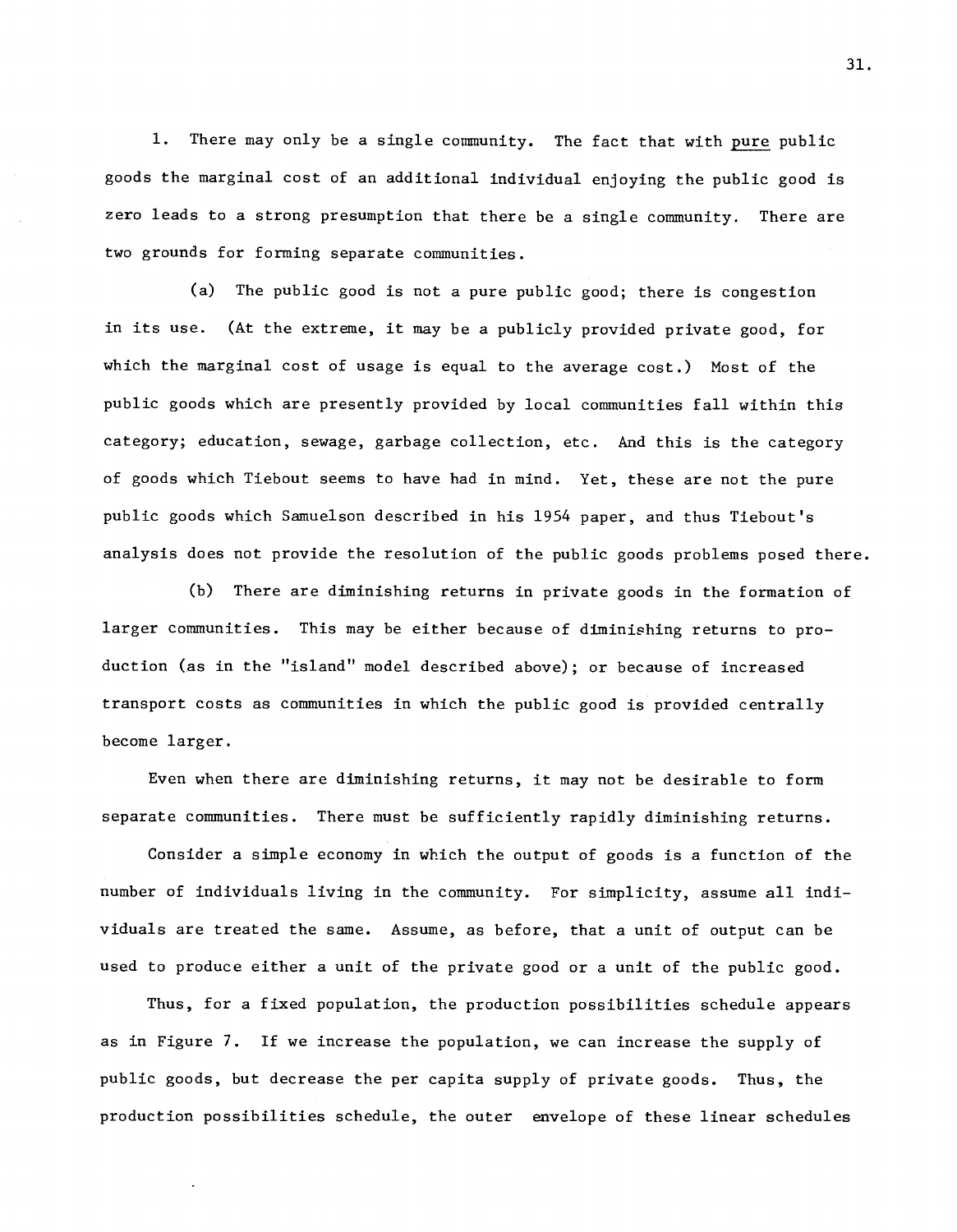is convex, as in Figure 7. Whether it is desirable to have a finite or infinite number of people in the community depends on the utility function for public and private goods. (Cf. Figures 7a and 7b.)

These non—convexities have one further important implication. Even when it is desirable to have more than one community, it is quite likely that there may not be a sufficiently large number of communities that the utility taking analogue to the perfect competition model presented in Section III is appropriate. Rather, the appropriate model is likely to be more akin to a monopolistically competitive model, as discussed in Sections IV—VI.

2. The public good must be localized. Obviously, if the level of public goods provided in one community affects the level of welfare of citizens in another, we cannot decentralize the provision of public goods. Each community will undersupply public goods. Again, many of the most important public goods cannot be localized: the benefits of R&D, much of the programming for TV, etc., are all "national public goods." This further limits the scope of the Tiebout model for providing a resolution to the problems associated with the provision of public goods.

3. The Pareto optimal allocation cannot entail subsidies from the citizens of one community to those of another. The conventional statement of the second welfare theorem asserts that every Pareto optimal allocation can be sustained by a competitive economy with the appropriate lump sum redistribution. Thus, in the present context, the parallel theorem requires that any redistributions not be contingent upon the individual's choice of location.

We established earlier that, in the land based model, Pareto optimal allocations (with free migration) will require inter—island transfers, unless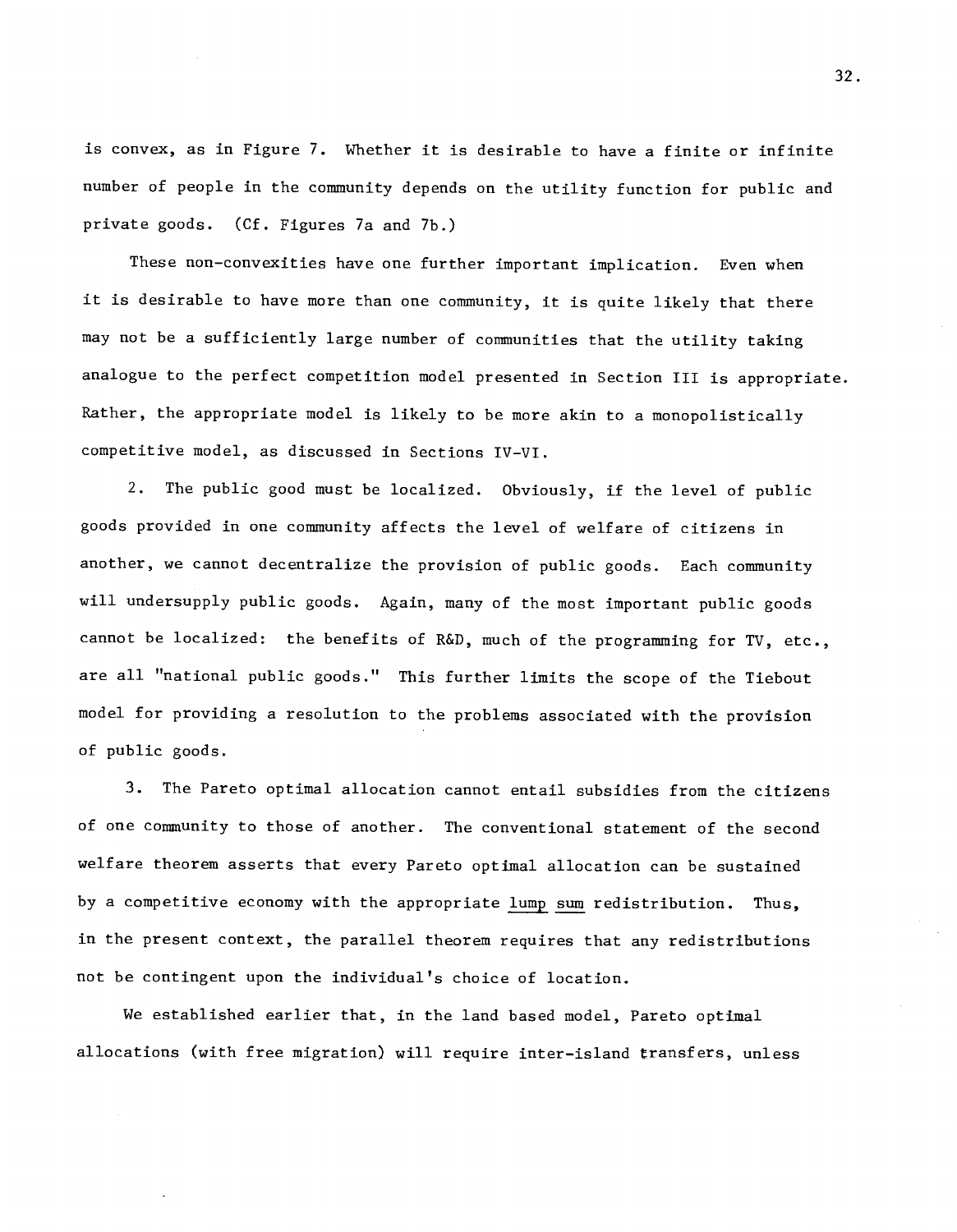

Figure 7a. Optimal to have finite number of communities.



Figure 7b. Optimal to have one community.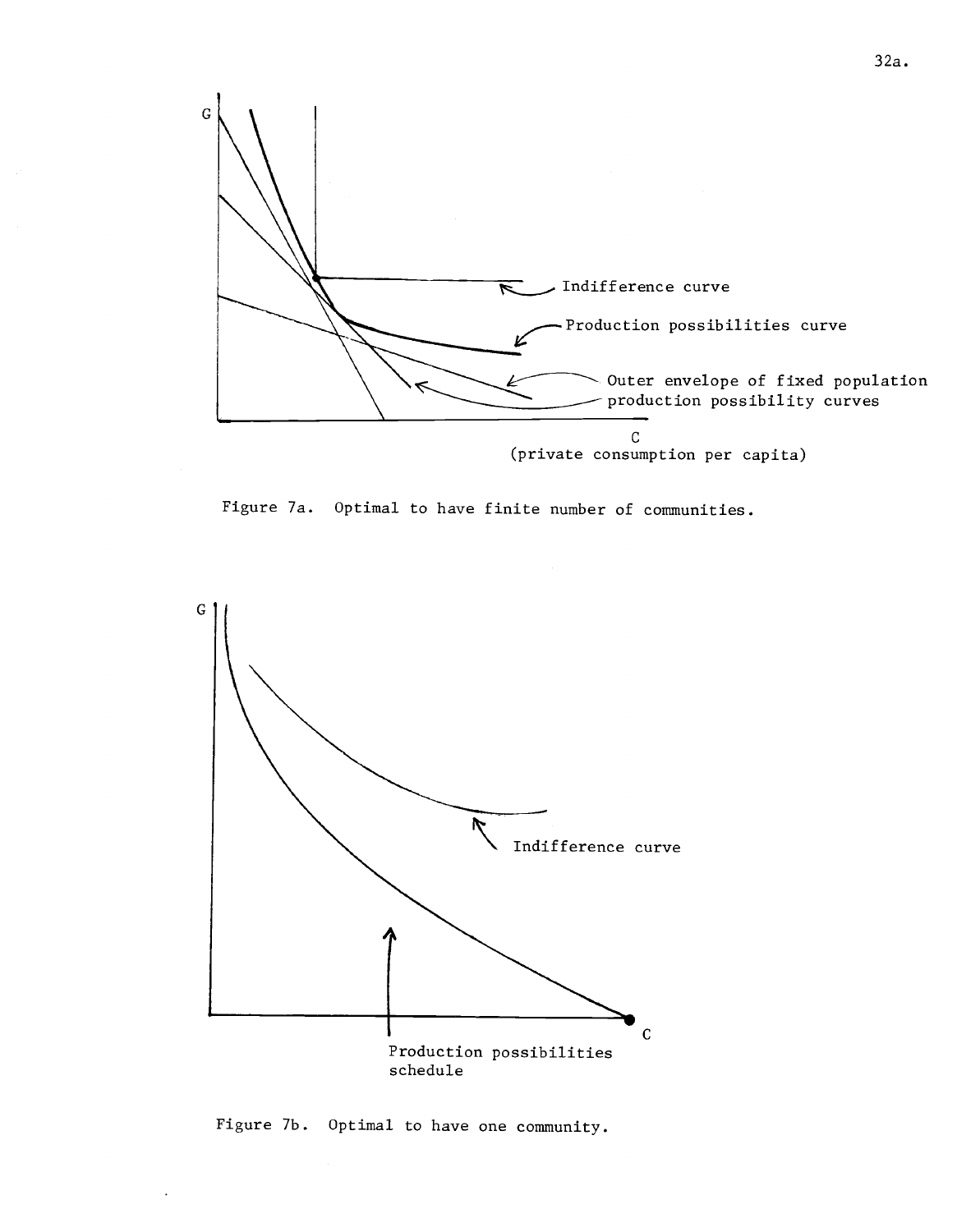all islands are identical. Lump sum taxes and subsidies (which are not dependent on the individual's location) are not sufficient.

4. If the number of individuals is not an exact multiple of the optimal size of a community, then if there is community entrepreneurship, the Pareto optimal allocation may not be supported by a decentralized equilibrium. A community entrepreneur is someone who organizes a new community, with a new set of rules for the determination of the level of consumption of private goods as a function of the endowments of factors he brings to the community. Consider, for instance, the land based model introduced earlier. Then in Figure 5a the Pareto optimal equal utilities equilibrium entails both communities being below the optimal size. A community entrepreneur could then propose forming a new community of the optimal size; he could appropriate as rents a sufficient amount to make individuals indifferent to migrating. Though this itself would not be an equilibrium, if there is a competitive supply of entrepreneurs, this does establish that the Pareto optimal allocation cannot itself be sustained.

#### IX. Conclusion

In this paper, I have argued that the Fundamental Theorems of Welfare Economics do not extend to economies with local public goods: the conditions required to ensure that every Pareto optimum can be generated by a competitive local public goods equilibrium (with the appropriate lump sum redistributions),

<sup>1.</sup> In this situation, a form of "regionalization" may be possible; that is, a collection of islands, large and small, in the appropriate proportion, can enjoy fiscal autonomy from all other islands. This region is just a miniaturization of the economy as a whole. Under more general circumstances, where all islands differ, then even the partial decentralization associated with regionalization may not support the Pareto optimal allocation.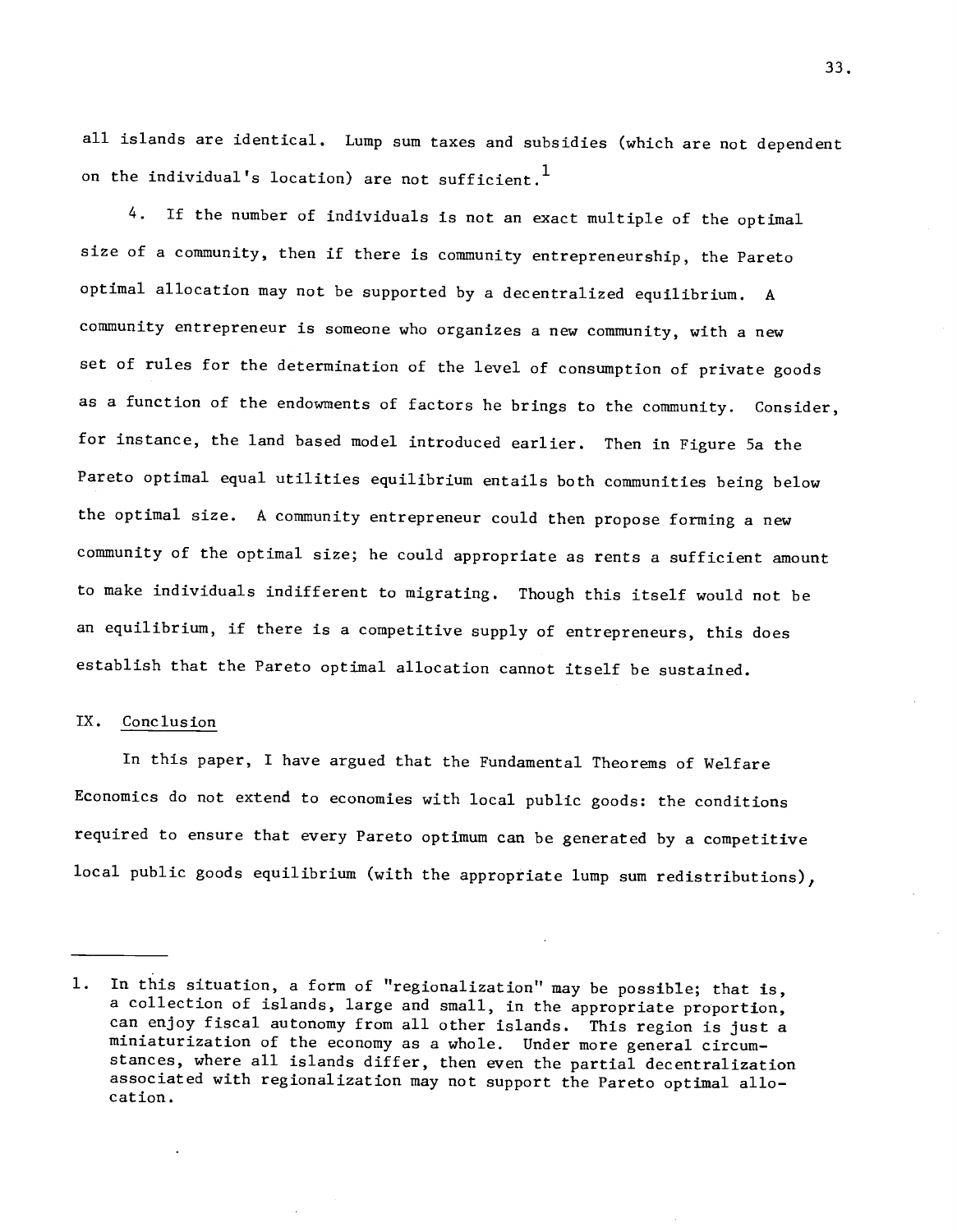and those required to ensure that the competitive local public goods equilibrium be Pareto optimal are indeed stringent.<sup>1</sup>

At a theoretical level, this should not be surprising: the presence of local public goods introduces a non—convexity, and non—convexities are often troublesome for competitive theory: (1) competitive equilibrium may not exist; (2) non—convexities in practice are likely to be associated with various kinds of imperfectly (monopolistically) competitive behavior; and (3) where there are non-convexities, it is not necessarily the case that every Pareto-efficient allocation can be supported by a competitive equilibrium with appropriate lump sum redistributions.

Perhaps more significantly, while the conditions under which the efficiency of the local public goods equilibrium can be established are far more general than those conventionally assumed (admitting, for instance, heterogeneity both in skills and tastes), some of the instances of "market failure" we have observed correspond to important policy issues: we have noted, for instance, the possibility of equilibria with excessive concentration of population, and pointed out that, while there are instances where land developers might lead to welfare improvements there are other instances where market value maximization does not lead to Pareto optimal allocation of resources.

More disturbingly, we have noted the absence of appropriate incentives on the part of renters for voting for efficient tax-public goods packages. (Land-

<sup>1.</sup> Throughout this paper, I have assumed perfect information on the part of consumers about the packages of goods offered by different communities. Recent work in competitive equilibrium theory has shown how critical the perfect information assumption is to the optimality results that have been obtained. The assumption of perfect information about public goods (e.g., schools) of potential migrants seems particularly questionable. (See Hannaway and Garner (1982)).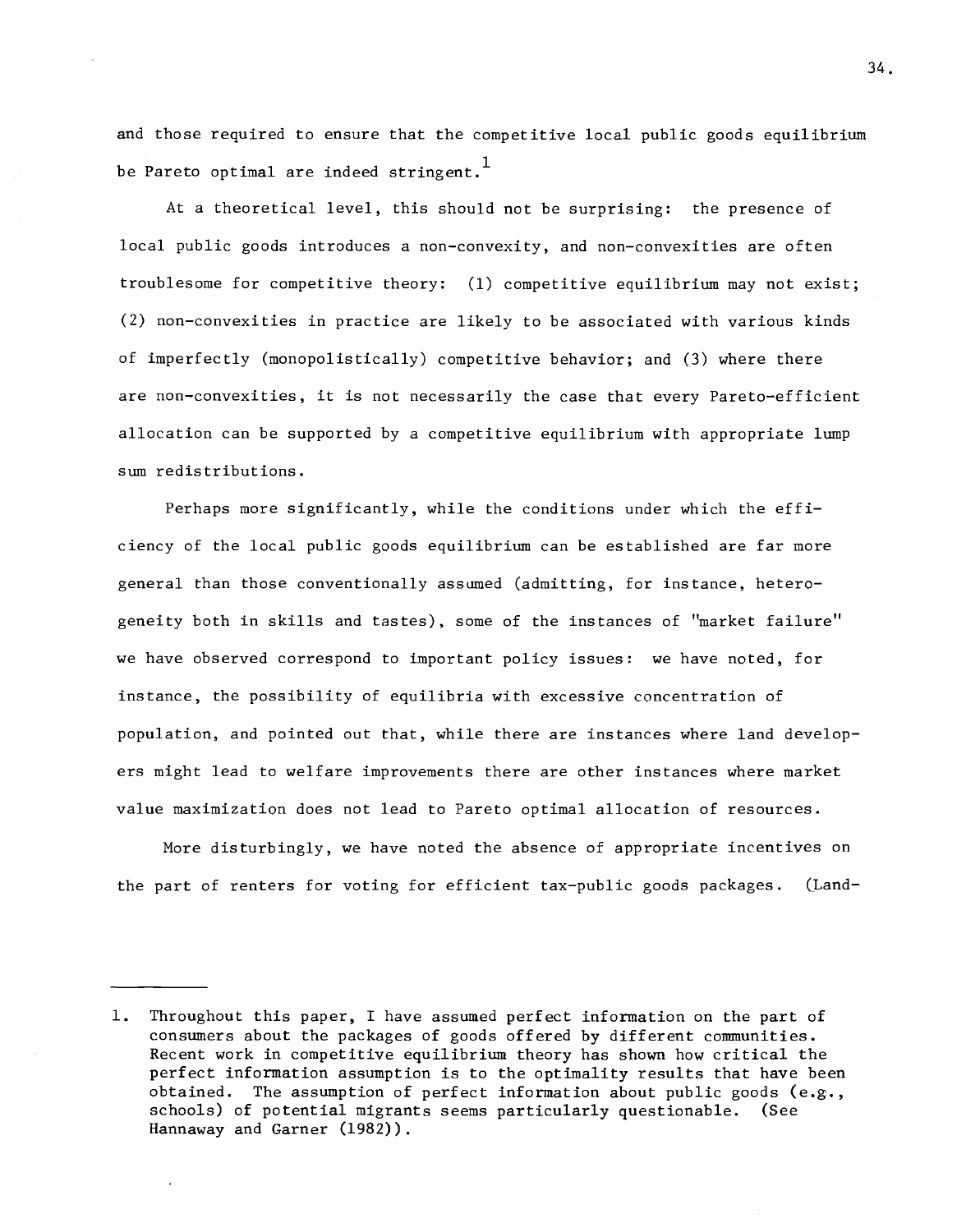owners benefit, of course, from better tax—public goods programs; but there, the free rider problem implies that it is not in the interests of any single individual to ensure that the public good is done.)<sup>1</sup>

The inefficiencies we have noted in the competitive local public goods equilibrium provides some arguments for the role of regional and national authorities in the provision of local public goods and in redistribution across Communities.

(The design of optimal interventions is a question I hope to pursue on another occasion.)

Still, I believe that this discussion vastly underestimates the virtues of a decentralized mechanism for providing public goods.<sup>2</sup> Local communities can respond to local variability more effectively than centralized control (although it is a moot question whether centralized control at the state level is more responsive to local needs than centralized control at the national level). The opportunities for political participation and choice (voice and exit) provided by local communities are of value themselves in a democratic society. Even if voters have limited incentives for ensuring that the public

Even for the private firms, the efficacy of the takeover mechanisms has been questioned. A shareholder, believing that the firm is about to be taken over and a more efficient management installed, might well refuse to sell his shares, prefering to realize the capital gain himself.

<sup>1.</sup> In the private market, when a firm is inefficiently run, there may be an incentive for a takeover. Although it is conceivable that a community organizer would buy all the land in a community, change the management, and make a profit, in practice this does not occur.

<sup>2.</sup> Just as I have argued that the conventional competitive paradigm does not accurately reflect the virtues (and vices) or the market. (Stiglitz (forthcoming c).)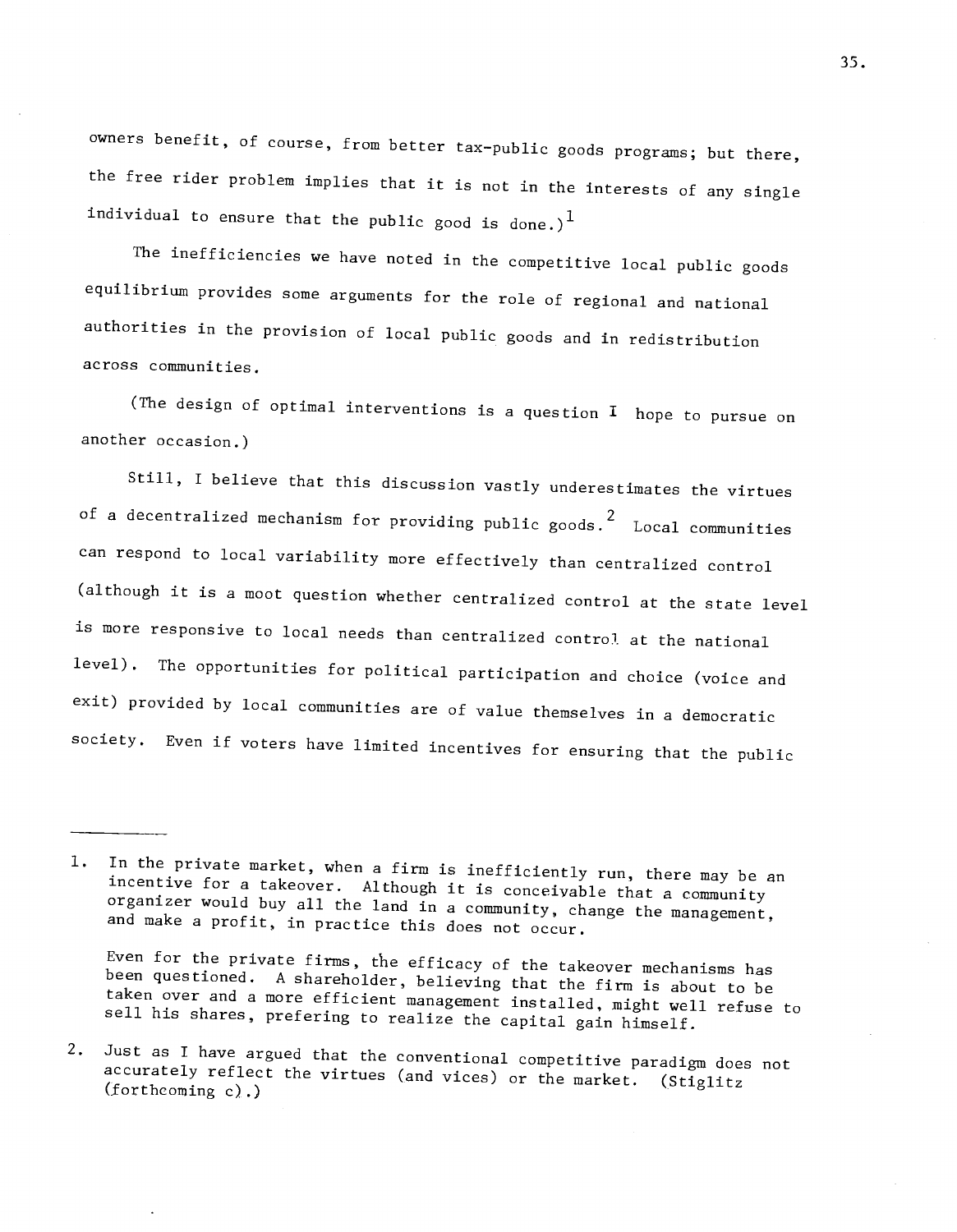good is pursued, local administrators have incentives for demonstrating inno vativeness and efficiency. (Their incentives are still only loosely related to the preferences of their constituents; but similar arguments apply to firm managers.)

The opportunities for extending the scope of choice and competition within the public sector have not yet been fully exploited. The question before us is, recognizing that such competition does not necessarily lead to efficient resource allocations, how can competition and choice be introduced to best serve the public interest.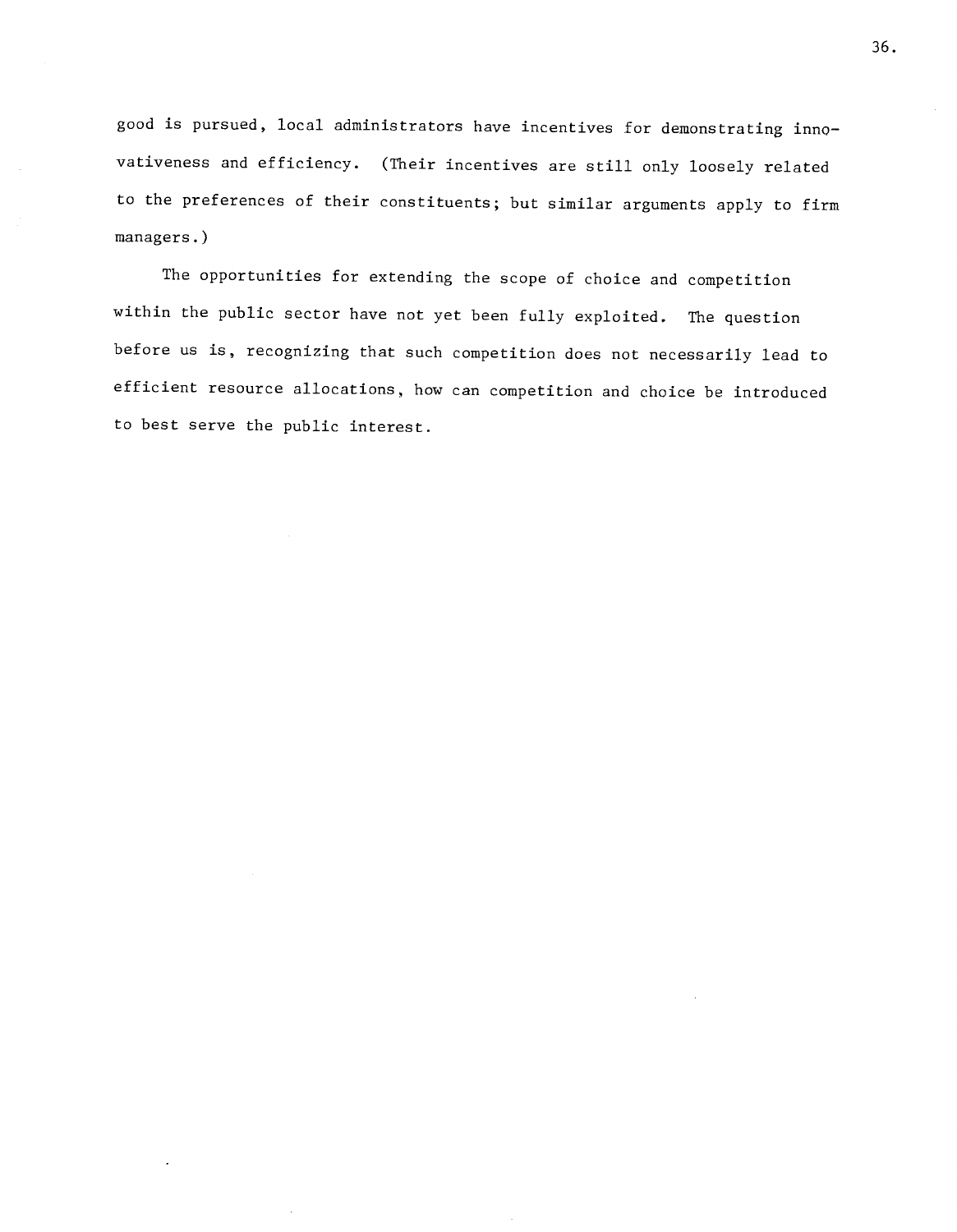### REFERENCES

- Arnott, R. J. and J. E. Stiglitz, "Aggregate Land Rents, Expenditure on Public Goods and Optimal City Size," Quarterly Journal of Economics Vol. 63 (November 1979), PP. 471—500.
- Atkinson, A. B. and J. E. Stiglitz, Lectures in Public Economics (New York and London: McGraw-Hill Publishing Company, 1980).
- Bergias, E., "Distribution of Tastes and Skills and the Provision of Local Public Goods," Journal of Public Economics Vol. 6, No. 4 (1976), pp. 409—423.
- Buchanan, J. and Goetz, "Efficient Limits of Fiscal Mobility," Journal of Public Economics (April 1972), pp. 25—43.
- Dixit, A. K. and J. E. Stiglitz, "Monopolistic and Optimum Product Diversity," American Economic Review 67 (1977), pp. 297-308.
- Flatters, F., V. Henderson, and P. Mieszkowski, "Public Goods, Efficiency, and Regional Fiscal Equalization," Journal of Public Economics III, No. 2 (May 1974), pp. 99—112.
- Grossman, S. and J. E. Stiglitz, "Stockholder Unanimity in the Making of Production and Financial Decisions," Quarterly Journal of Economics Vol. 94, No. 3 (May 1980), pp. 543-566.
- Groves, T. and J. Ledyard, "Optimal Allocation of Public Goods: A Solution to the 'Free—Rider' Problem," Econometrica Vol. 45 (1977), pp. 783—809.
- Hannaway, J. and W. Garner, "Private Schools: The Client Connection," in Family Choice in Schooling, Michael E. Manley-Kasimir (ed.), (Lexington Books, 1982).
- Kramer, G., "On A Class of Equilibrium Conditions for Majority Rule," Econometrica 41 (1973), pp. 285—297.
- Lancaster, K. J., "Socially Optimal Product Differentiation," American Economic Review 65 (1975), pp. 567—585.
- Pestieau, Pierre, "Fiscal Mobility and Local Public Goods. A Survey of the Empirical and Theoretical Studies of the Tiebout Model," Spatial Analysis and Public Services Policy, Program Paper 6, May 1980.
- Salop, S. C., "Monopolistic Competition With Outside Goods," Bell Journal of Economics 10 (1979), pp. 141—156.
- Samuelson, P. A., "The Pure Theory of Public Expenditure," Review of Economics and Statistics (1954), pp. 387—389.
- Slutsky, S. M., "A Voting Model for the Allocation of Public Goods: Existence of an Equilibrium," Journal of Economic Theory (1977), pp. 299—325.
- Spence, A. N., "Product Selection, Fixed Costs and Monopolistic Competition," Review of Economic Studies 43 (1976), pp. 217—235.